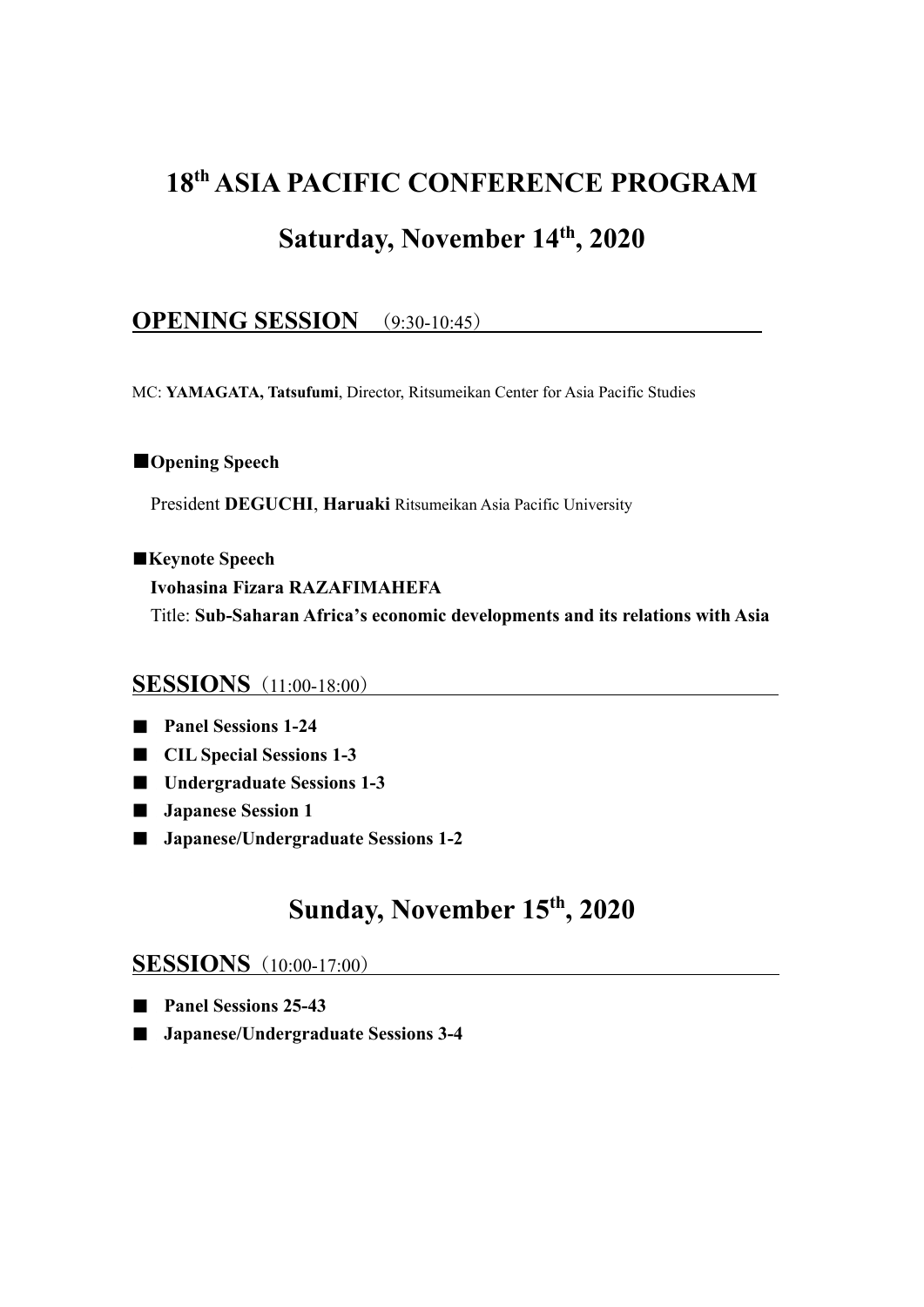# **Saturday, November 14th, 2020**

Panel Session 1

**Sustainable development**

Chair: **SUDO, Tomonori**, Ritsumeikan Asia Pacific University, Japan

1. **NADDEO GOMES, Rachel**, Tohoku University, Japan Title: A sustainable Japan: The case of the 2020 Olympics and the 2025 World Expo

2. **YAMADA, Shota**, Ritsumeikan University, Japan

Title: Toward sustainable drinking water development: A case study of villagers' practices and development activities in coastal Bangladesh

3. **HIRANO, Miharu**, Ritsumeikan Asia Pacific University, Japan Title: Rules on goal-based governance: Governing the implementation of the

Sustainable Development Goals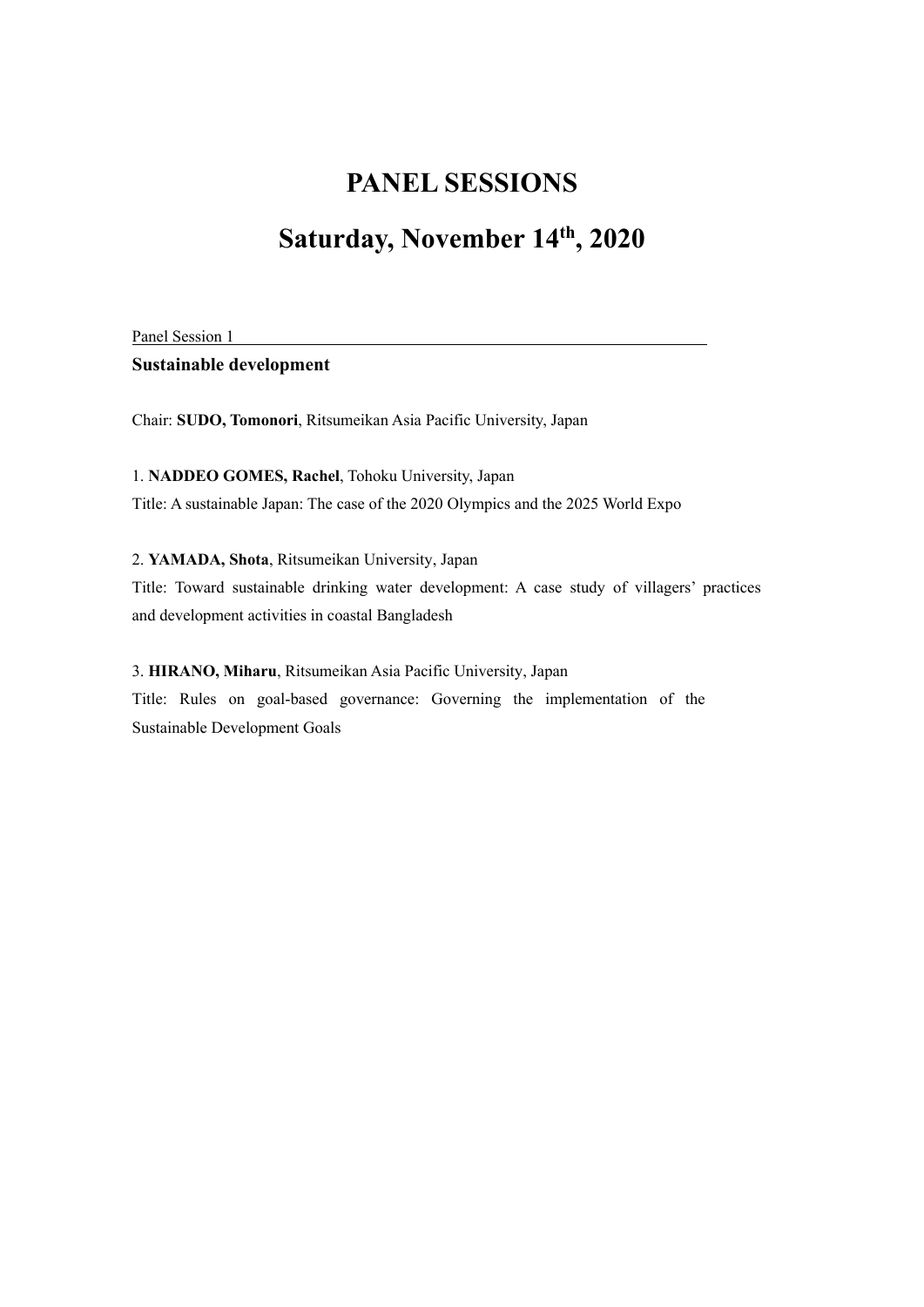## **Saturday, November 14th, 2020**

Panel Session 2

#### **Competing COVID-19 narratives in Asia**

Chair: **SATO, Yoichiro**, Ritsumeikan Asia Pacific University, Japan Discussant: **YAMAMOTO, Andrei**, Ryukoku University, Japan

1. **SATO, Yoichiro**, Ritsumeikan Asia Pacific University, Japan Title: Blame game presidency: Donald J. Trump and narratives of the coronavirus pandemic

2. **TRAN, Thao Phuong**, Ritsumeikan Asia Pacific University, Japan Title: Villain narrative and middle power among the giants: Vietnam's stance in the China-US corona virus propaganda war

3. **PARK, Seohee Ashley**, Tohoku University, Japan Title: The corona-free juche paradise: What North Korea wants to get through the propaganda

4. **CHEN, Ching-Chang**, Ryukoku University, Japan Title: Becoming Taiwanese: Epidemic prevention as nation-building amid heightened US-China security competition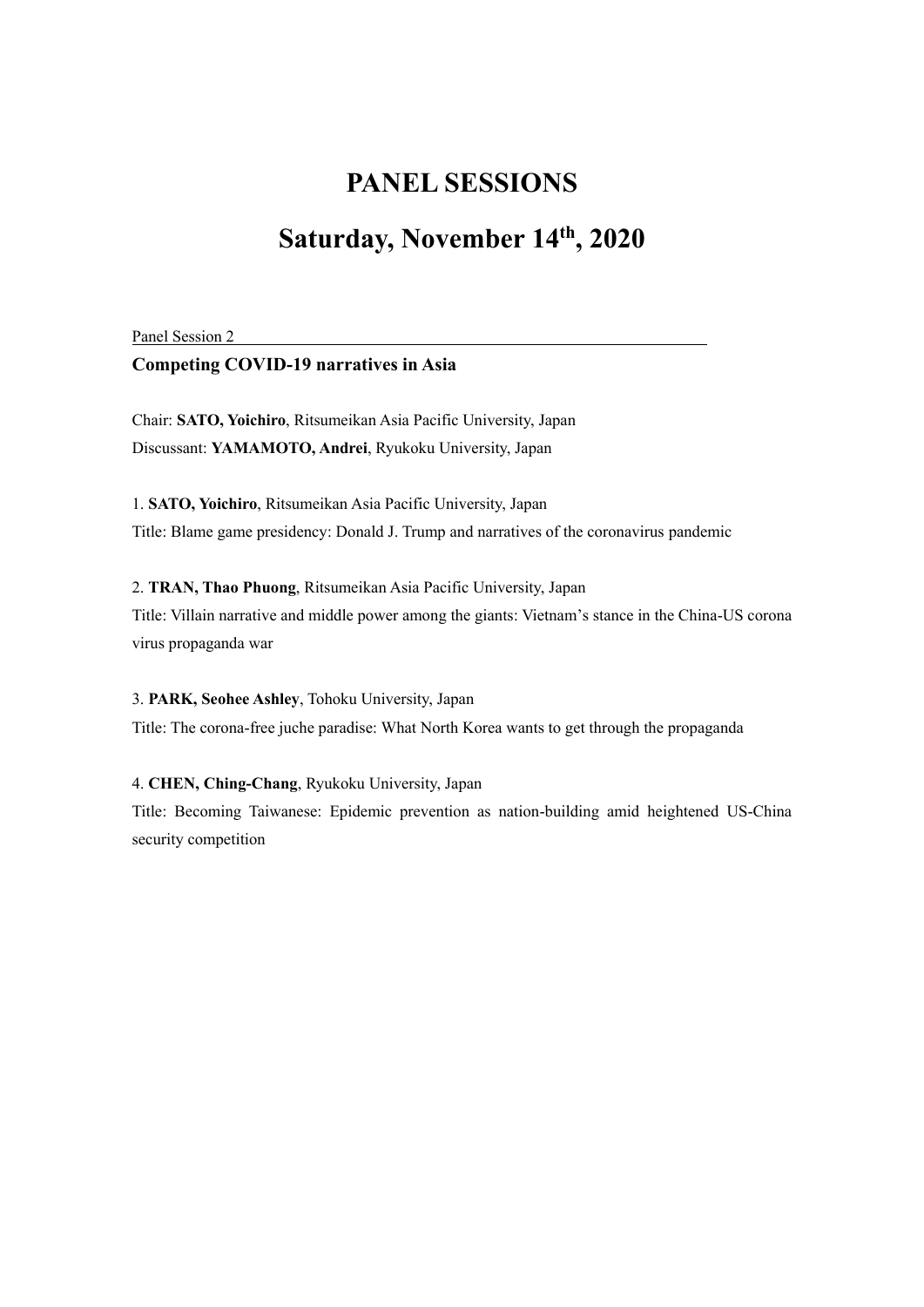## **Saturday, November 14th, 2020**

Panel Session 3

**Human resources**

Chair: **CHEN, Shu-Ching**, Ritsumeikan Asia Pacific University, Japan

1. **YUI, Tsz Chit**, National Sun Yat-sen University, Taiwan; **WU, Chiung-Ying**, National Pingtung University of Science and Technology, Taiwan; **KAO, Chien-Chung**, National Sun Yet-sen University, Taiwan

Title: Exploring the departments of cyberloafing in the workplace: A conservation of resources (COR) perspective

2. **TRINH, Kim Ngan**, International Christian University, Japan

Title: Gender inclusive leadership at higher education Institutions in Vietnam: Implications from an analysis of external factors

3. **NG, Chin Tung Stewart**, National Sun Yat-sen University, Taiwan; **CHEN, Hsien-Chun**, National Pingtung University of Science and Technology, Taiwan; **YANG, Ching-Tang**, National Sun Yat-sen University, Taiwan

Title: Self-enhancement motives and turnover intention: Investigating the moderating effects of HR practices and perceived external reputation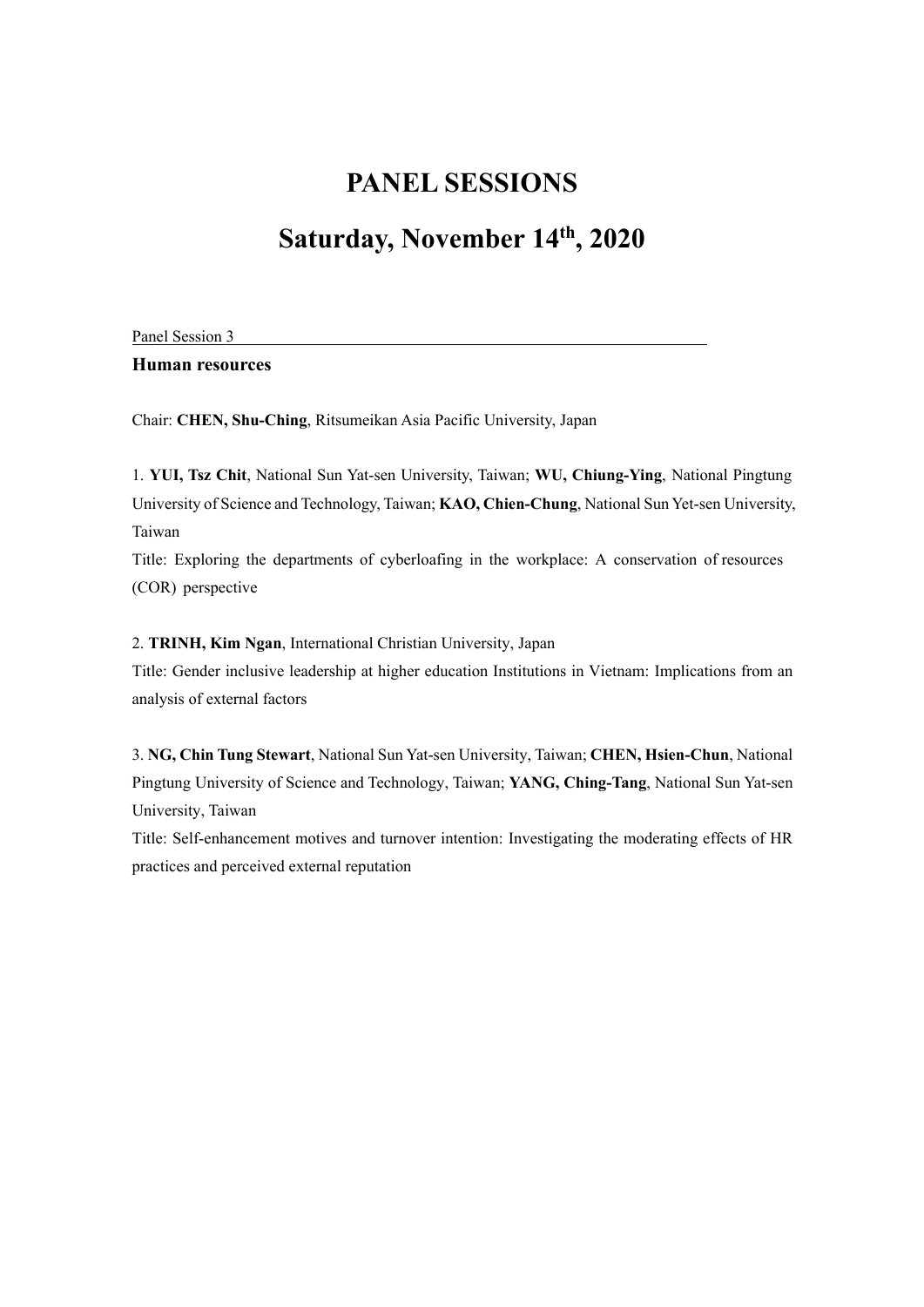## **Saturday, November 14th, 2020**

| Panel Session 4       |  |  |
|-----------------------|--|--|
| <b>Macroeconomics</b> |  |  |

Chair: **KAWAZOE, Satoshi**, Ritsumeikan Asia Pacific University, Japan

1. **SY, Dominique**, De La Salle University, Philippines Title: From imitation to innovation: Examining global drivers of innovation in an open model of technological change

2. **SALIMOV, Muhammad**, Ritsumeikan Asia Pacific University, Japan Title: The impact of inflation targeting on inflation volatility

3. **QAISRANI, Muhammad Atif**, Ritsumeikan Asia Pacific University, Japan Title: What is the response of primary surplus/GDP ratio to changes in public debt/GDP ratio in Pakistan?

4. **KAWAZOE, Satoshi**, Ritsumeikan Asia Pacific University, Japan Title: Towards a more inclusive macroeconomic policy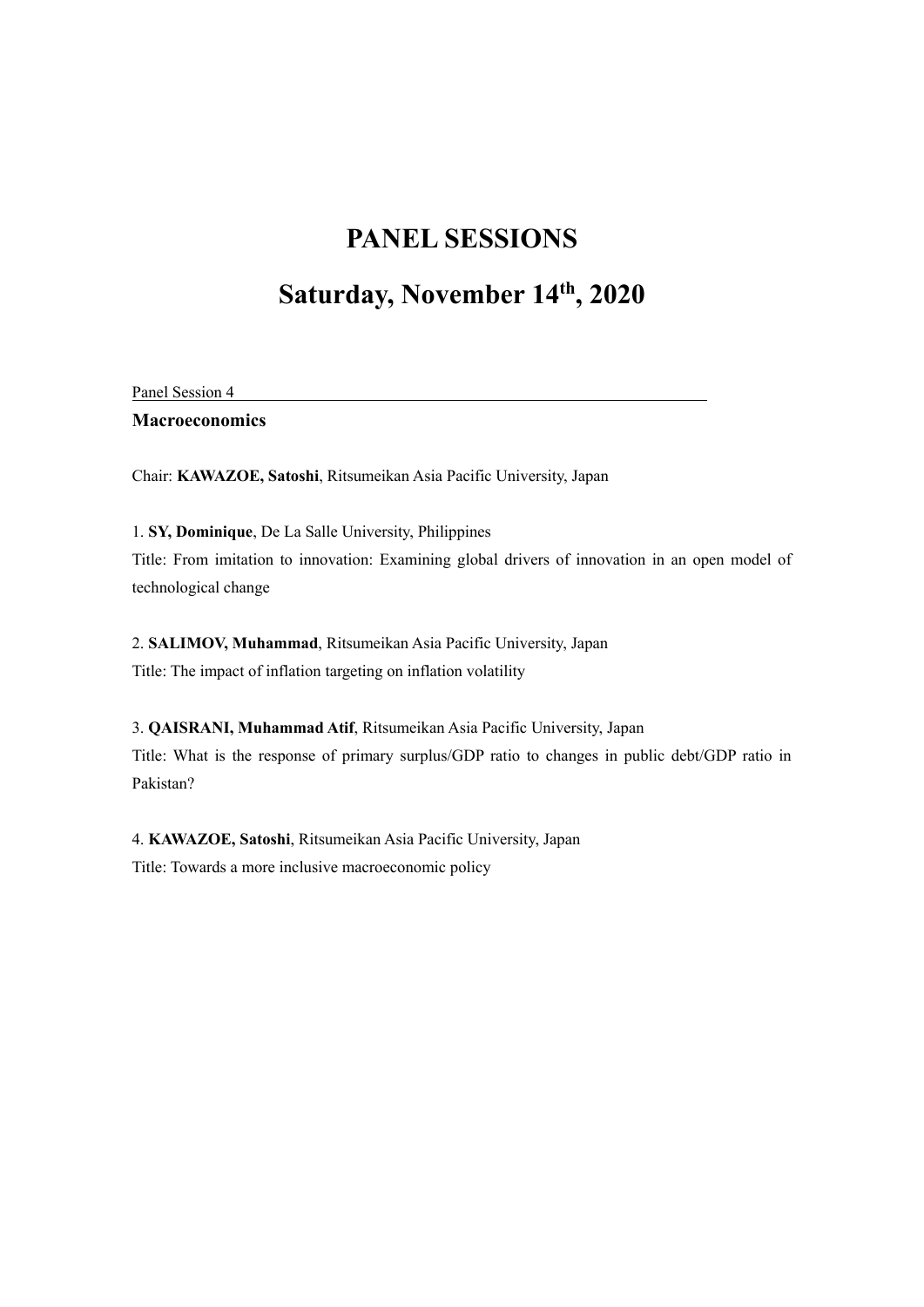# **Saturday, November 14th, 2020**

Panel Session 5

#### **Taking stock of wildlife tourism trends in Asia-Pacific**

Chair: **JONES, Thomas**, Ritsumeikan Asia Pacific University, Japan

1. **JONES, Thomas**, Ritsumeikan Asia Pacific University, Japan Title: A tale of two monkey parks: Investigating visitation trends at Takasakiyama and Jigokudani

2. **USUI, Rie**, Hiroshima University, Japan Title: Wildlife tourism: A gaze toward feral animals

3. **SAKUMA, Sayaka**, Urban-Culture Research Center, Osaka City University, Japan Title: Developing a political ecology of wildlife tourism approach in the context of Japan

4. **NGUYEN, Hoang**, Ritsumeikan Asia Pacific University, Japan Title: Aichi biodiversity targets and research landscape of tourism and biodiversity in protected areas: A bibliometric analysis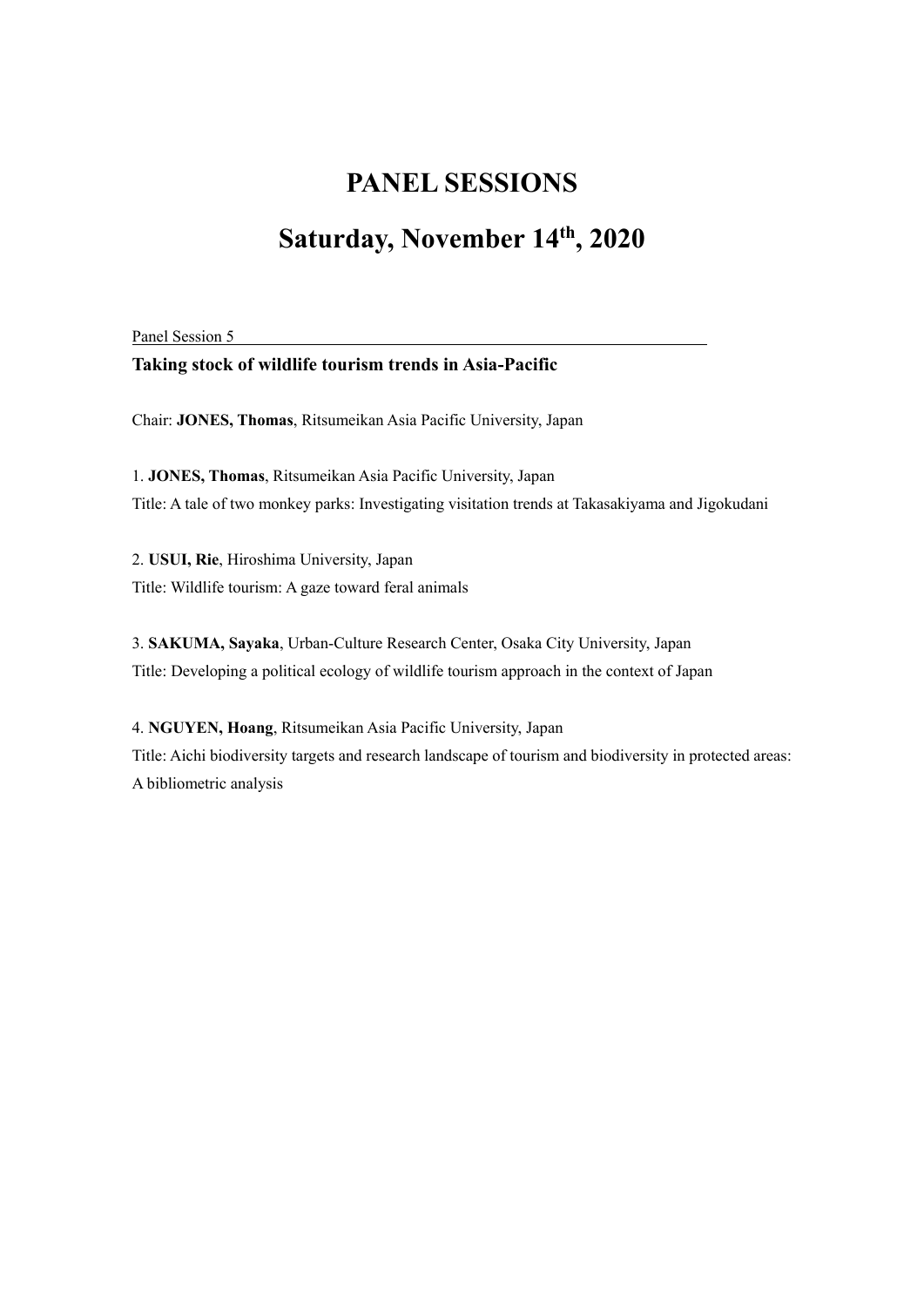# **Saturday, November 14th, 2020**

Panel Session 6

#### **Social segregation and disparity**

Chair: **KOJIMA, Shinji**, Ritsumeikan Asia Pacific University, Japan

1. **WANG, Yi**, Waseda University, Japan

Title: The emergence of "spiritually Japanese" in China: Rethinking racism, nationalism, and far-right politics

2. **MITSUNO, Momoyo**, Oita Prefectural College of Arts and Culture, Japan Title: Understanding Filipino residents' experience of work and identity in Japan

3. **KOJIMA, Shinji**, Ritsumeikan Asia Pacific University, Japan Title: Non-regular workers and the equal pay for equal work legislation: A critical assessment of PM Abe's labor reform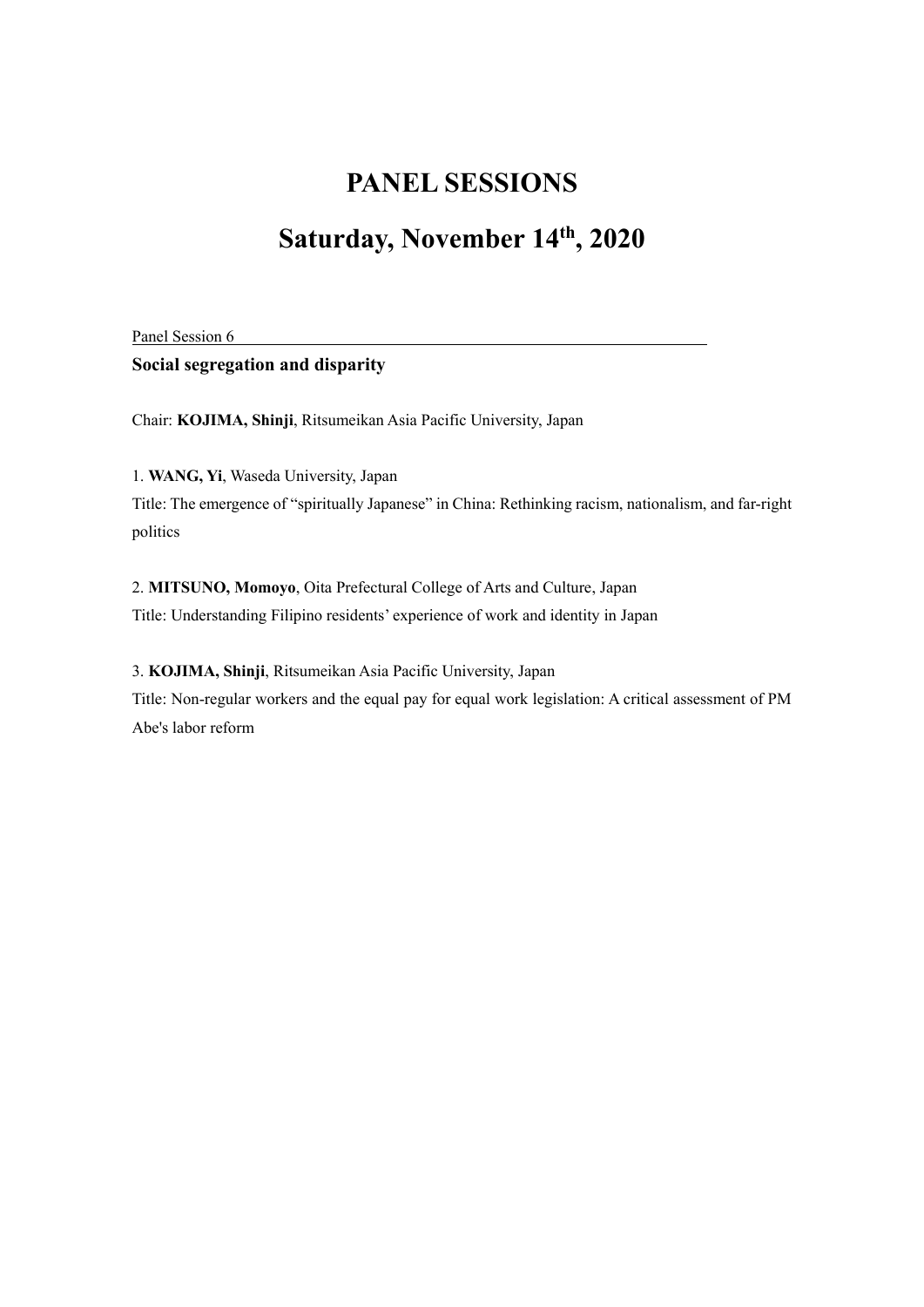## **Saturday, November 14th, 2020**

Panel Session 7

言語と文化アイデンティティー

Chair: **JUNG, Jonghee**, Ritsumeikan Asia Pacific University, Japan Discussant: **LEE, Ki il**, Korea University, Republic of Korea

1. **LEE, Ki il**, Korea University, Republic of Korea Title: Cultural identity transition of exchange students in Korea

2. **JUNG, Jonghee**, Ritsumeikan Asia Pacific University, Japan Title: UDL 理論に基づく韓国語授業の実践: ICT を活用した遠隔指導

3. **KIM, Yewon**, Ritsumeikan Asia Pacific University, Japan Title: 現代韓国語の引用構文における「依存名詞」―引用標識としての機能の分析から

4. **LEE, Mihee**, Ritsumeikan Asia Pacific University, Japan Title: 韓国語釜山方言の外来語の複合語アクセントについて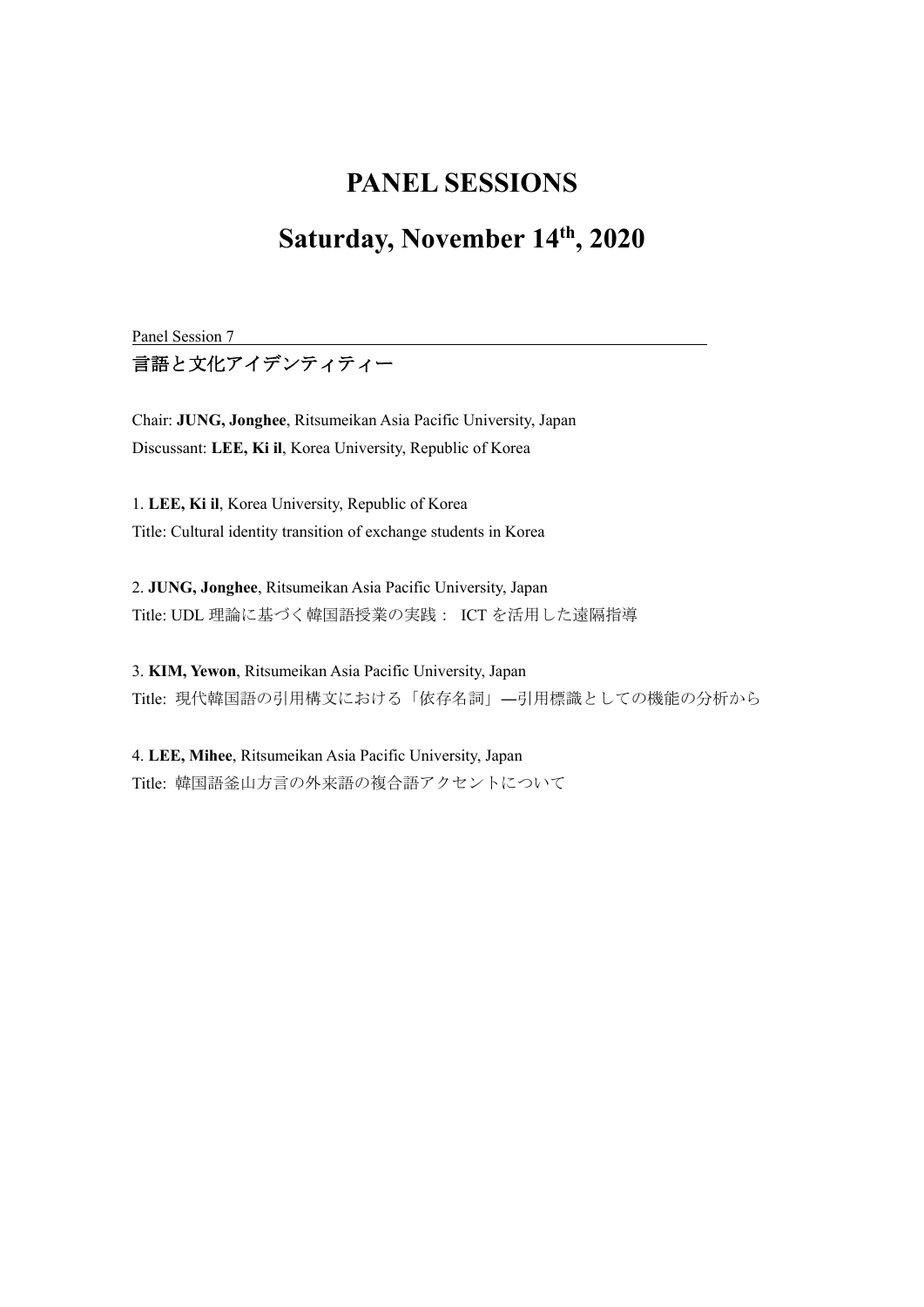## **Saturday, November 14th, 2020**

Panel Session 8

**Reading against the grain of a global discourse on female genital mutilation/cutting**

Chair: **IGUCHI, Yufu**, Ritsumeikan Asia Pacific University, Japan Discussant: **YOSHIDA, Kaori**, Ritsumeikan Asia Pacific University, Japan

1. **HAYASHI, Manami**, Osaka Prefecture University, Japan Title: Complexity of "The Local" in the Anti-FGM/C movement of the Kenyan Maasai

2. **MIYACHI, Kaori**, Saga University, Japan Title: Who has a right of decision making on her body? : Controversy between Female Circumcision (FC) and Female Genital Cosmetic Surgery (FGCS)

3. **OHGATA, Satomi**, Kyushu International University, Japan Title: The practice of female circumcision in Indonesia: Current opinions/feelings of the people

4. **IGUCHI, Yufu**, Ritsumeikan Asia Pacific University, Japan Title: The medicalization of female genital cutting in Malaysia: Its meaning towards the medical discourse on the female body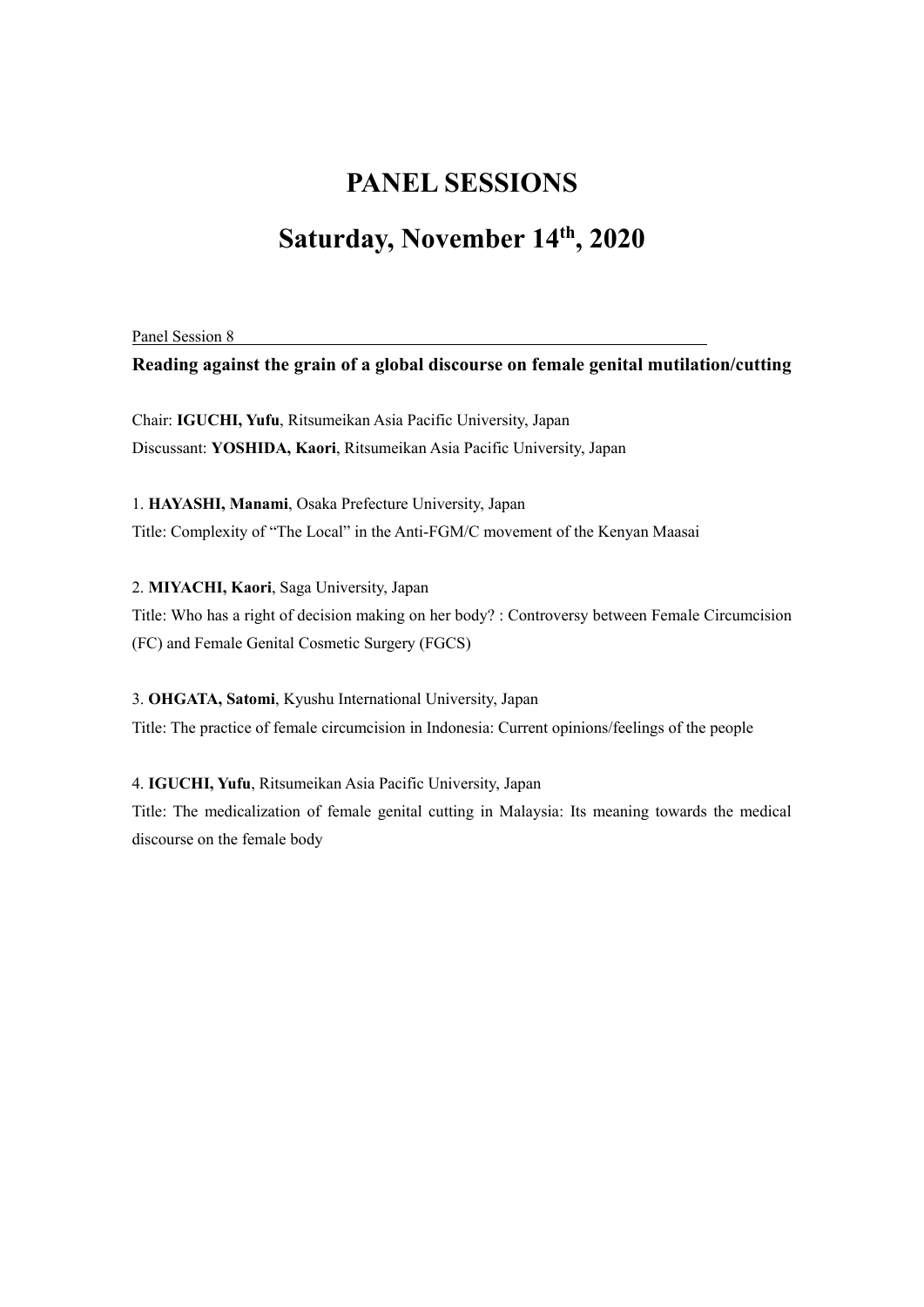## **Saturday, November 14th, 2020**

Panel Session 9

#### **Prospects for Asian paths of sustainable development**

Chair: **ASHARDIONO, Fitrio**, Ritsumeikan University, Japan Discussant: **KHASHAN, Ammar**, Ritsumeikan University, Japan

1. **KHASHAN, Ammar**, Ritsumeikan University, Japan Title: Current trends in revitalization of Waqf as a sustainable Islamic microfinance instrument: An overview of the Kuwaiti Vision

2. **ASHARDIONO, Fitrio**, Ritsumeikan University, Japan Title: Enhancing the sustainability of rural communities: The terroir approach as a tool for selective commodification

3. **KIRIHARA, Midori**, Japan Society for the Promotion of Science, Japan Title: Diversity of halal food: Expansion of distribution and halal Exhibitions in the modern Islamic world

4. **KOSUGI, Yasushi**, Ritsumeikan University, Japan Title: Resurgent Islamic jurisprudence and an alternative path of development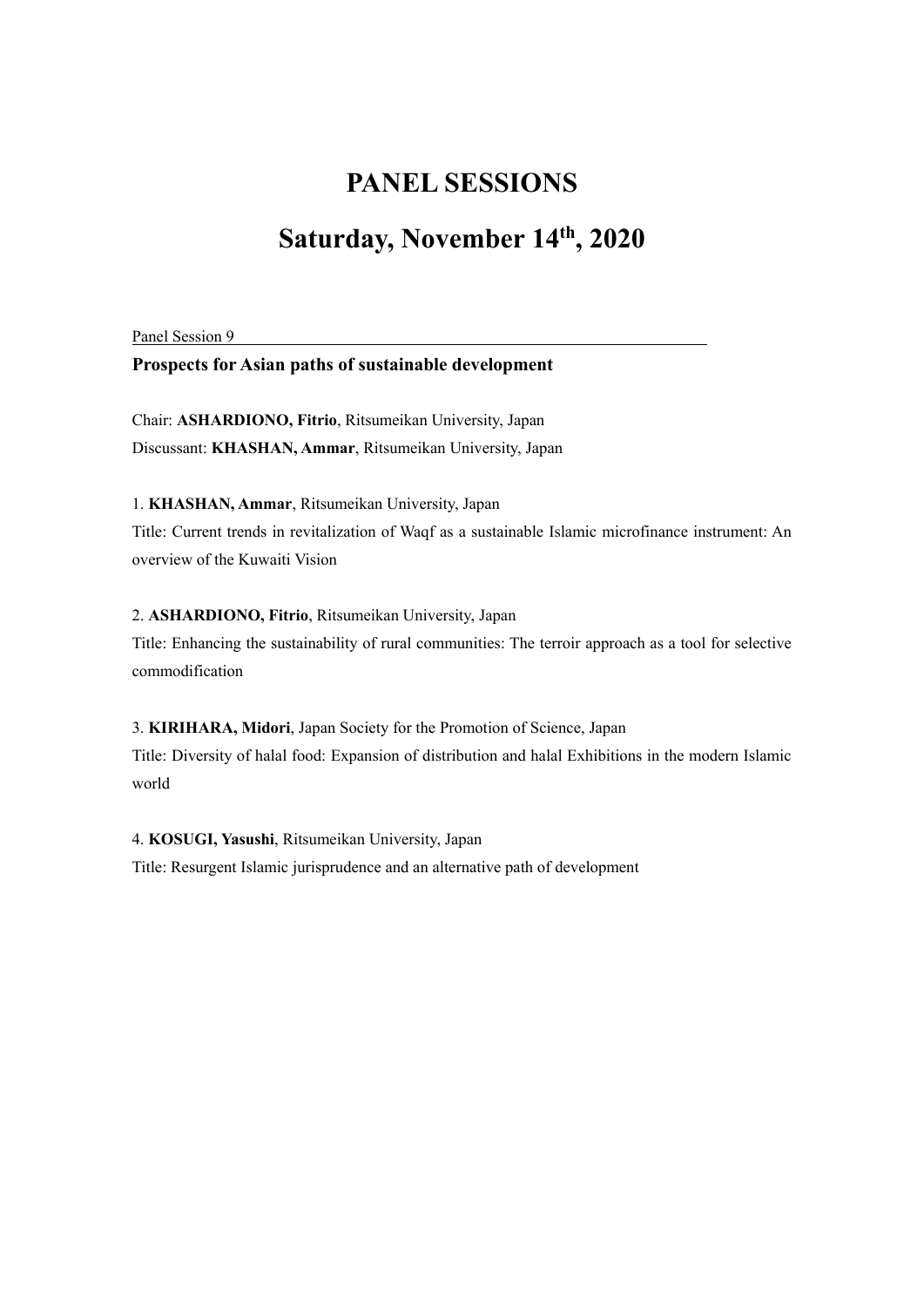# **Saturday, November 14th, 2020**

Panel Session 10

#### **International cooperation**

Chair: **SATO, Yoichiro**, Ritsumeikan Asia Pacific University, Japan Discussant: **MAHAPATRA, Chintamani**, Jawaharlal Nehru University, India

1. **ASAKURA, Takamichi**, Hitotsubashi university, Japan Title: The changes in Japanese international educational cooperation: For the international educational corporation emphasizing national interest

2. **THANT, A A**, Ritsumeikan Asia Pacific University, Japan Title: Effectiveness of Japanese Official Development Assistance (ODA) into Myanmar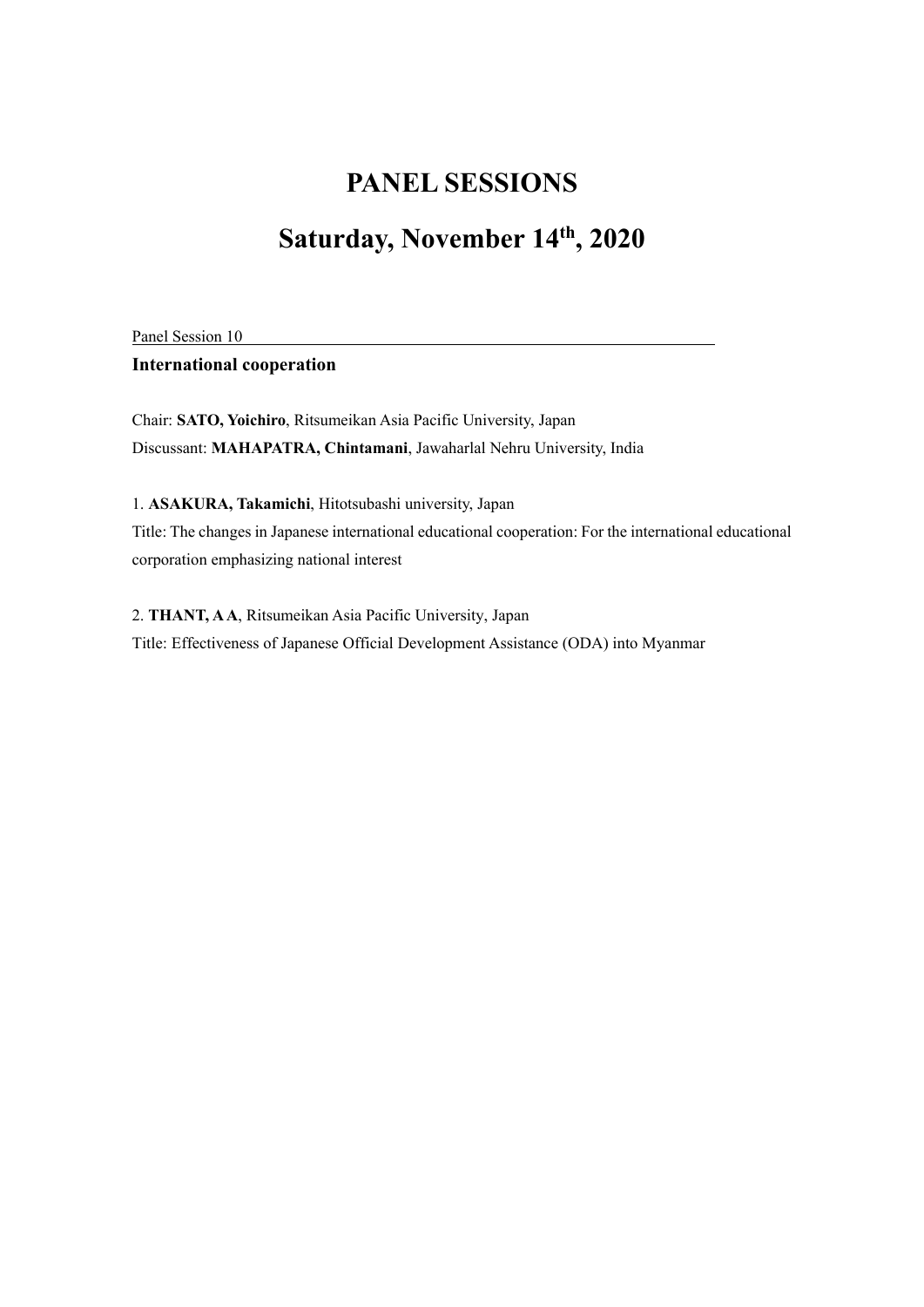## **Saturday, November 14th, 2020**

Panel Session 11

**Supply chain and energy**

Chair: **WANG, Mariner**, Ritsumeikan Asia Pacific University, Japan

1. **SOLIEV, Farukh**, Ritsumeikan Asia Pacific University, Japan Title: Tajikistan's logistics industry and global trends

2. **NEELAWALA, Prasad**, ESOFT Metro Campus, Sri Lanka; **ROBINSON, Tim**, Queensland University of Technology, Australia; **WILSON, Clevo**, Queensland University of Technology, Australia

Title: Does the size of expansion of road corridors over-ride the distance factor? A housing market analysis of Western Brisbane Transport Network

3. **TENNAKOON MUDIYANSELAGE, Shyamali Kanchanamala Tennakoon**, Ritsumeikan Asia Pacific University, Japan Title: Active participation of Sri Lanka in global flower value chain: Supply of leaves to upstream chain of the Netherlands

4. **WANG, Mariner**, Ritsumeikan Asia Pacific University, Japan Title: Global shipping in East Asia in the 21st century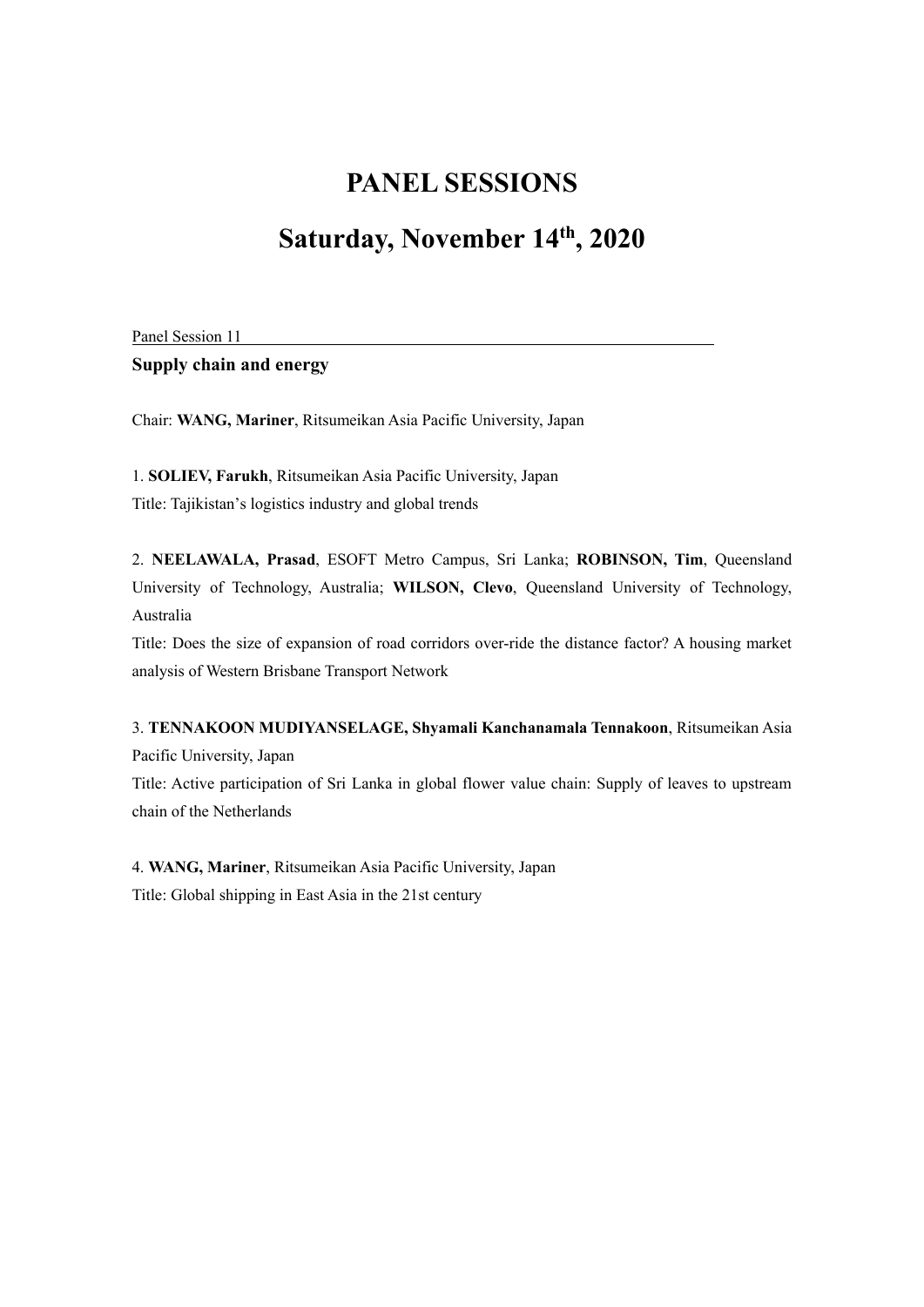# **Saturday, November 14th, 2020**

Panel Session 12

#### **Innovation and diffusion**

Chair: **KIM, Sangho**, Ritsumeikan Asia Pacific University, Japan

1. **ALVIANO, Joshua Kevin**, Ritsumeikan Asia Pacific University, Japan Title: The impacts of viral marketing on the tourism industry in Indonesia

2. **KALUARACHCHI, Nithumal Dias**, Ritsumeikan Asia Pacific University, Japan Title: Determinants of stock market development in asian continent : Dynamic panel analysis

3. **ASGARI, Behrooz**, Ritsumeikan Asia Pacific University, Japan Title: How mathematical modelling can help us understand pandemics such as the coronavirus

4. **KIM, Sangho**, Ritsumeikan Asia Pacific University, Japan Title: Temporal changes in dynamic production structure of the Japanese manufacturing industry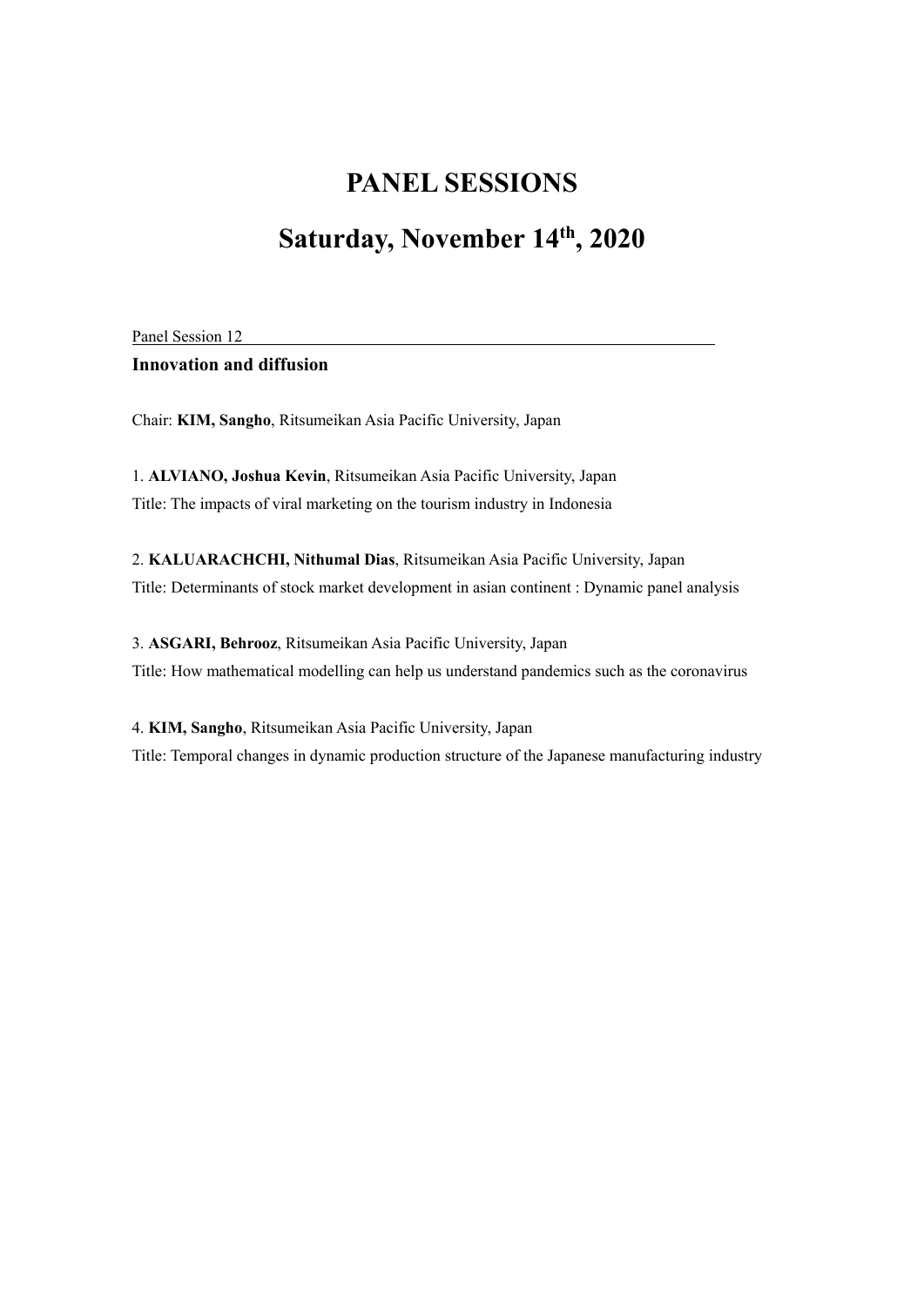# **Saturday, November 14th, 2020**

Panel Session 13

**Tourism (1)**

Chair: **BUI Thanh Huong**, Ritsumeikan Asia Pacific University, Japan

1. **YAMAKAWA, Atsuko**, Wakayama University, Japan Title: Exploring the possibility of nature tourism in Yoshino Kumano National Park with implications for the Asia Pacific region.

2. **LAI, T.H. Michael**, Ritsumeikan Asia Pacific University, Japan Title: Travel motivation: Literature review and research agenda

3. **YUSUFZODA, Farrukh**, Ritsumeikan Asia Pacific University, Japan Title: Overview of tourism development in Tajikistan

4. **RANA, Deepika**, Ritsumeikan Asia Pacific University, Japan Title: Impact of global pandemic on the part time employees working in tourism industry in Japan: The case of Beppu, Japan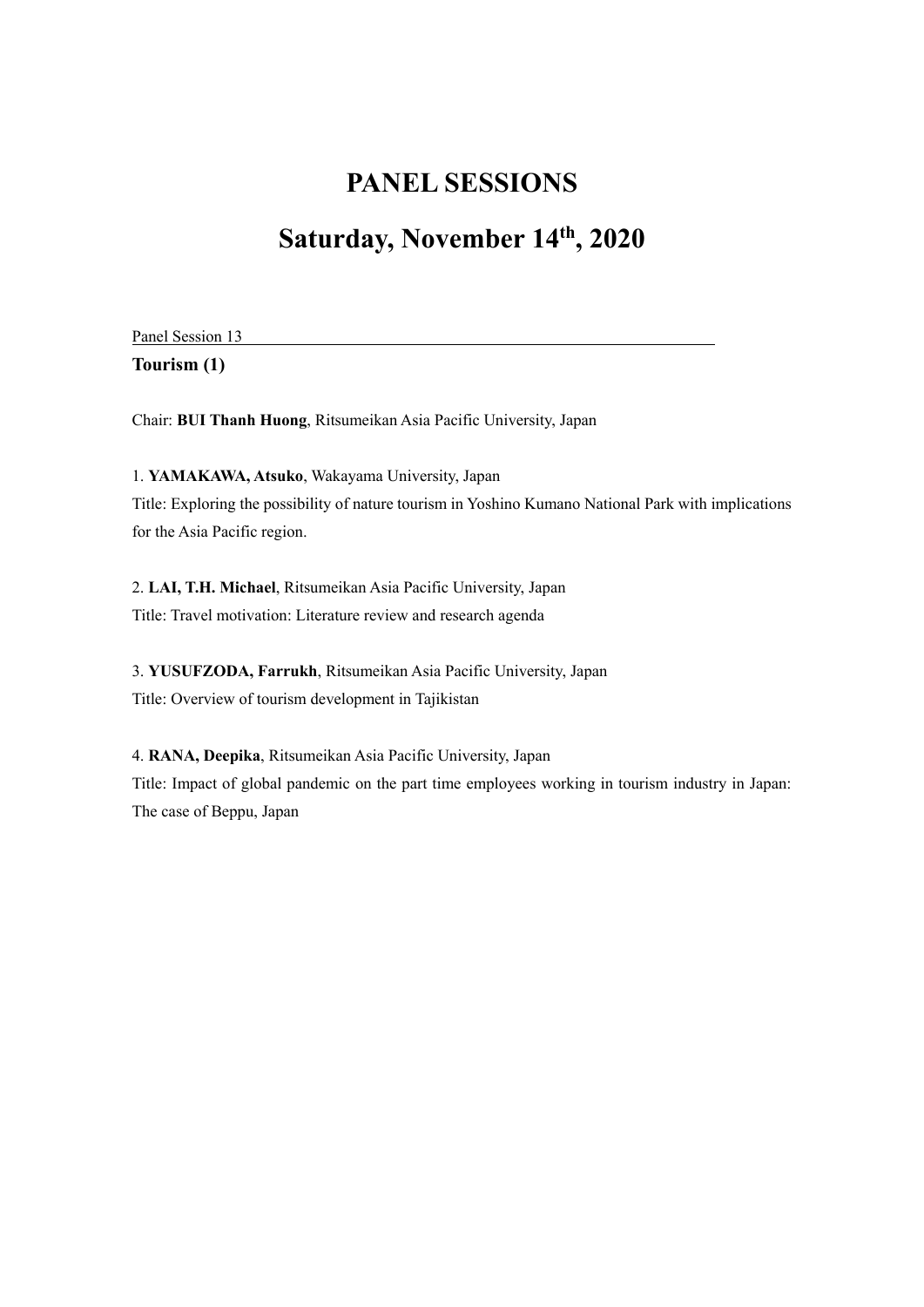## **Saturday, November 14th, 2020**

| Panel Session 14 |  |
|------------------|--|
| Humanities (1)   |  |

Chair: **HUNG, Christine Yu-Ting**, Ritsumeikan Asia Pacific University, Japan

1. **TANG, Warren**, Fukuyama University, Japan Title: A re-evaluation of Ogden and Richard's "triangle of meaning" model

2. **AVILES ERNULT, Jose Rodolfo**, Ritsumeikan Asia Pacific University, Japan Title: Memory, embodiment and the uncanny: The uncanny presence in Stephen King's IT

3. **DRAJAT, Aldrie Alman**, Kobe University, Japan Title: Meaning-making process in text appropriation: Analysis on Indonesian copycat television drama of Japanese dorama One Litre of Tears

4. **HUNG, Christine Yu-Ting**, Ritsumeikan Asia Pacific University, Japan Title: The transitional cultural and historical space in Taiwan: From Loveable You (*HOU Hsiao-hsien, 1981*) to The Assassin (*HOU Hsiao-hsien, 2015*)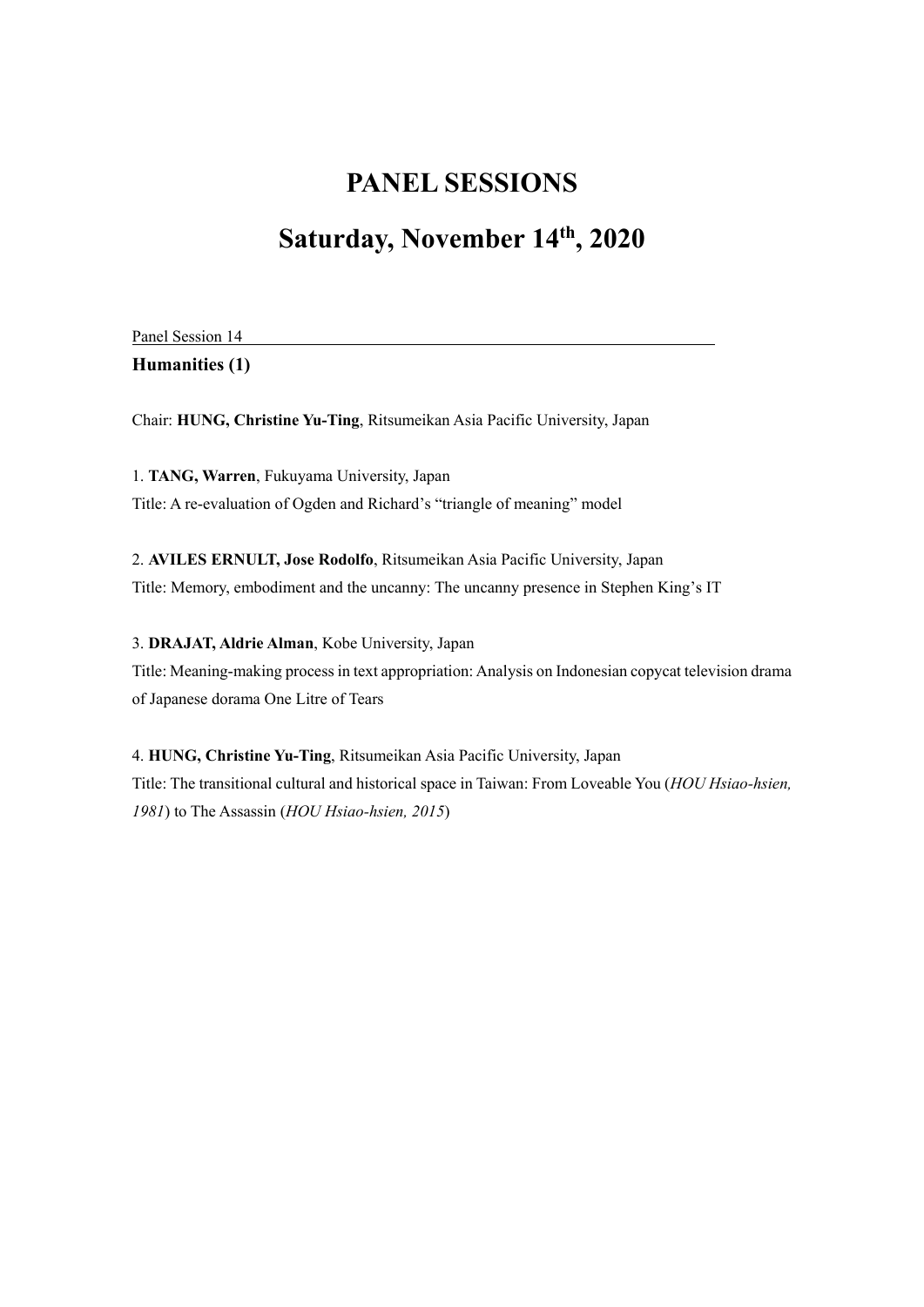# **Saturday, November 14th, 2020**

| Panel Session 15     |  |
|----------------------|--|
| <b>Education (1)</b> |  |

Chair: **SEVIGNY, Paul**, Ritsumeikan Asia Pacific University, Japan

1. **LANGLEY, Raymond**, Ritsumeikan Asia Pacific University, Japan; **BURKART, Kaori**, Oita University, Japan; **BURKART, Christopher**, Oita University, Japan Title: Applicability of the global competency and intercultural sensitivity indices in the Japanese educational environment: Comparative assessment of validity and reliability testing

#### 2. **KAWASAKI, Noriko**, University of Miyazaki, Japan

Title: Possibility to foster ownership forreinforcement against climate change and disaster risks through school disaster education in Vanuatu

3. **SEVIGNY, Paul**, Ritsumeikan Asia Pacific University, Japan; **MANABE, Shoichi**, Ritsumeikan Asia Pacific University, Japan; **BERGER, Maiko**, Ritsumeikan Asia Pacific University, Japan Title: Moving EFL literature circles online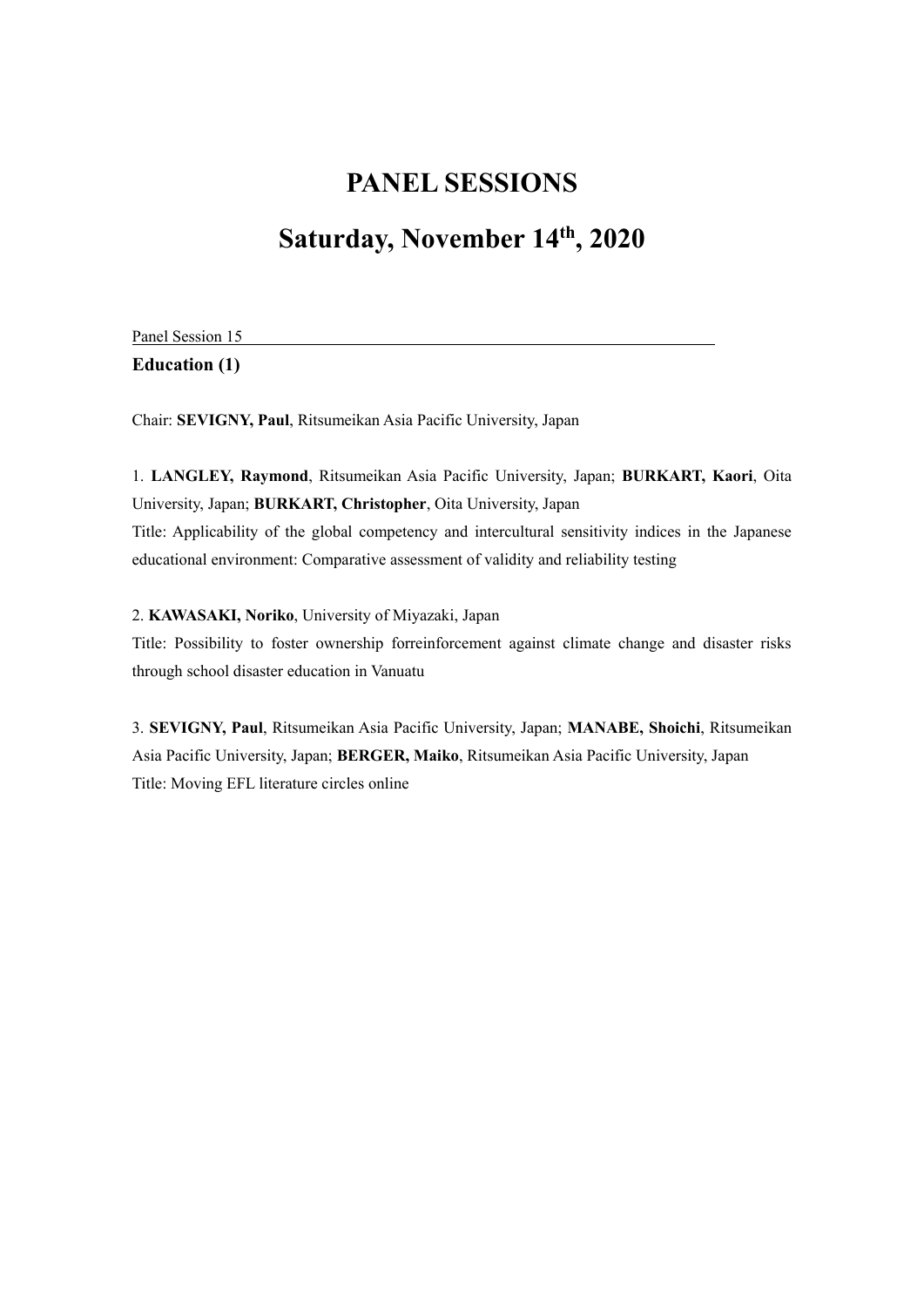## **Saturday, November 14th, 2020**

Panel Session 16

**Health and disability**

Chair: **MAHICHI, Faezeh**, Ritsumeikan Asia Pacific University, Japan

1. **HORI, Keiko**, Ritsumeikan Asia Pacific University, Japan Title: Japanese health tourism system: Comparative analysis with Thailand, South Korea and Germany

2. **KHANKHELL, Raz Mohammad Khan**, Ritsumeikan Asia Pacific University, Japan Title: Advocacy and triggering lead to model health facilities for reduction of neonatal sepsis in Afghanistan

3. **FARZEEN, Lailoma**, Ritsumeikan Asia Pacific University, Japan Title: Trend and Determinants of Neonatal Mortality in Rural Health Facilities in Afghanistan

4. **AHDANISA, Dissa Syakina**, Ritsumeikan Asia Pacific University, Japan Title: The effect of the ratification of United Nations Convention of Rights for People with Disability (UNCRPD) to disability rights in indonesia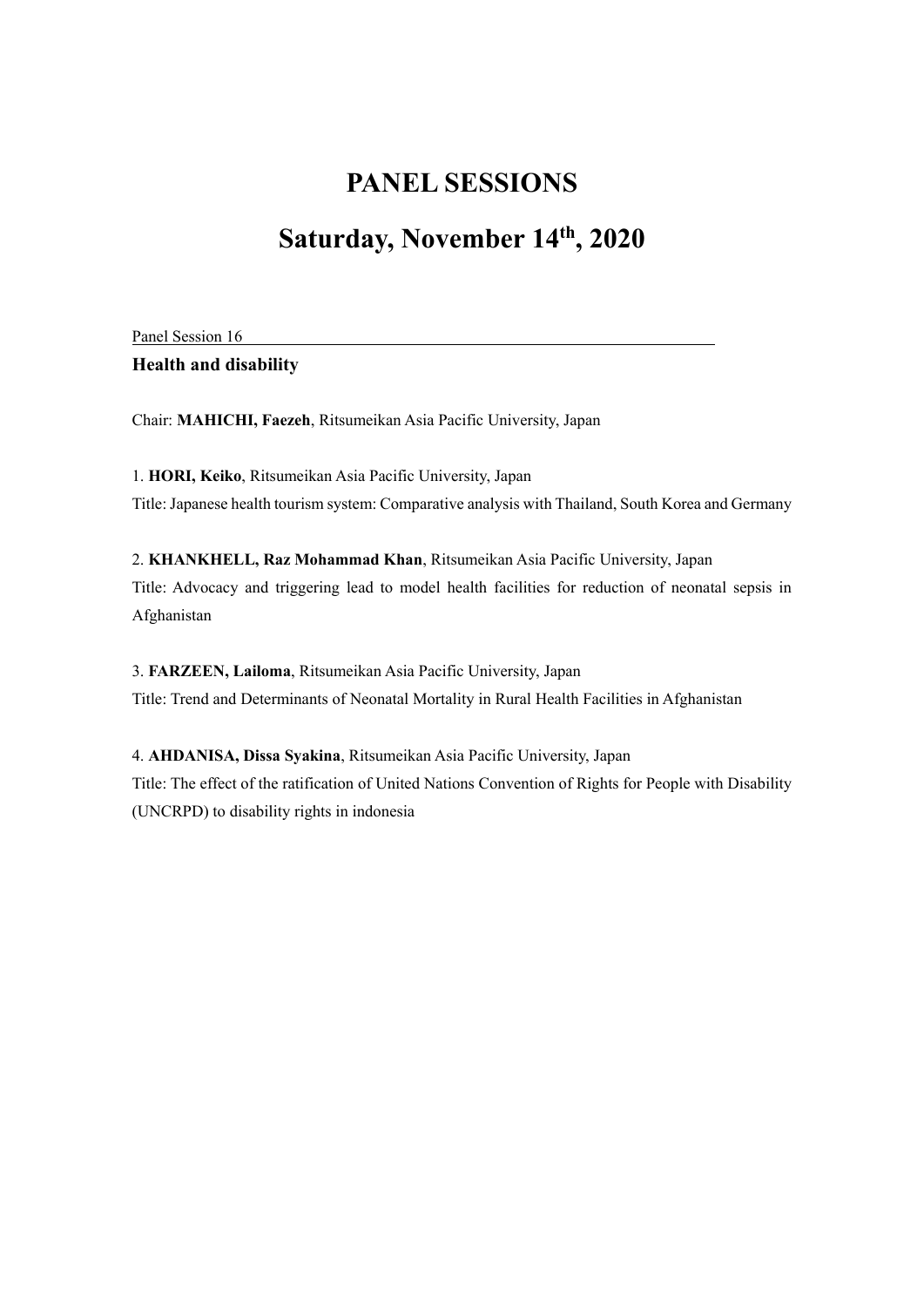# **Saturday, November 14th, 2020**

Panel Session 17

#### **China and international relations**

Chair: **VYAS, Utpal**, Ritsumeikan Asia Pacific University, Japan Discussant: **CAMPBELL, Joel**, Troy University, Japan/USA

1. **NGUYEN, Thu Lan**, International Christian University, Japan Title: Vietnam-US security relations: Implication from China's increasing activities in the South China Sea

2. **JEDRZEJOWSKA, Karina**, University of Warsaw, Poland Title: Mobilizing private investment by multilateral development banks as a tool of promoting sustainable development in Indo-Pacific

3. **VYAS, Utpal**, Ritsumeikan Asia Pacific University, Japan Title: International cultural exchange: Paradigms and problems in Japan-China relations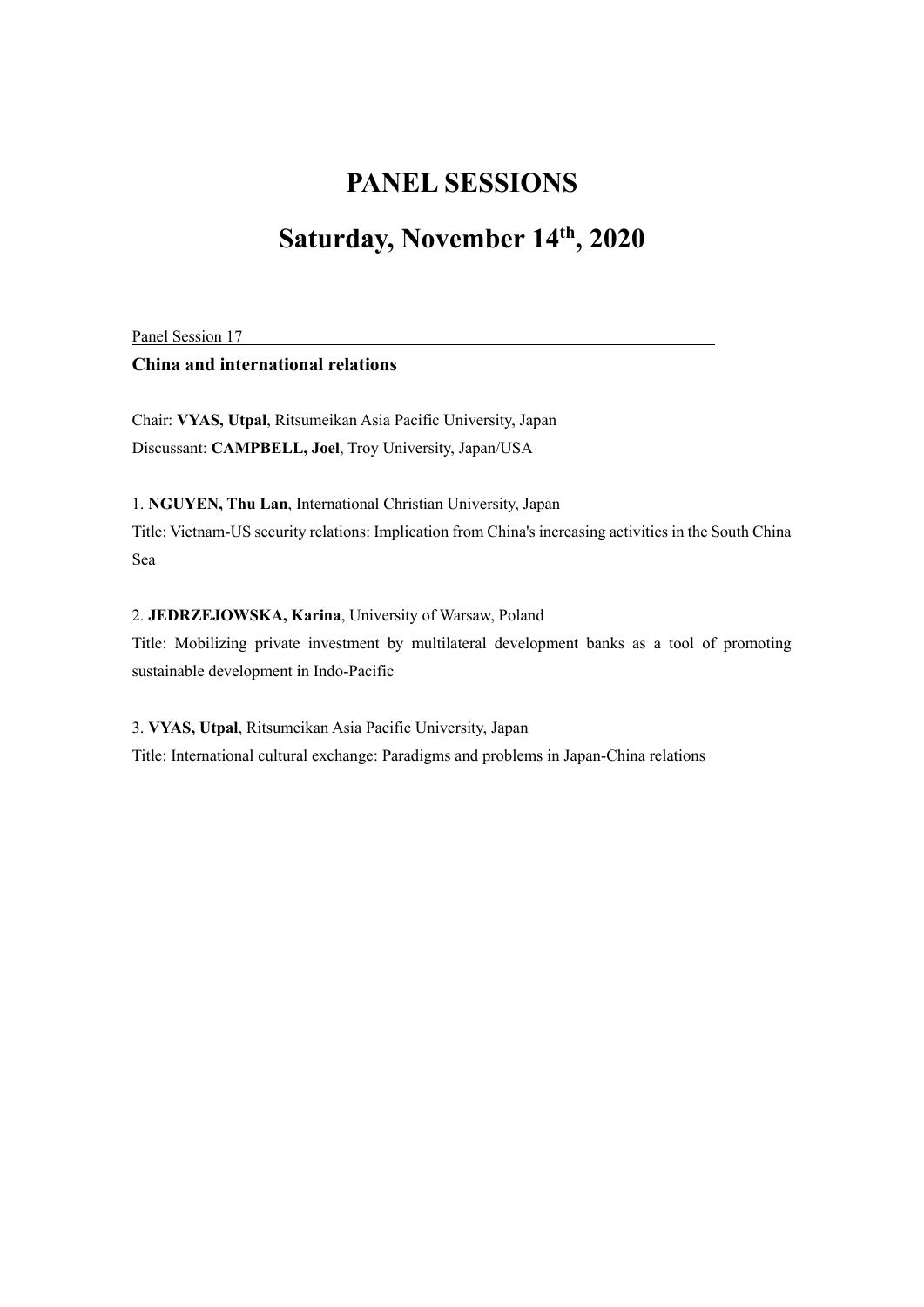# **Saturday, November 14th, 2020**

|  |            | Panel Session 18 |  |
|--|------------|------------------|--|
|  | $\sqrt{ }$ | . .              |  |

**Indo-Pacific**

Chair: **NAGY, Stephen Robert**, International Christian University/JIIA, Japan Discussant: **DE CASTRO, Renato**, De La Salle University, Philippines

1. **JASKOLSKA, Aleksandra**, University of Warsaw, Poland Title: Cultural diversity in the context of regional integration in the Indo-Pacific

2. **KRATIUK, Barbara**, University of Warsaw, Poland Title: Vietnam's evolving security strategy and the "Free and Open Indo-Pacific"

3. **VAN DEN BOSCH, Jeroen**, Adam Mickiewicz University, Poland Title: Trajectories and patterns of autocratic diffusion in the Indo-Pacific

4. **NAGY, Stephen Robert**, International Christian University/JIIA, japan Title: Middle power alignment in the Indo-Pacific: Securing agency through neo-middle power diplomacy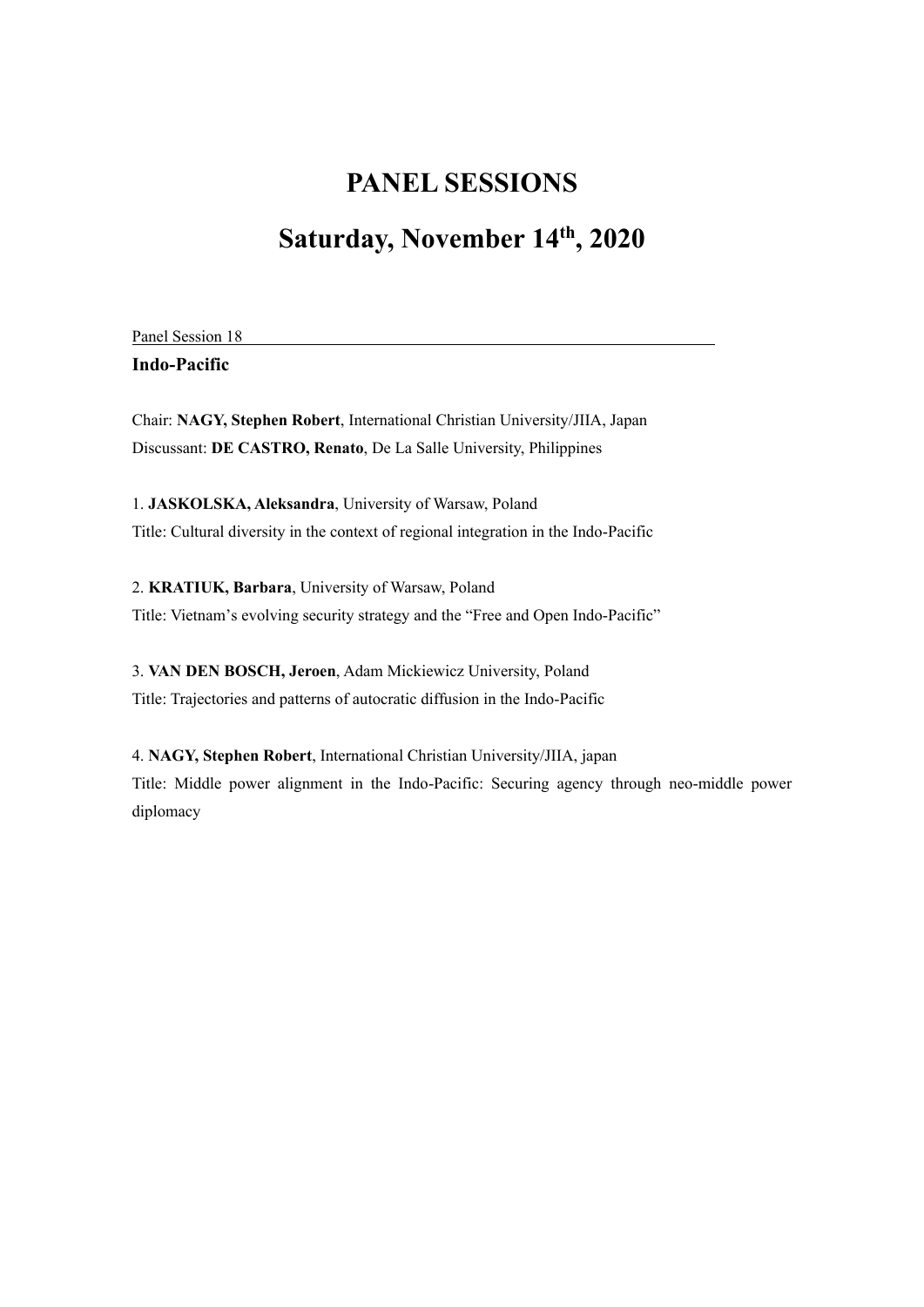## **Saturday, November 14th, 2020**

Panel Session 19

**Key issues in tourism, hospitality and event industry in Japan: Post COVID-19 landscape**

Chair: **SAITO, Hiroaki**, Ritsumeikan Asia Pacific University, Japan

1. **KASHIWAGI, Sho**, School of Cross-Cultural Studies, Faculty of Cross-Cultural and Japanese Studies, Kanagawa University, Japan Title: Exploring the potential of VFR travel for a destination recovery after crises

2. **NAGAI, Hayato**, Wakayama University, Japan; CHIEN, Pi-Hsuan Monica, University of Queensland, Australia

Title: Mega-events and Japan's tourism development: A focus on the World Expo 2025 in Osaka, Kansai

3. **YOO, Kate Inyoung**, College of Foreign Studies, Kansai Gaidai University, Japan; **BAUM, Tom**, University of Strathclyde, United Kingdom Title: Omotenashi or hospitality: The challenges for a multinational workforce in delivering service to visitors in Japan

4. **SAITO, Hiroaki**, Ritsumeikan Asia Pacific University, Japan; **BROZOVIC, Danilo**, School of Business, University of Skovde, Sweden

Title: Tourism and hospitality in the post-corona world: Adaptations, challenges and opportunities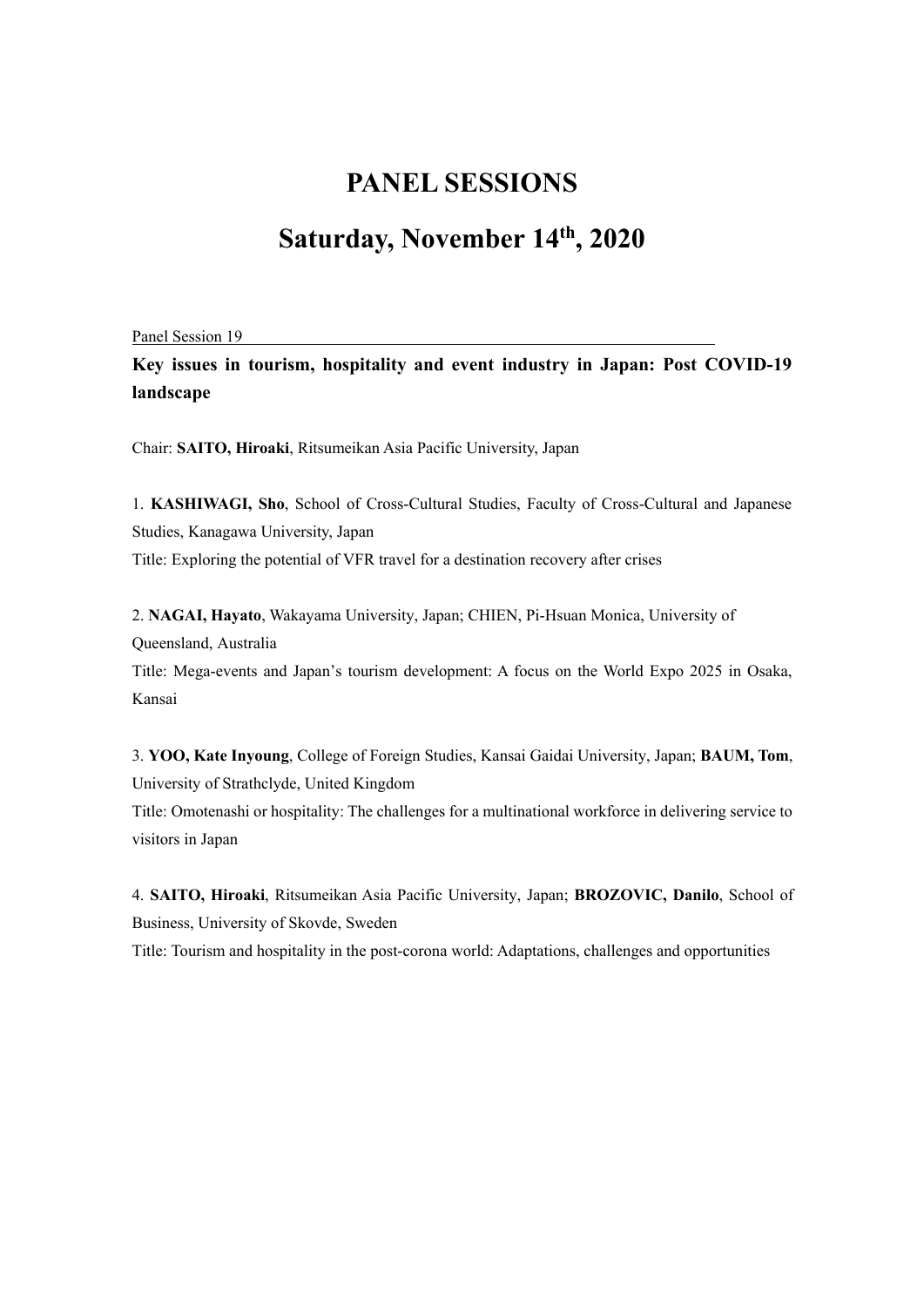# **Saturday, November 14th, 2020**

Panel Session 20

**Consumers' behavior**

Chair: **YAMAURA, Koichi**, Ritsumeikan Asia Pacific University, Japan

1. **LIN, Yu Chao**, National United University, Taiwan; **WU, Kuei-Yang**, National United University, Taiwan Title: Effect of experiential value on perceived local crafts brand image

2. **SAY, Joyce**, Ritsumeikan Asia Pacific University, Japan Title: Dying brand can be revived to a successful strategy

3. **PALANICHAMY VISWANATHAN, Ashokan**, Ritsumeikan Asia Pacific University, Japan Title: Customer satisfaction and dissatisfaction with fugal innovations

4. **YAMAURA, Koichi**, Ritsumeikan Asia Pacific University, Japan Title: Japanese consumer preferences and ambiguity information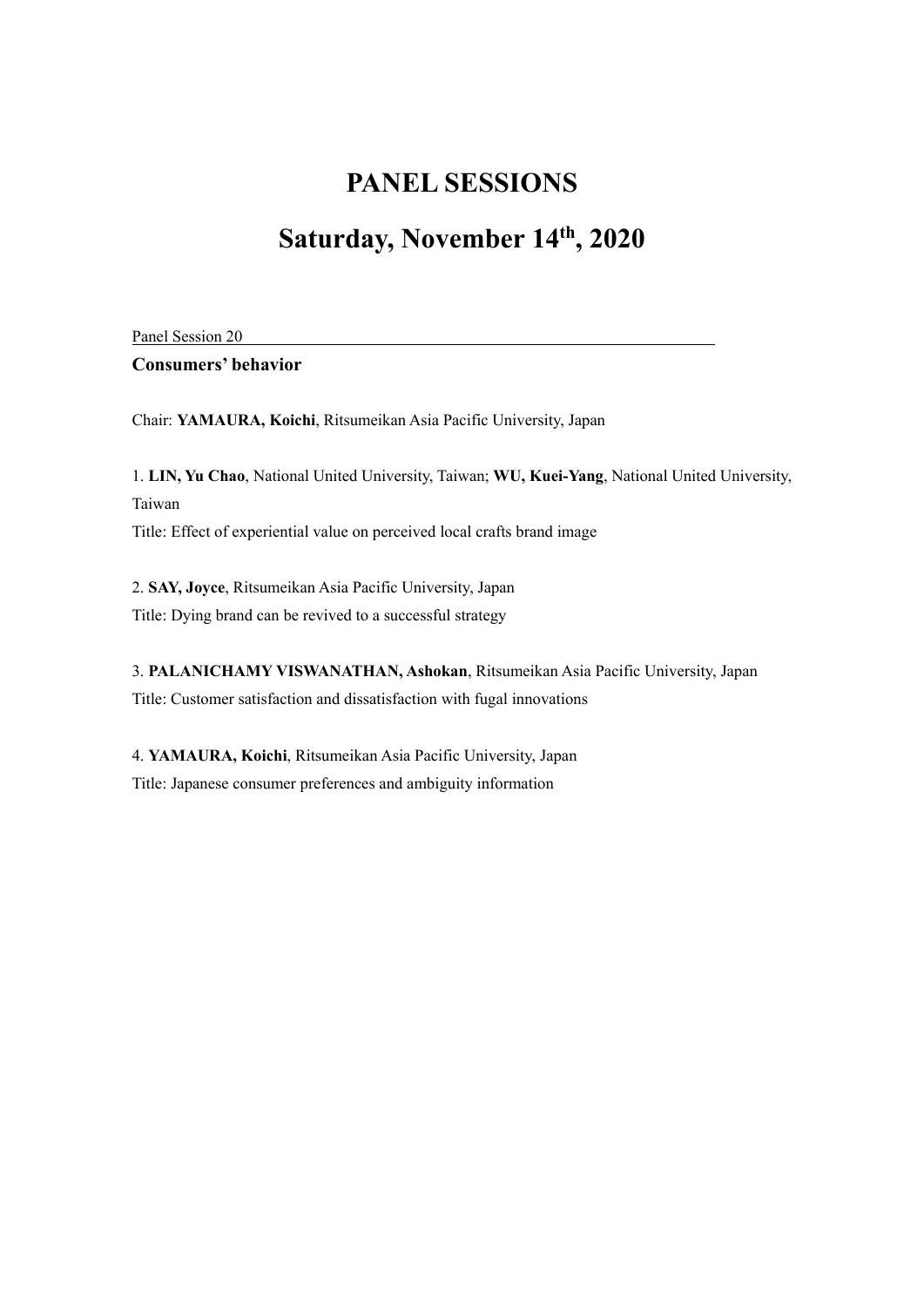# **Saturday, November 14th, 2020**

Panel Session 21

**Tourism (2)**

Chair: **DELGADO, Rodolfo**, University of Kitakyushu, Japan

1. **SAY, Dietermar**, Ritsumeikan Asia Pacific University, Japan Title: A Comparative study on sustainable community-based tourism strategies

2. **YANG, Xue**, Ritsumeikan Asia Pacific University, Japan Title: Comparison on the practitioner Journey of Karate in Okinawa and Shaolin Kungfu in Defeng

3. **BOADU, Load**, Ritsumeikan Asia Pacific University, Japan Title: The effect of rapid urbanization on hotel performance in Ghana

4. **DELGADO, Rodolfo**, University of Kitakyushu, Japan Title: Japanese emerging virtual exhibitions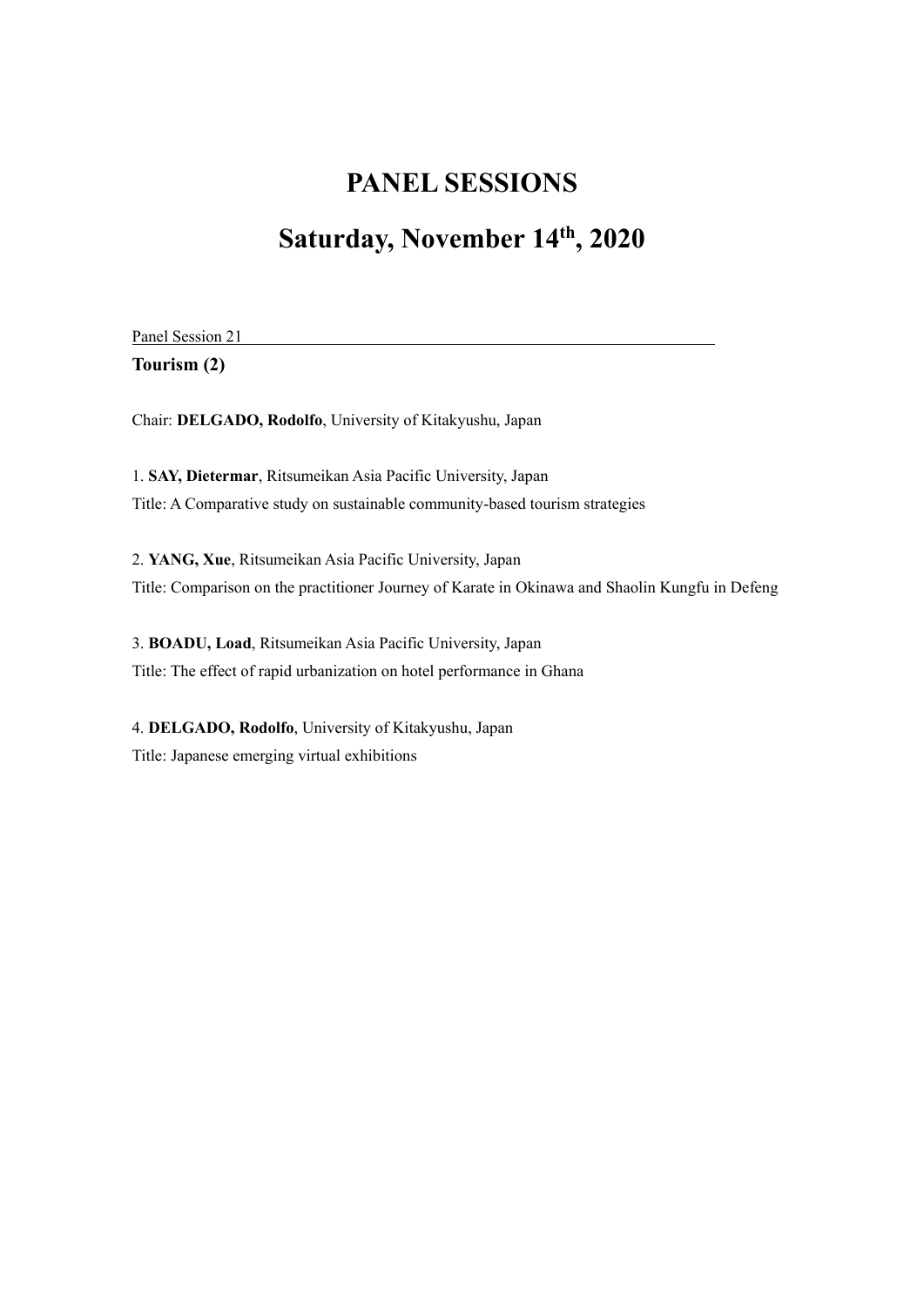# **Saturday, November 14th, 2020**

| Panel Session 22 |
|------------------|
| Humanities (2)   |

Chair: **PROGLER, Joseph**, Ritsumeikan Asia Pacific University, Japan

1. **HAPUGODA, Mahesh**, Sabaragamuwa University, Sri Lanka; **ANANDAWANSA, Krishanthi**, General Sir John Kotelawala Defence University, Sri Lanka Title: Is Yukio Mishima a radical idealist of our times?

2. **NGUYEN, Nhung**, Ritsumeikan Asia Pacific University, Japan Title: Intangible cultural heritage in Vietnam: A case study of Dong Ho Folk Paintings

3. **KARIM, Nashia Iffat**, Ritsumeikan Asia Pacific University, Japan Title: Elizabeth Gaskell: *Fairy Tales in Wives and Daughters* (1866)

4. **PROGLER, Joseph**, Ritsumeikan Asia Pacific University, Japan Title: An inclusive view of American and Japanese cinematic responses to the bomb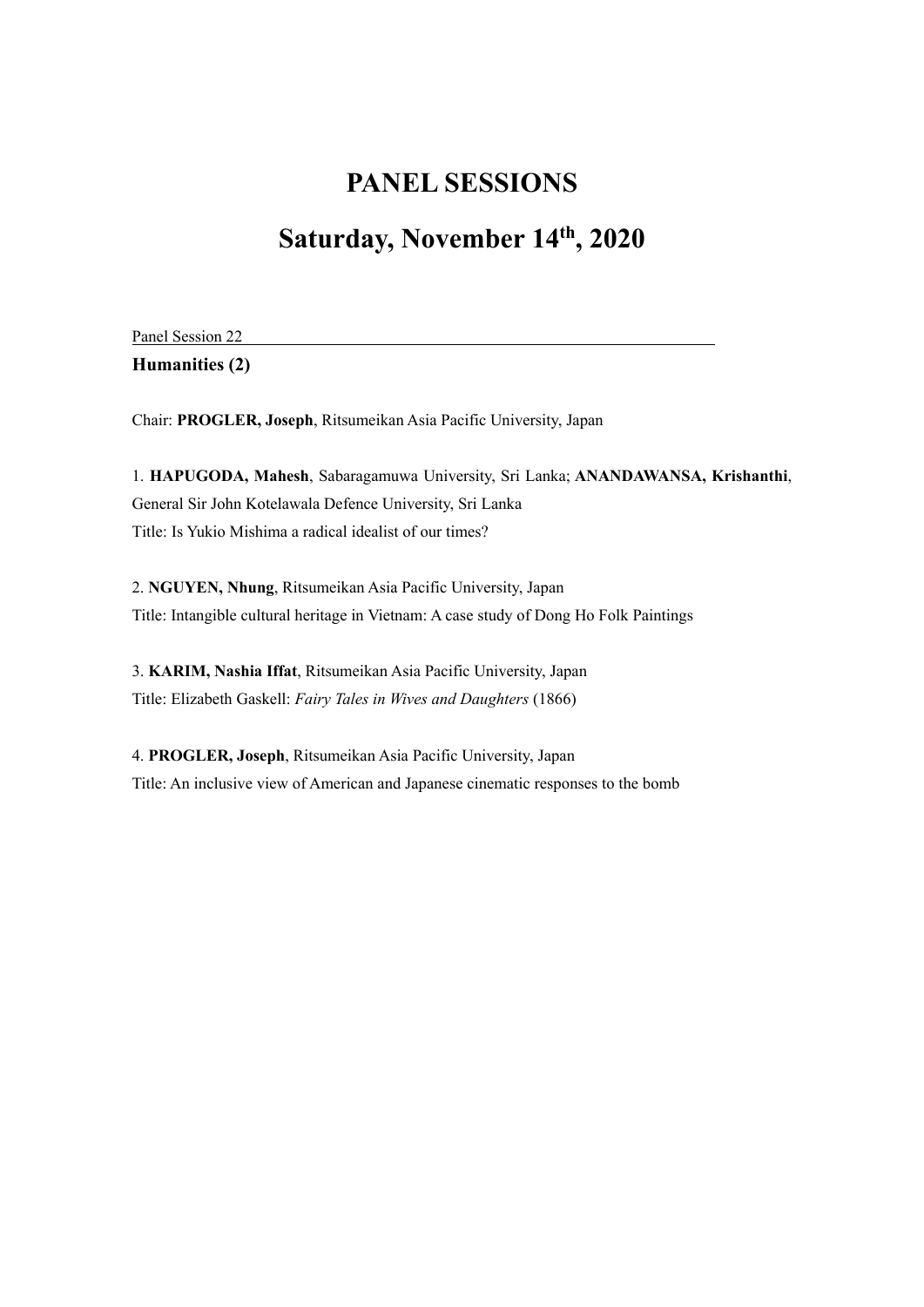## **Saturday, November 14th, 2020**

| Panel Session 23     |
|----------------------|
| <b>Education (2)</b> |

Chair: **NARIMAN, Dahlan**, Ritsumeikan Asia Pacific University, Japan

1. **ELLYANTO, Sisca**, Ritsumeikan Asia Pacific University, Japan

Title: Indonesian elite youth in volunteering: A case study of Pengajar Muda (Young Teachers) Program

#### 2. **RACHMAN, Muhammad Aulia**, Kyushu University, Japan

Title: Advanced education and uneven development: A study on awardee distribution of Indonesian government post-graduate scholarship program

3. **Haque, H M Jahirul**, University of Liberal Arts Bangladesh, Bangladesh; **SHAHRIAR, Faisal Mohammad**, University of Liberal Arts Bangladesh, Bangladesh Title: Ensuring academic leadership in crisis situations―What Bangladeshi HEIs can do during the COVID-19 outbreak

4. **NARIMAN, Dahlan**, Ritsumeikan Asia Pacific University, Japan Title: Development and evaluation of online teaching contents for practice-based courses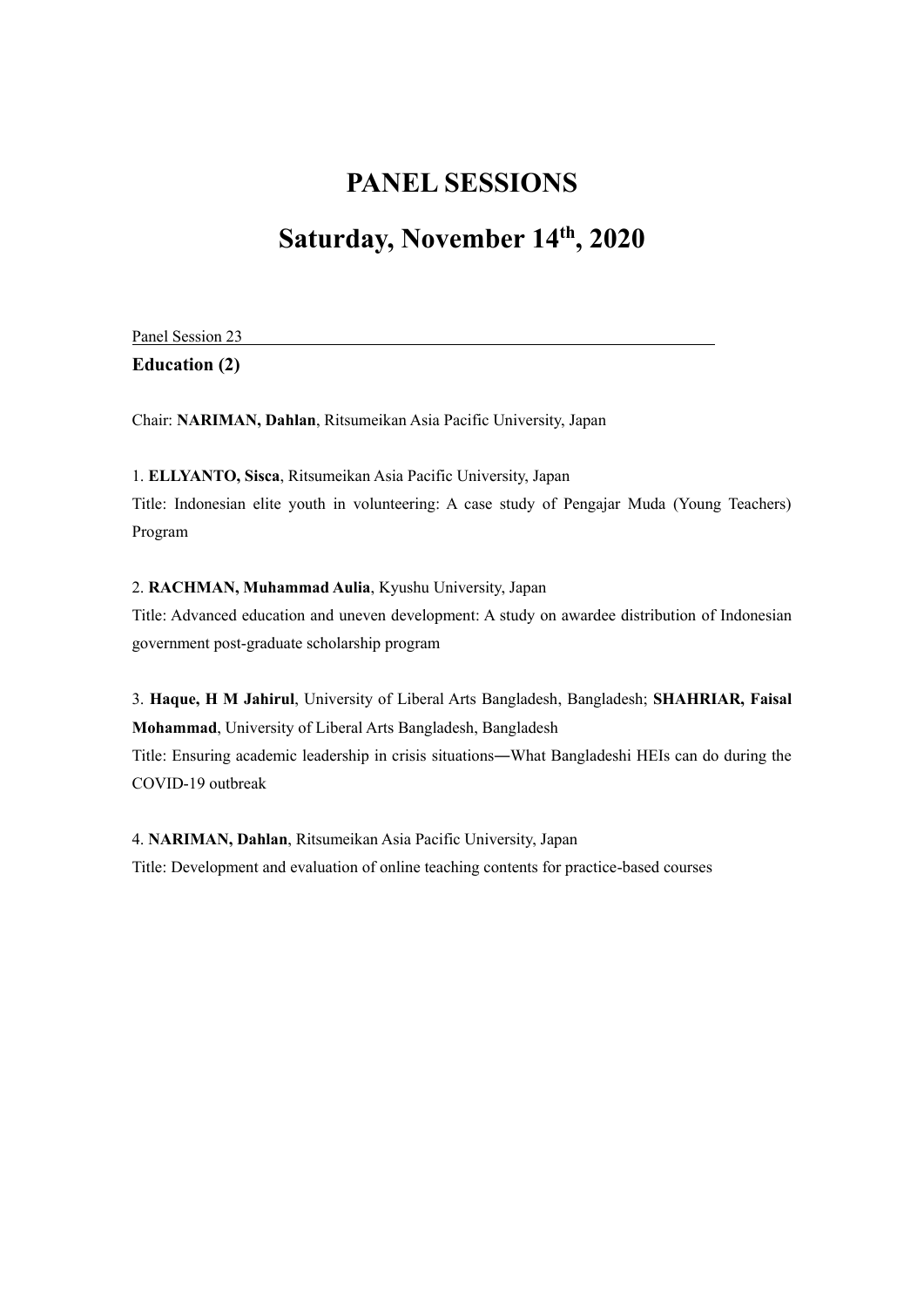## **Saturday, November 14th, 2020**

Panel Session 24

#### **Transformation of value systems and social integration in Asia**

Chair: **IKEHATA, Fukiko**, Japan Society for the Promotion of Science, Japan Discussant: Associate Professor **KURODA, Ayaka**, Ritsumeikan University, Japan

1. **KURODA, Ayaka**, Ritsumeikan University, Japan

Title: Arab democracy at the crossroads: Mapping the discourse of anti-radicalism in the postrevolutionary political culture

2. **IKEHATA, Fukiko**, Japan Society for the Promotion of Science, Japan

Title: Consensus making in the modern Islamic world: Discourses of agreement in international conferences

3. **LEE, Jinhye**, Japan Society for the Promotion of Science, Japan Title: Social integration of diaspora minorities in Asia and their identities: With special reference to the Koryo Saram (Korean Community) in Kazakhstan

4. **MATSUI, Nobuyuki**, Ritsumeikan University, Japan

Title: How can human bodies form an inclusive social value in the contemporary technological environment? Nakamura Yujiro's philosophy of the "common sense" against social fragmentations and oppositions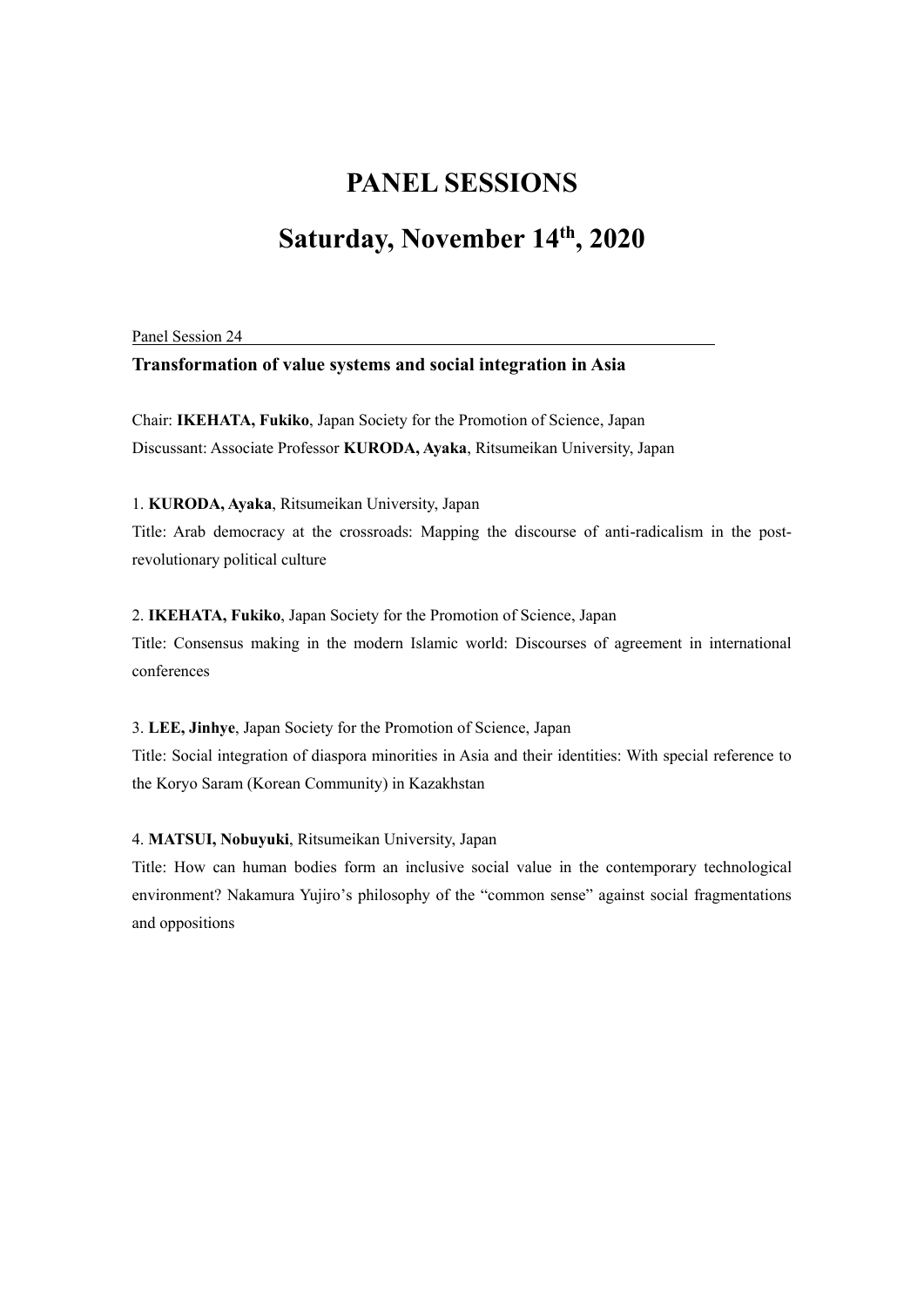# **CIL Special Session Saturday, November 14th, 2020**

The CIL is hosting a series of special sessions. The special sessions will include research presentations on Inclusive Leadership and Inclusion and Diversity, the CIL Midterm Progress Report, and a speech from Professor Leisa Sargent, Senior Deputy Dean of the UNSW Business School. The sessions will be held online and are open to all.

Special Session 1

#### **Inclusive Leadership: A critical agenda for research and practice**

Chair: **ALCANTARA, Lailani**, Ritsumeikan Asia Pacific University, Japan

1. **SARGENT, Leisa,** UNSW Business School, Australia Title: Inclusive Leadership: A critical agenda for research and practice

2. Center for Inclusive Leadership (CIL) Midterm Progress Report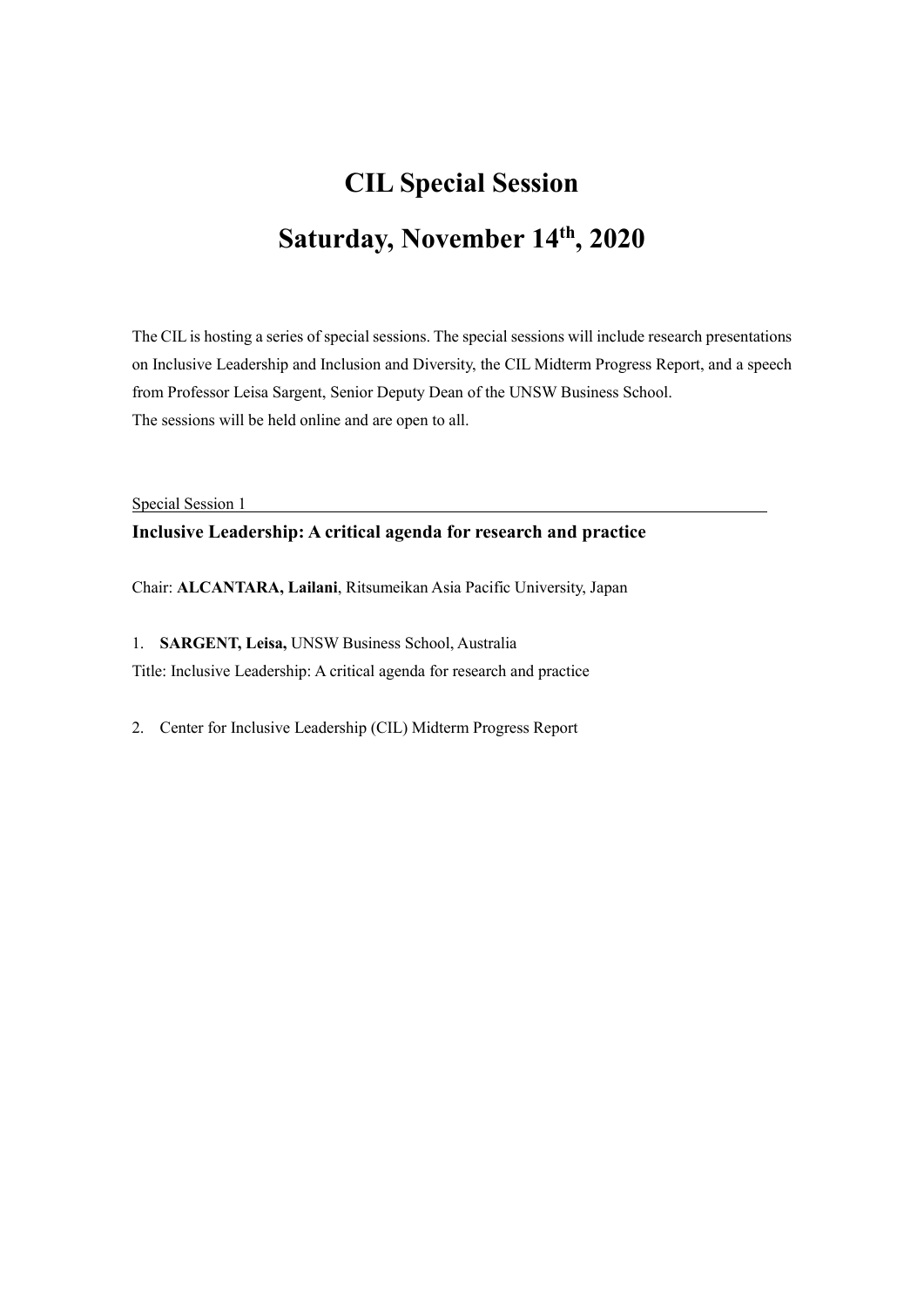### **CIL Special Session**

## **Saturday, November 14th, 2020**

Special Session 2

**Advancing the discourse on inclusion and inclusive leadership**

Chair: **OTAKE, Toshitsugu**, Ritsumeikan Asia Pacific University, Japan

1. **KIM, Rebecca ChungHee**, Ritsumeikan Asia Pacific University, Japan

Title: A New Approach to Inclusive Leadership in the New Era of Capitalism: Lessons from a Pandemic

2. **ACKARADEJRUANGSRI, P.**, Ritsumeikan Asia Pacific University, Japan; **Mumi, Atthaphon,**  Mahasarakham University, Thailand; **Rattanapituk, Sirirat**, University of the Thai Chamber of Commerce, Thailand; **Pakhunwanich, Pijak**, Loughborough University, UK Title: The Rejuvenation of Young Inclusive Leadership: Theoretical Framework

3. **ALCANTARA, Lailani**, Ritsumeikan Asia Pacific University, Japan; **SHINOHARA, Yoshiki**, Ritsumeikan Asia Pacific University, Japan; **SAITO, Hiroaki**, Ritsumeikan Asia Pacific University, Japan

Title: Examining the motivational and strain factors of engagement: Inclusion, cognitive diversity, stress and bureaucracy

4. **ITO, Yukiko**, Tsuda University, Japan; **MORIKAWA, Mie**, Tsuda University, Japan Title: Does the Database for White Papers and Council Documents Encourage Inclusive Policy Formation?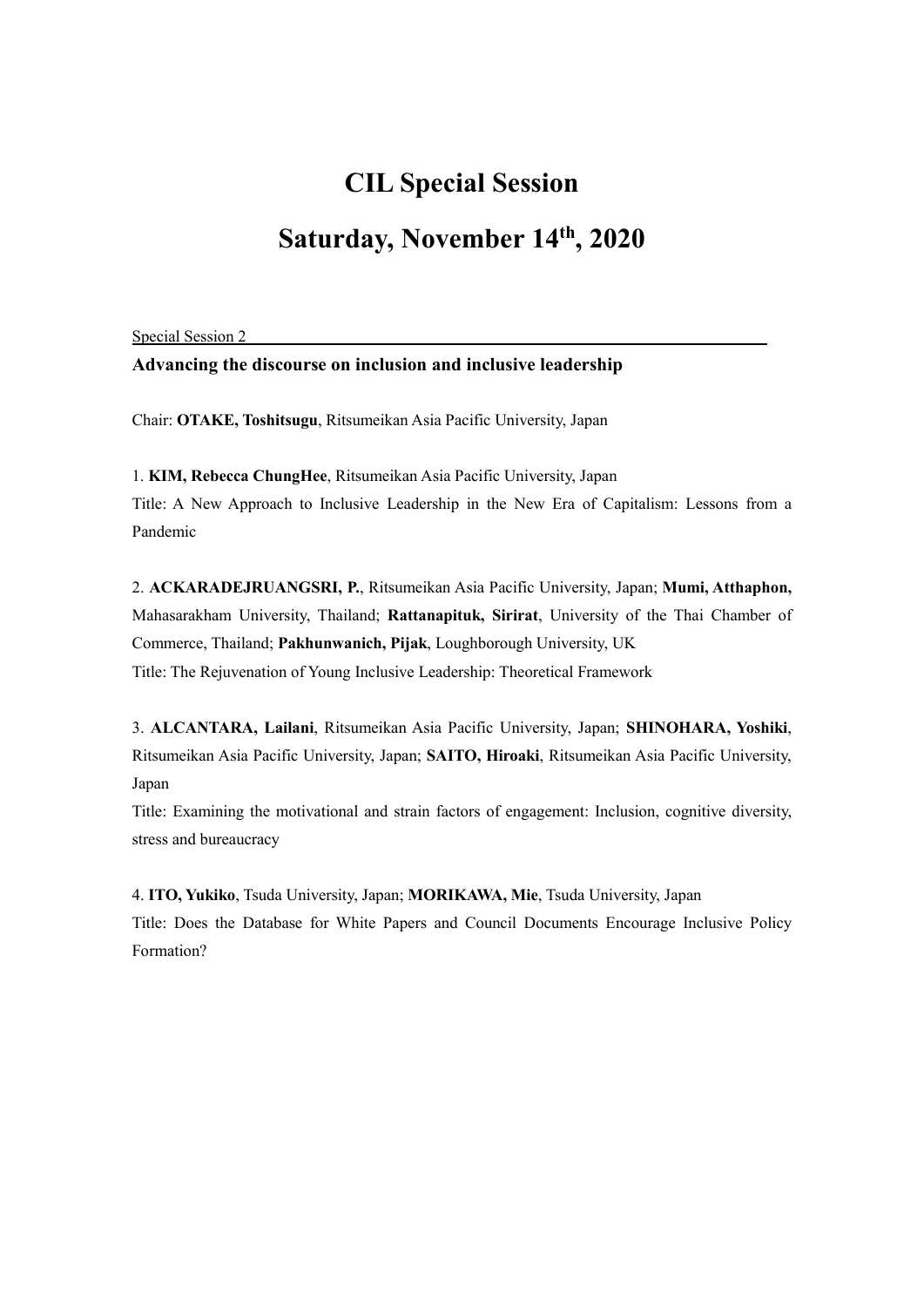#### **CIL Special Session**

## **Saturday, November 14th, 2020**

Special Session 3

#### **Cultivating diversity and inclusive leadership**

Chair: **SHINOHARA, Yoshiki**, Ritsumeikan Asia Pacific University, Japan

1. **JONES, Thomas E.**, Ritsumeikan Asia Pacific University, Japan; **BUI, Thanh Huong**, Ritsumeikan Asia Pacific University, Japan; **COOPER, Malcolm**, Ritsumeikan Asia Pacific University, Japan**; USUI, Rie**, Hiroshima University, Japan

Title: Increasing Diversity in Japan's National Parks? The Role of Active Rangers in the Kyushu Area.

2. **MAHICHI, Faezeh**, Ritsumeikan Asia Pacific University, Japan; **ALCANTARA, Lailani L.**, Ritsumeikan Asia Pacific University, Japan; **ROUX, Petrus Willem**, Ritsumeikan Asia Pacific University, Japan; **TAKEAWA, Daisuke,** University of Kitakyushu, Japan; **DASANAYAKE, Ranahansa,** Trier University, Germany; **HUISINGH, Donald,** The University of Tennessee, USA Title: A literature review of pedagogies on inclusive leadership and sustainable development in higher education

3. **VAFADARI, Kazem M**, Ritsumeikan Asia Pacific University, Japan

Title: Training and Research for Inclusivity and Resilience – An International Leadership Development Program

4. **PARDO, Phillip Dean**, Ritsumeikan Asia Pacific University, Japan; **COOPER, Malcolm**, Ritsumeikan Asia Pacific University, Japan

Title: Inclusive leadership program for the healthcare industry in Oita Prefecture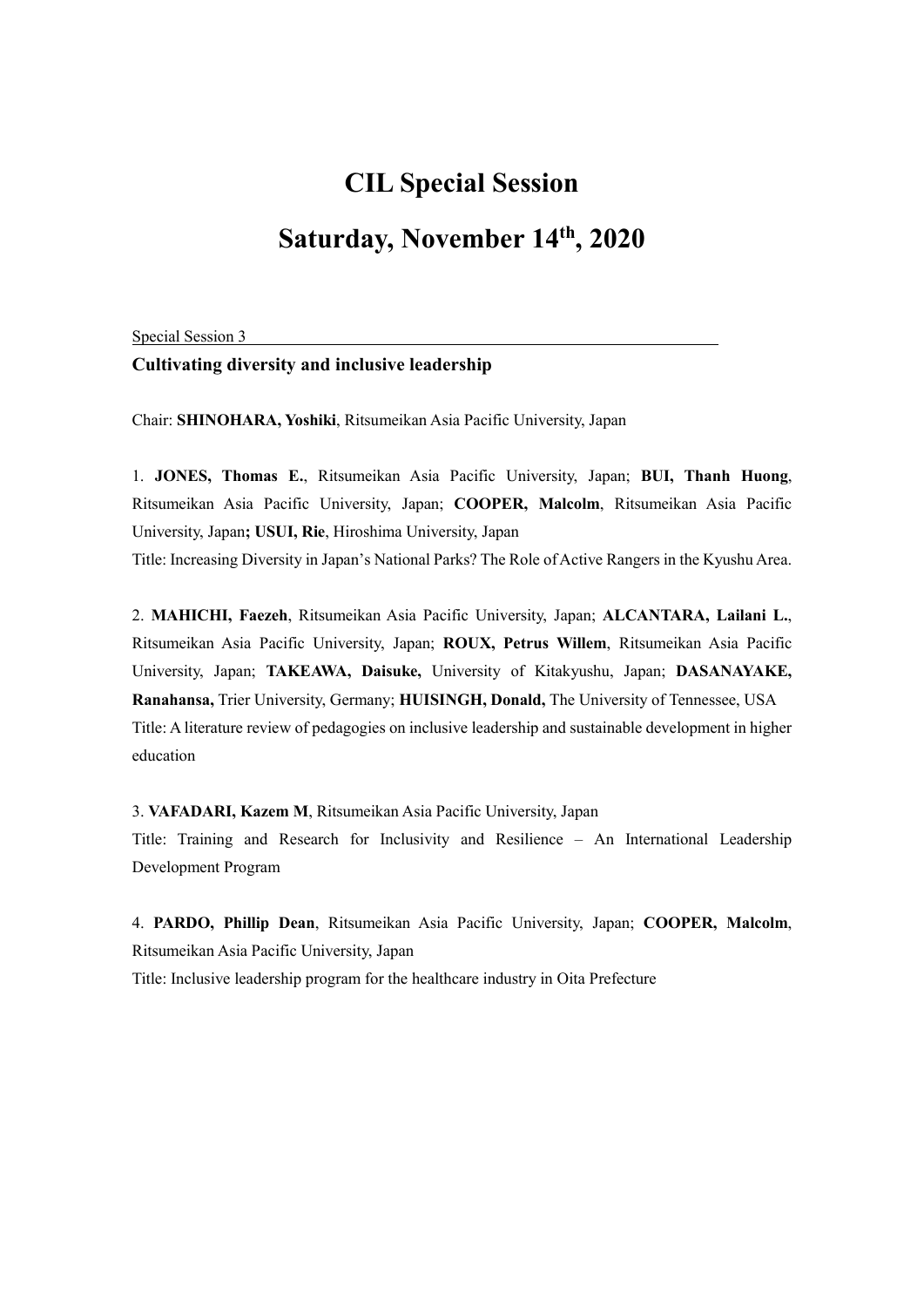## **Sunday, November 15th, 2020**

Panel Session 25

#### **Environmental and local development**

Chair: **YAMASHITA, Hiromi**, Ritsumeikan Asia Pacific University, Japan

1. **BHONGSUDHEP, Thanida**, Metropolitan Waterworks Authority, Thailand; **SRIRUNGRUANG, Palsiri**, Metropolitan Waterworks Authority, Thailand

Title: Case study of MWA public training to local water services, 2016 to 2019: The challenge policy to effective, practical, and sustainable knowledge sharing to reach vulnerable communities in Thailand

2. **DELMAS, Raphaelle**, Ritsumeikan Asia Pacific University, Japan; **ARGUEYROLLES, Robin** Title: International climbers' behaviour towards the payment of Mount Fuji's conservation donation

3. **MAHICHI, Faezeh**, Ritsumeikan Asia Pacific University, Japan; **TERAMAE, Minami**, Ritsumeian Asia Pacific University, Japan; **SRIRATANASOMBOON, Veerasuda** Title: Inclusive collaboration for re-practicing Satoyama and Satoumi: Case study of Ritsumeikan Asia Pacific University (APU) students and local environmental protection group, Beppu, Japan

4. **YAMASHITA, Hiromi**, Ritsumeikan Asia Pacific University, Japan Title: Risk acceptance and consensus building among citizens and government officials on coastal restoration projects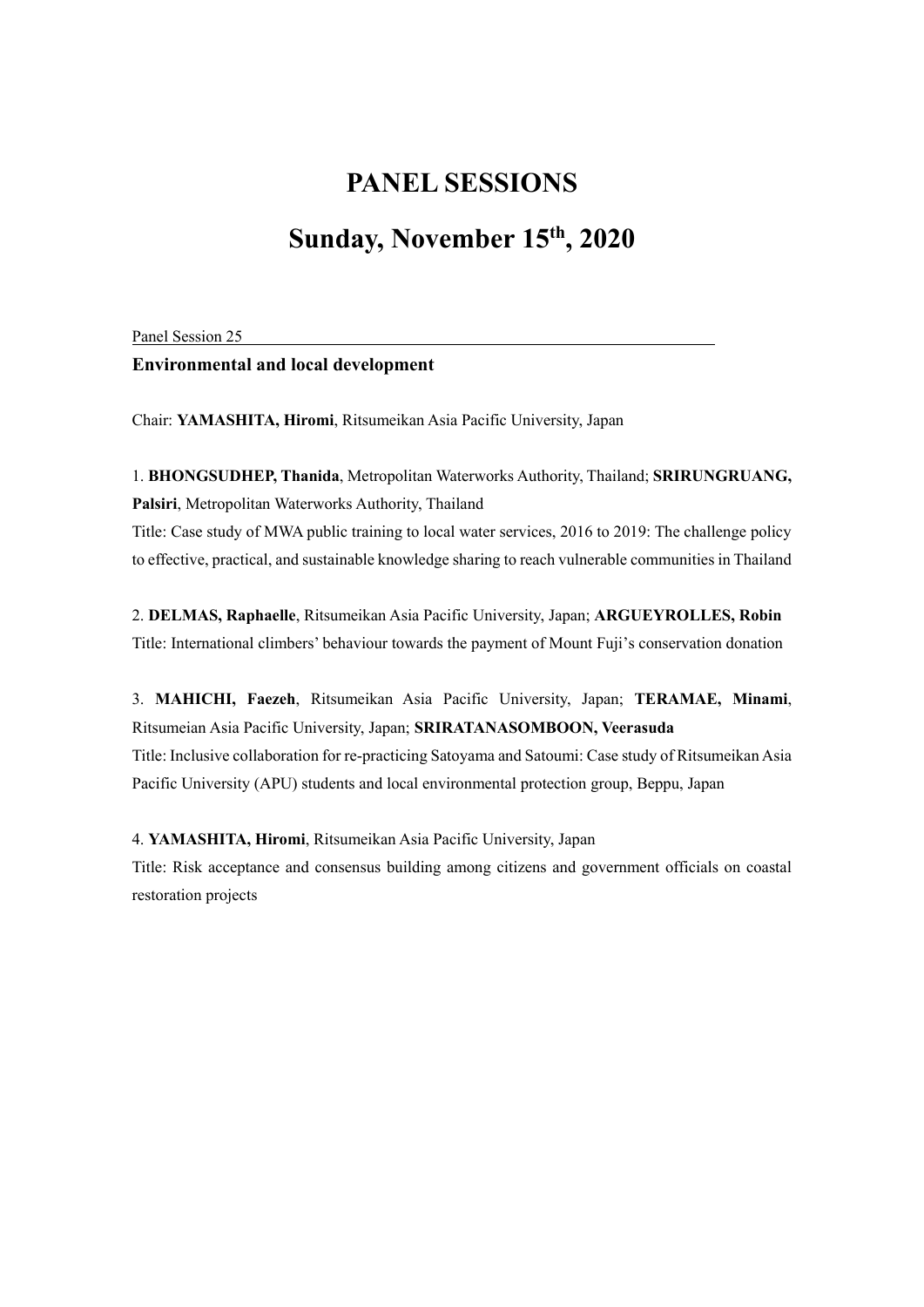## **Sunday, November 15th, 2020**

| Panel Session 26      |
|-----------------------|
| <b>Local politics</b> |

Chair: **KIDA, Dani**, Ritsumeikan Asia Pacific University, Japan

1. **MEECHAN, Suthikarn**, University of Canterbury, Thailand Title: From reform to reversal: Emerging and persisting Thai local networks

2. **KARKI, Netra Bahadur**, International Christian University, Japan Title: Minority and indigenous people in governing institutions in Nepal

3. **FAZIL, Abdul Sabour**, Ritsumeikan Asia Pacific University, Japan Title: Analyzing Afghanistan's Community Development Councils (CDCs) During (National Solidarity Programme 2003-2016 and Citizen Charter National Priority Programme 2016-2020)

4. **KIDA, Dani**, Ritsumeikan Asia Pacific University, Japan Title: Political marketing in Japan: Standing out from the middle muddle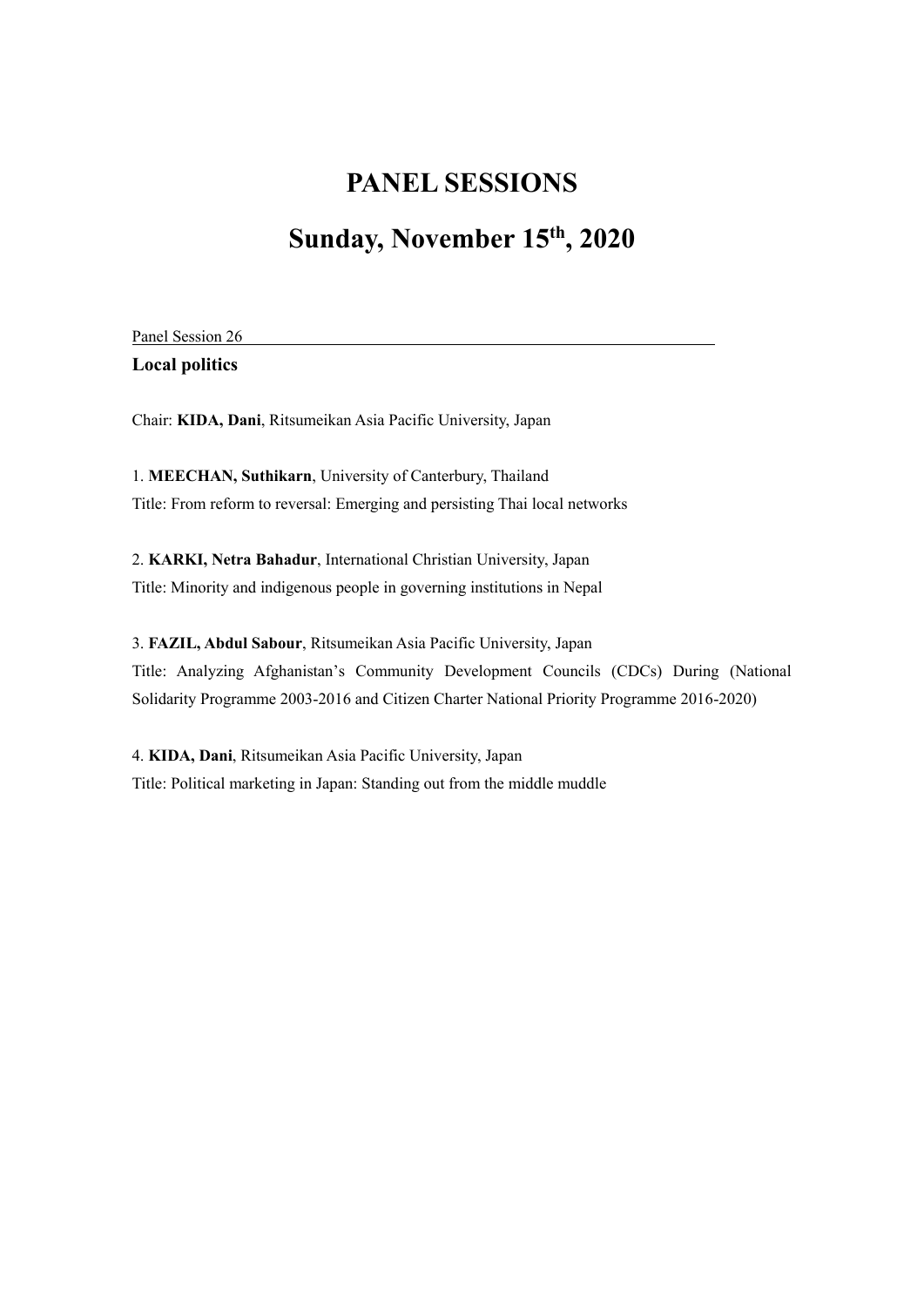## **Sunday, November 15th, 2020**

Panel Session 27

**Innovation and inclusiveness in FDI and development model: Cases from South and Southeast Asia**

Chair: **BARAI, Munim Kumar**, Ritsumeikan Asia Pacific University, Japan

1. **BARAI, Munim Kumar**, Ritsumeikan Asia Pacific University, Japan Title: Inclusiveness in Bangladesh's "Solidarity Economic Model of Development"

2. **GRACE, Olivia Adianti**, Ritsumeikan Asia Pacific University, Japan Title: Foreign Direct Investment (FDI) role towards innovation inclusiveness in Indonesia

3. **LAMEH, Rahimullah**, Ritsumeikan Asia Pacific University, Japan Title: Impact of foreign direct investment on the economic growth of Afghanistan

4. **EHSAN UL, Karim**, Ritsumeikan Asia Pacific University, Japan Title: China Pakistan Economic Corridor (CEPC): Economic impacts on Pakistan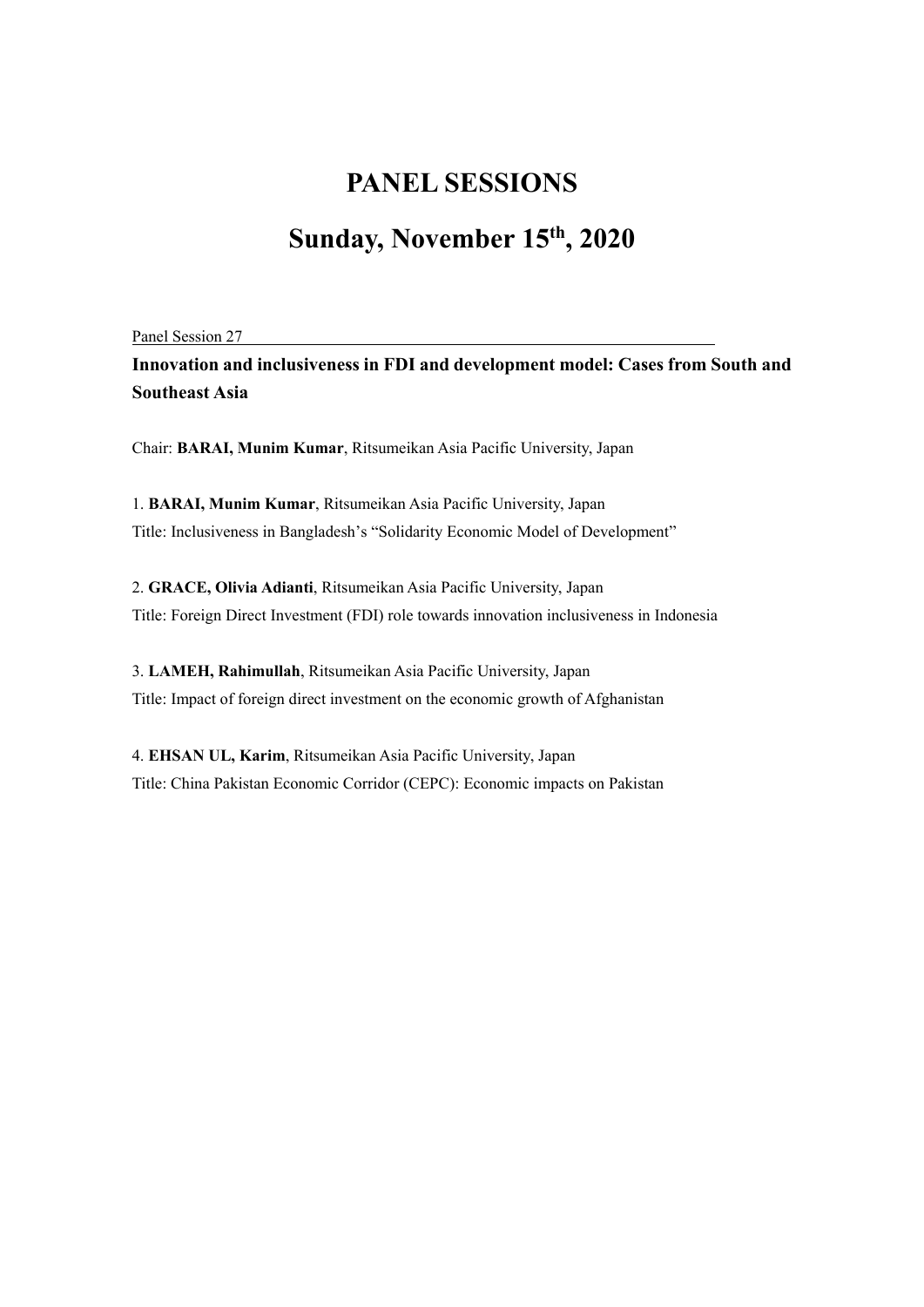## **Sunday, November 15th, 2020**

Panel Session 28

**Public sector**

Chair: **HAIDAR, Ali**, Ritsumeikan Asia Pacific University, Japan

1. **HEO, Taeyoon**, Hankook University of Foreign Studies, South Korea Title: Internal branding: An enabler of customersSatisfaction—Management in Korean public sector companies

2. **NOORZAI, Ahmad Yama**, Ritsumeikan Asia Pacific University, Japan Title: Impact of effective implementation of value added tax on raising domestic revenue of Afghanistan

3. **HASAN, A K M Kamrul**, Ritsumeikan Asia Pacific University, Japan; **SUZUKI, Yasushi**, Ritsumeian Asia Pacific University, Japan;

Title: "Sub-debt trap": A real effect of an ill-design adoption of Basel Accord in the Bangladeshi banking industry

4. **HAIDAR, Ali**, Ritsumeikan Asia Pacific University, Japan

Title: Public service employment changes and public manager values: A meta-analysis of studies on local governments in Australia and New Zealand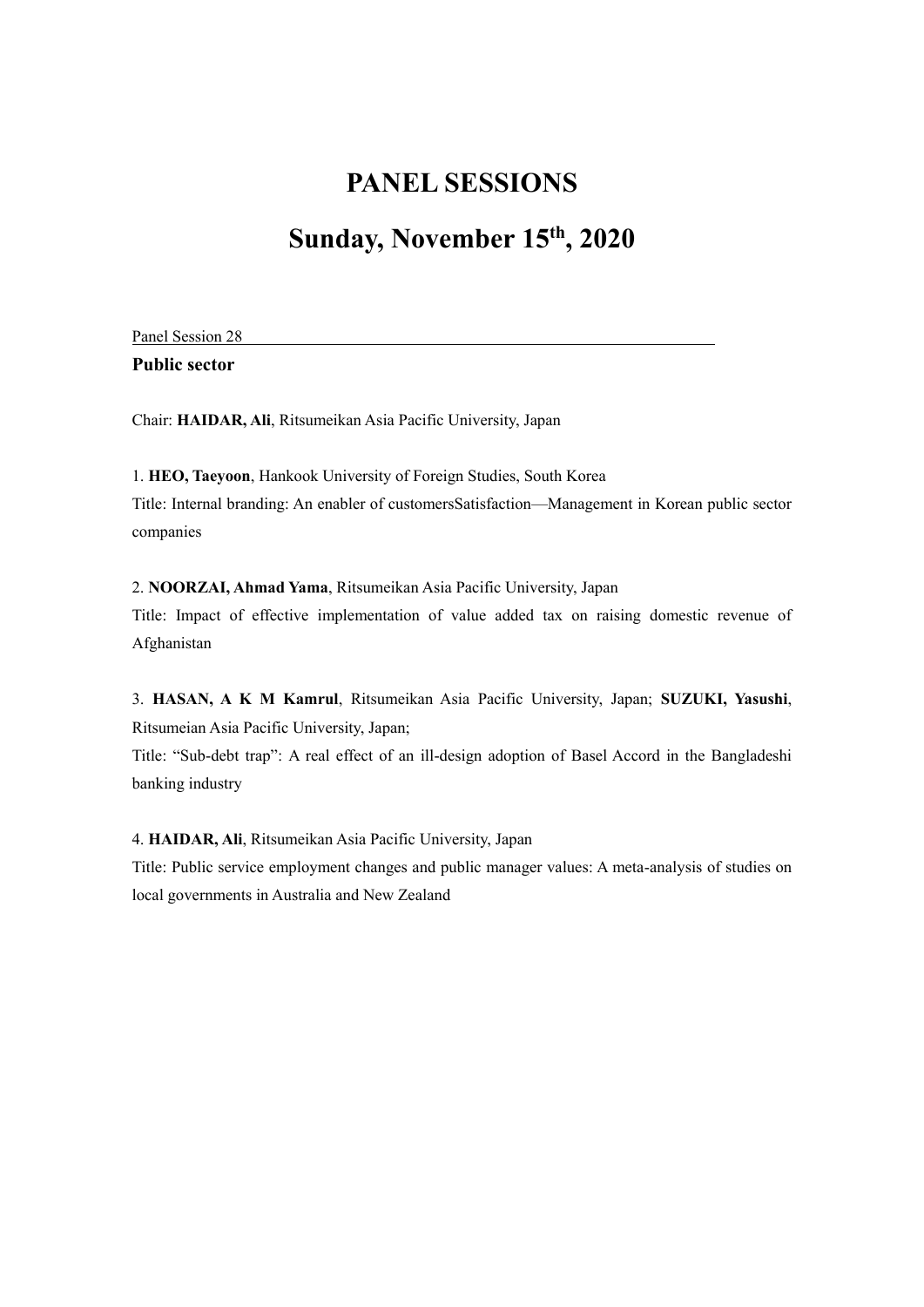## **Sunday, November 15th, 2020**

Panel Session 29

**Industry studies**

Chair: **BEISE-ZEE, Rian**, Ritsumeikan Asia Pacific University, Japan

1. **XU, Xuebo**, 3rd office Ltd, Japan

Title: How wearable changes the apparel filed and our society

2. **ASHADULLAH, Md**, Ritsumeikan University, Japan; **ODA, Hisaya**, Ritsumeikan University, Japan

Title: Is Bangladesh's ready-made garment sector still competitive? An examination of export competitiveness in the Post-MFA era

3. **ABRORI, Shukuhiddin**, Ritsumeikan Asia Pacific University, Japan Title: A study of the full potential along the value chain: Tajikistan textile segment

4. **KIM, Mion**, Ritsumeikan Asia Pacific University, Japan; **LEE, Geunhee**, Ritsumeikan Asia Pacific University, Japan

Title: The influence of electronic word of mouth (ewom) on female consumers' purchase intention in the cosmetic industry in South Korea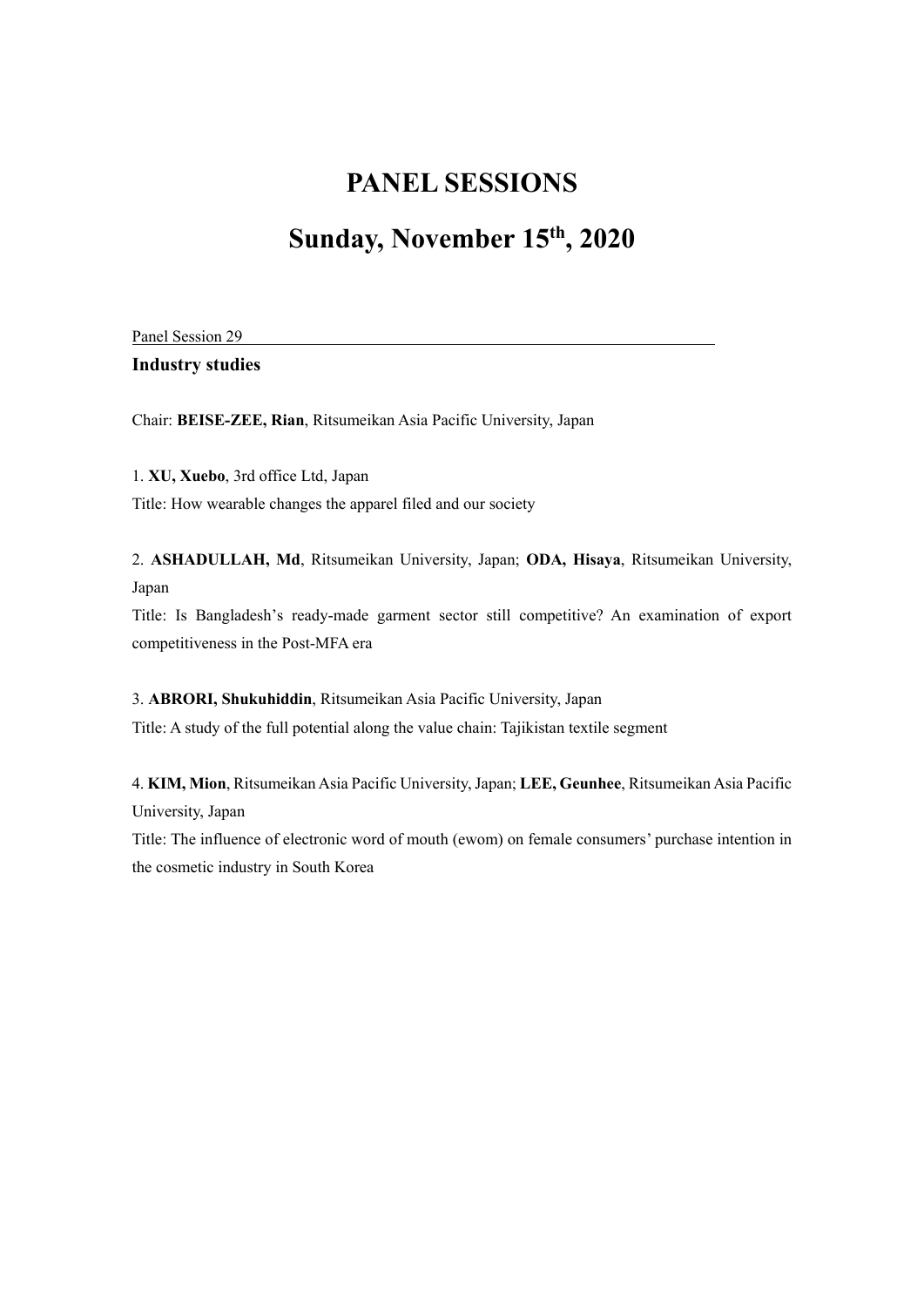# **Sunday, November 15th, 2020**

| Panel Session 30     |
|----------------------|
| <b>Education (3)</b> |

Chair: **CUTTING, Miki**, Ritsumeikan Asia Pacific University, Japan

1. **BANKOLE, Abidemi**, University of Western Ontario, Canada Title: Kotter's eight stages of organizational change for planning changes in teaching assistant (TA) training

2. **WATANABE, Ayaka**, Kyoto University, Japan Title: Education for ethnic minorities' children: Situation and problem in Myanmar

3. **CUTTING, Miki**, Ritsumeikan Asia Pacific University, Japan Title: Improving learner motivation in pre-departure training materials for study abroad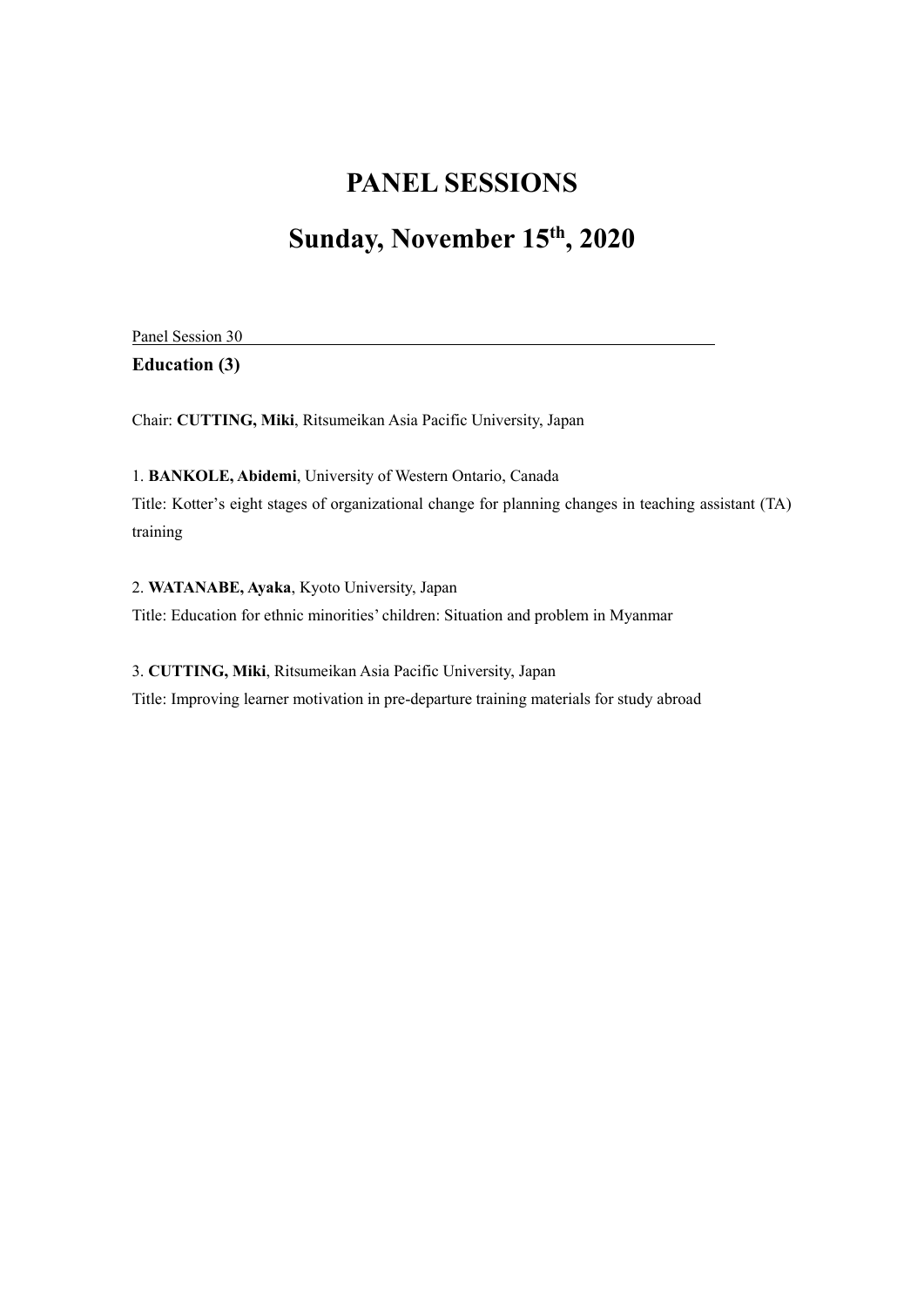## **Sunday, November 15th, 2020**

Panel Session 31

#### **ICT and its applications**

Chair: **NISHANTHA, Giguruwa**, Ritsumeikan Asia Pacific University, Japan

1. **NGHIÊM-PHÚ, Bình**, University of Hyogo, Japan; **SHIBUYA, Kazuki**, Rikkyo University, Japan Title: A study on the use and management of Twitter hashtags of antenna shops in Japan

2. **GALANGA, Mekhala Vijayalakshmi**, Ritsumeikan Asia Pacific University, Japan Title: Adoption of information and communication technology (ICT) on business growth of womenowned small and medium enterprises in Sri Lanka

3. **NURCAN, Elif Sercen**, Meiji University, Japan Title: Rethinking conditions for authoritarian regime continuity in Asia in relation to cyberspace

4. **HO, Manh Tung**, Ritsumeikan Asia Pacific University, Japan Title: Complexities of data management for developing emotional AI: A Japanese perspective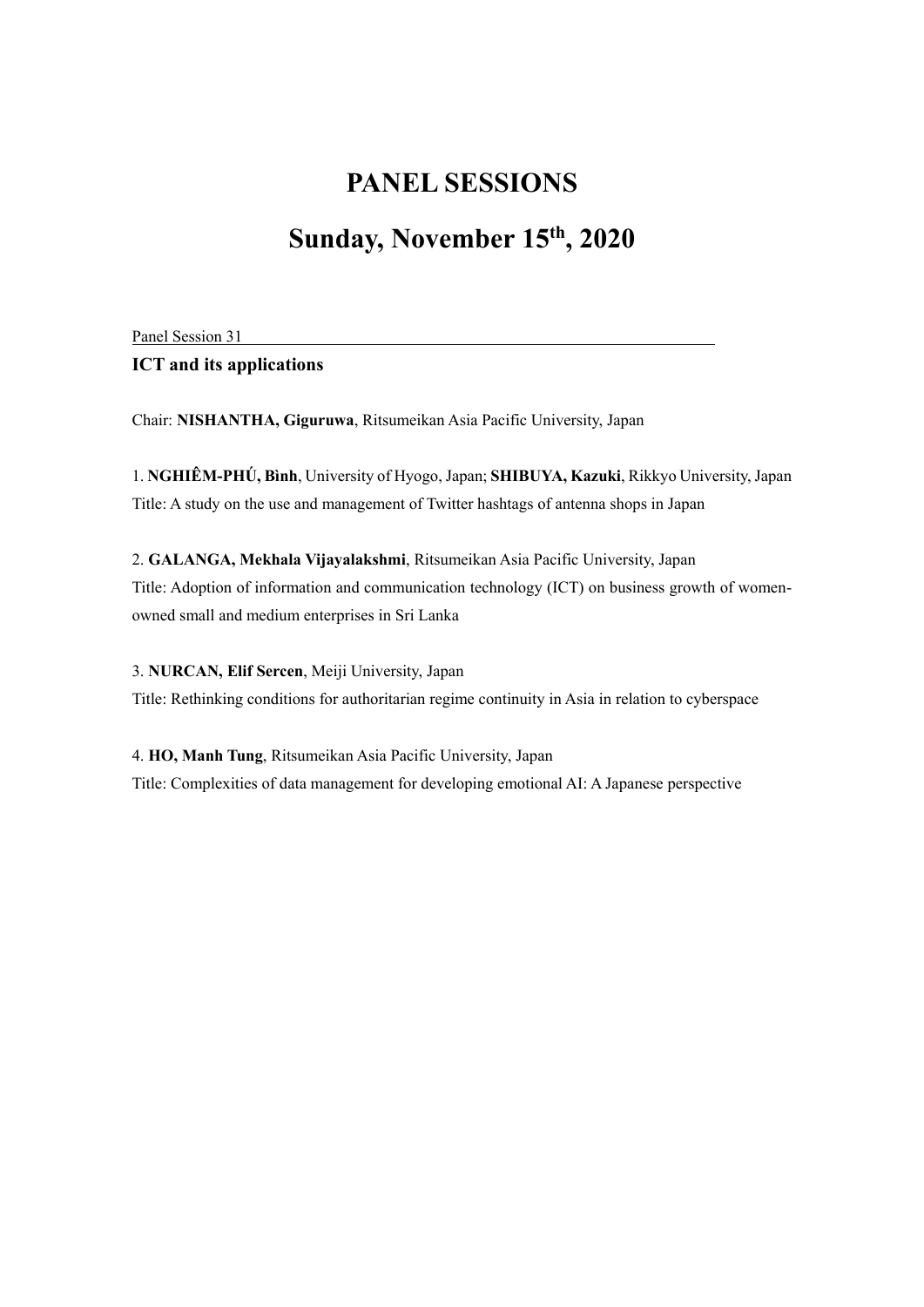## **Sunday, November 15th, 2020**

Panel Session 32

#### **International relations**

Chair: **TAKEKAWA, Shunichi**, Ritsumeikan Asia Pacific University, Japan Discussant: **SATO, Yoichiro**, Ritsumeikan Asia Pacific University, Japan

1. **KENNIS, Anke**, Waseda University, Japan

Title: EU-Japan Economic Partnership Agreement (EPA): How the precautionary principle created mutual trust

2. **BADIASHVILI, Sopio**, Ritsumeikan Asia Pacific University, Japan Title: The dispute of Kuril Islands

3. **HAMANAKA, Shintaro**, IDE-JETRO, Japan Title: The end of American security hegemony in IR scholarship?

4. **TAKEKAWA, Shunichi**, Ritsumeikan Asia Pacific University, Japan Title: Why and how a conservative newspaper in Japan embraces democracy: A Study of editorials of Sankei from 1950s to 2000s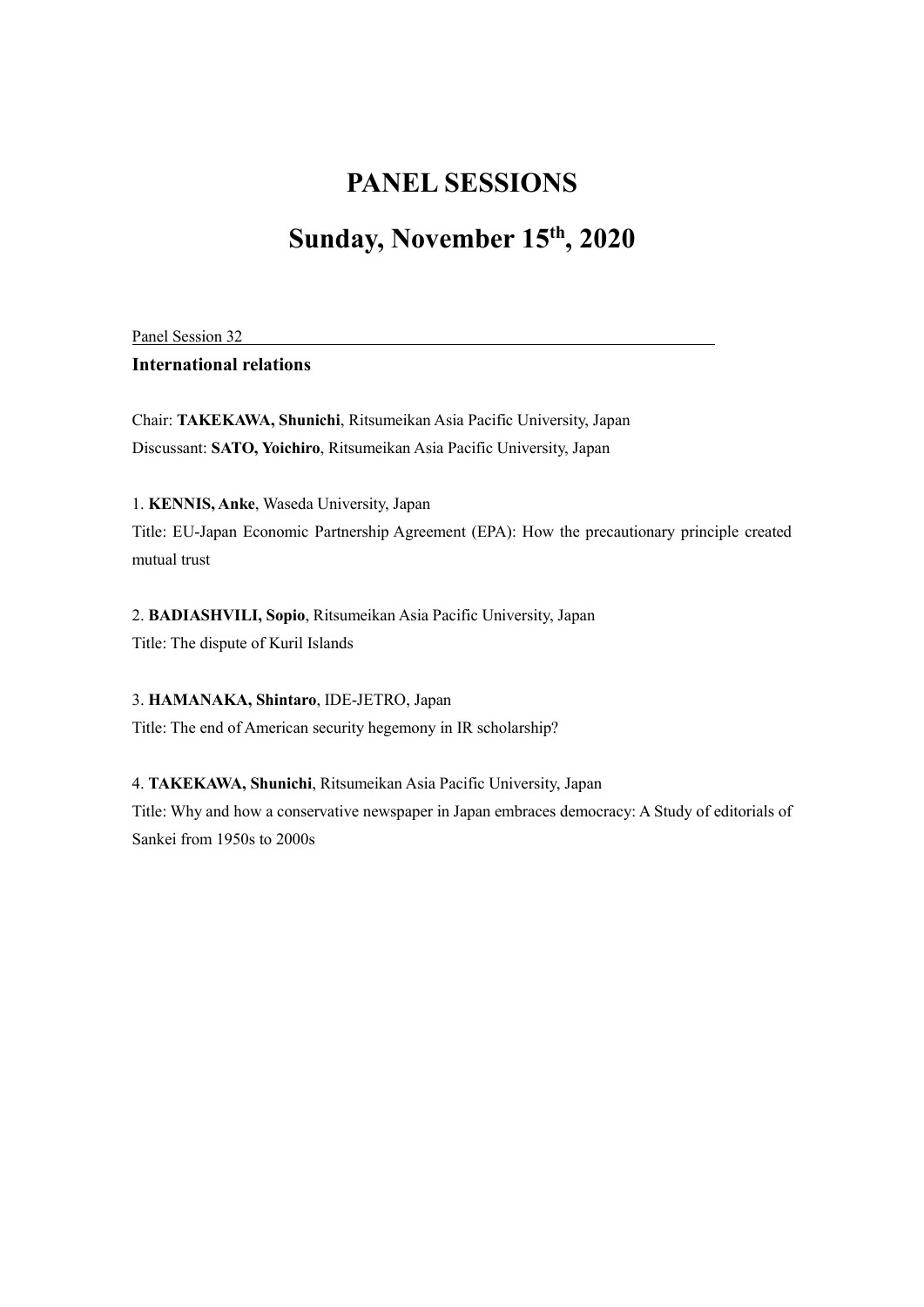## **Sunday, November 15th, 2020**

Panel Session 33

**East Asia**

Chair: **CORTEZ, Michael A,** Ritsumeikan Asia Pacific University, Japan

1. **LAGRIMAS, April**, International Christian University, Japan Title: China's maritime militia in the South China Sea: Philippine experience and response to chinese gray zone warfare

2. **SAHIN, Vuslat Nur**, Waseda University, Japan Title: ASEAN Community Vision 2025 with SWOT Matrix

3. **THAW, Theingi**, Ritsumeikan Asia Pacific University, Japan Title: Role of state in development from the 1950s to 1980s: Case of Myanmar

4. **GEGES, Dhino**, Ritsumeikan Asia Pacific University, Japan Title: Examining social enterprises in community resilience building: Does inclusive stakeholder engagement matter?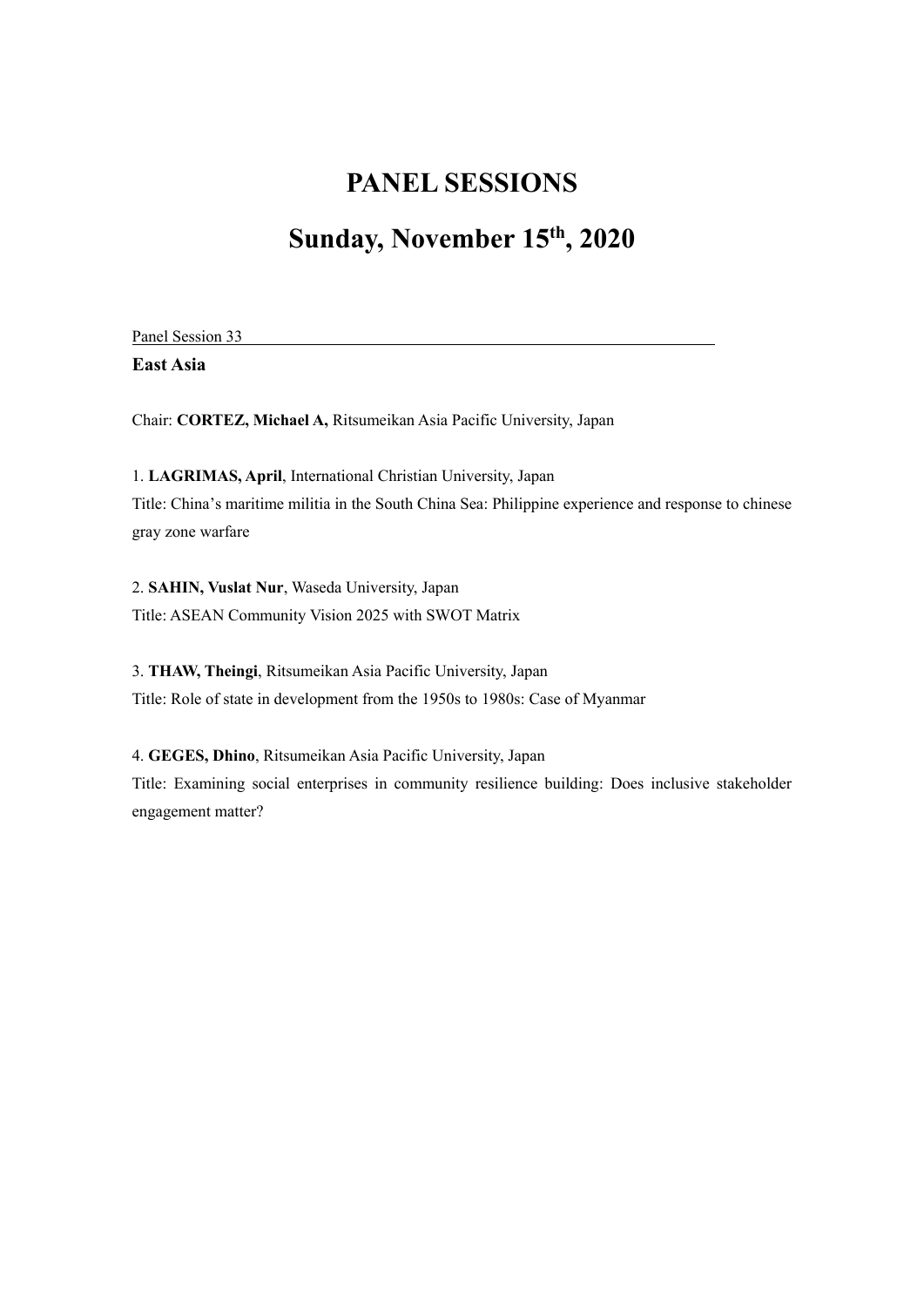## **Sunday, November 15th, 2020**

Panel Session 34

**Political consequences and Covid-19**

Chair: **CAMPBELL, Joel**, Troy University, Japan/USA Discussant: **CHEN, Ching-Chang**, Ryukoku University, Japan

1. **LIU, Hongyi**, Waseda University, Japan

Title: Explaining China's engagement in global pandemic crisis: From the aspect of China's nontraditional security motivations

2. **CHADHA, Astha**, Ritsumeikan Asia Pacific University, Japan Title: India's COVID-19 strategy and its implications for international relations in the Indian ocean *Best Paper Award Winner of the 17th Asia Pacific Conference in 2019*

3. **LAK, Chansok**, Ritsumeikan Asia Pacific University, Japan Title: The concept of hedging revisited: Cambodia's alignment politics towards the United States and China in the COVID-19 world

4. **CAMPBELL, Joel**, Troy University, Japan/USA Title: Responses to coronavirus: The politics behind varied responses to COVID-19 in Japan, South Korea, Taiwan and China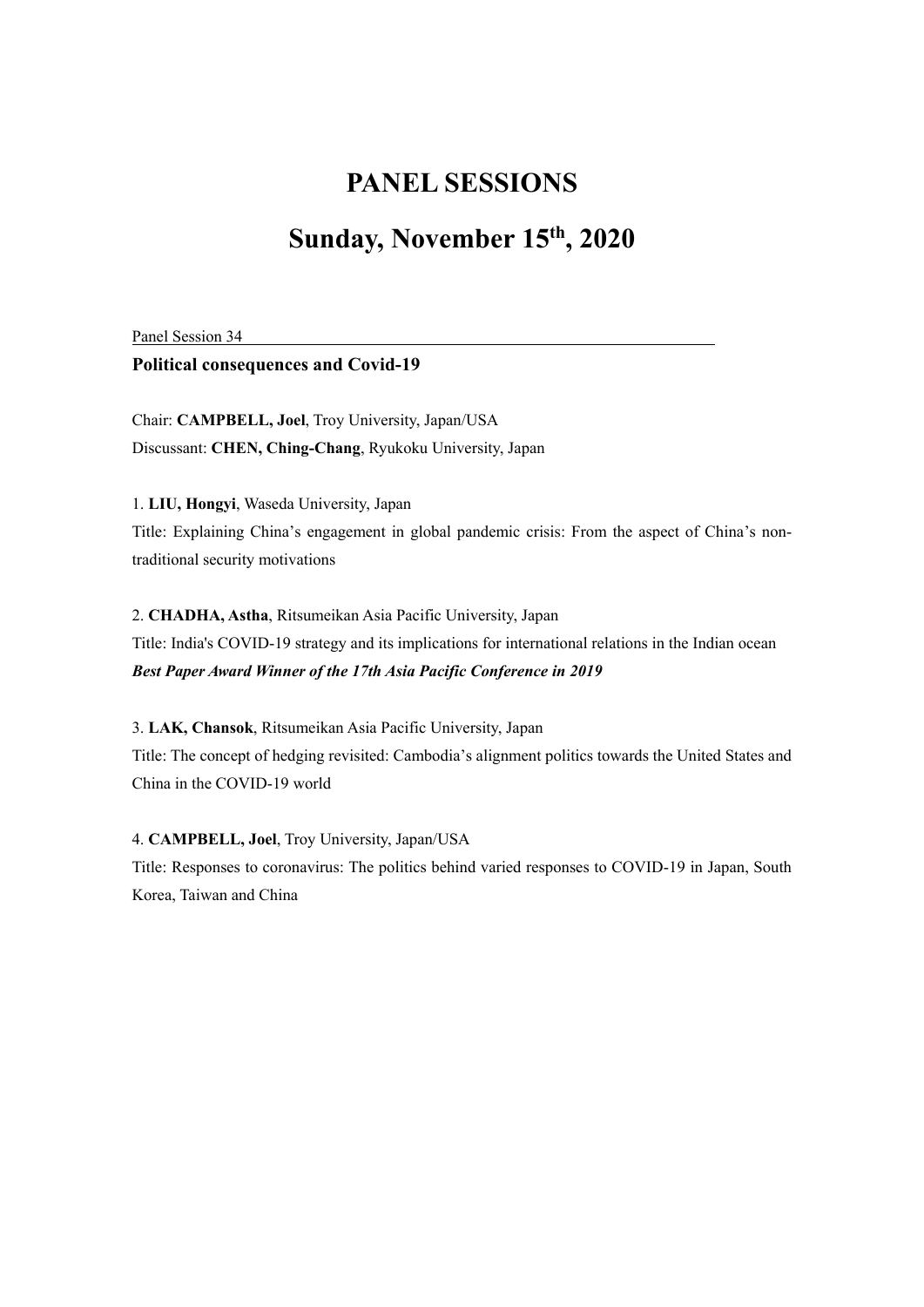## **Sunday, November 15th, 2020**

Panel Session 35 **Business**

Chair: **KIM, Rebecca ChungHee**, Ritsumeikan Asia Pacific University, Japan

1. **ABDULLAH, Faroq Moohialdin Hamid**, Ritsumeikan Asia Pacific University, Japan Title: A key resource to achieve longevity through value influence on the succession process in family business

2. **MOHSIN, Aliasger**, Ritsumeikan Asia Pacific University, Japan Title: Factors contributing to SME's performance in Zanzibar

3. **KHAN, Muhammad Asif**, International Christian University, Japan Title: Climate and business performances—Case of Pakistan

4. **SUFIEV, Shohin**, Ritsumeikan Asia Pacific University, Japan

Title: The significance of post-harvest investments in the agri-food industry to enhance the competitiveness of local agricultural exports in foreign markets: Case of Tajikistan apricots industry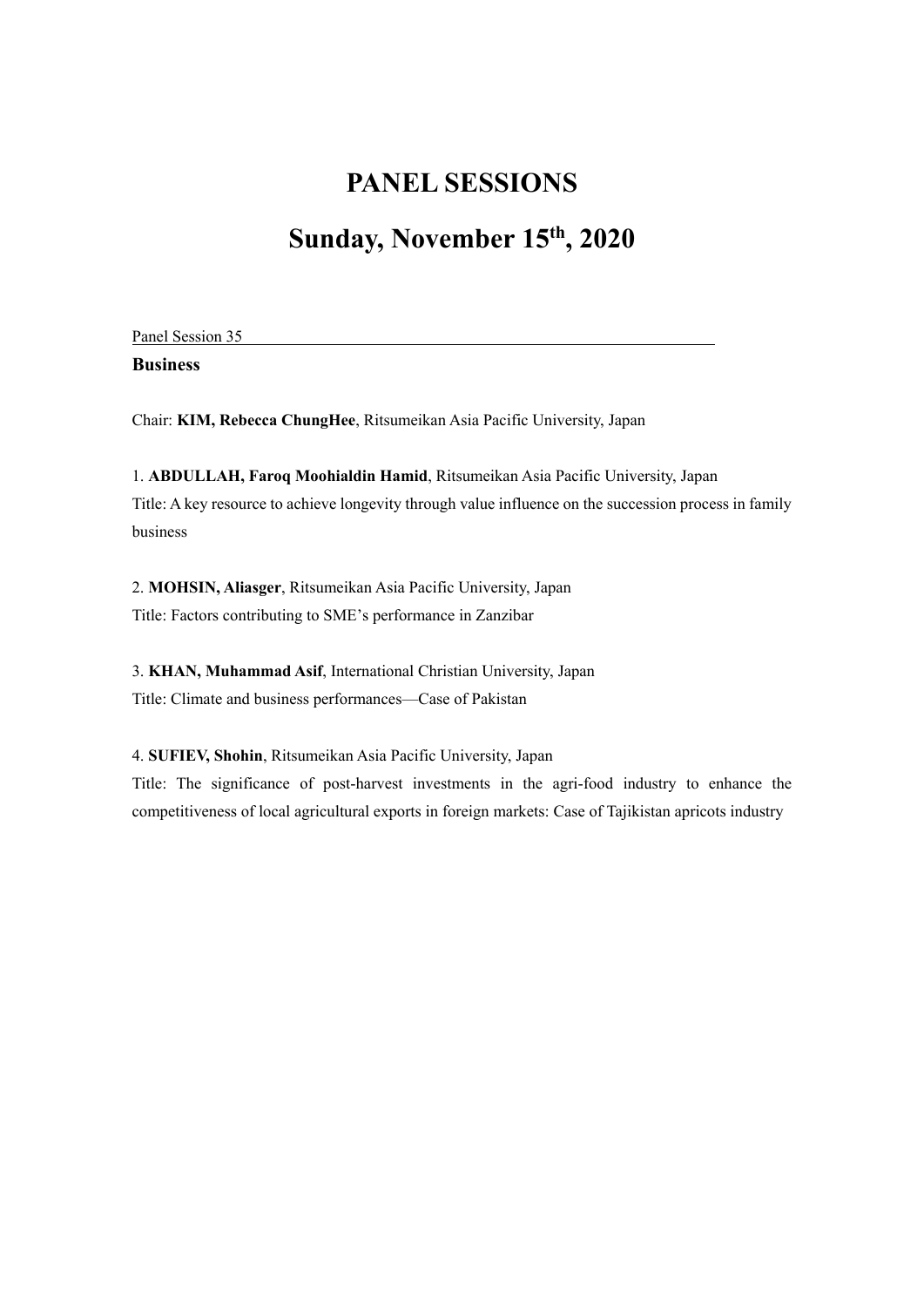## **Sunday, November 15th, 2020**

Panel Session 36

**Investment and finance**

Chair: **BISSET, Ian**, Fukuyama University, Japan

1. **CATINO, Giovanni**, International Christian University, Japan Title: How the Belt and Road influenced the strategic decision of the Chinese investment in the European Union? A country-level analysis

2. **KURBONALIZODA, Masrur**, Ritsumeikan Asia Pacific University, Japan Title: Determinants of non-performing loans: The case of post-Soviet Union countries

3. **FAYZALII, Safarali**, Ritsumeikan Asia Pacific University, Japan Title: Assessing reserve adequacy in the Former Soviet Union countries using traditional and nontraditional metrics

4. **BISSET, Ian**, Fukuyama University, Japan Title: Inter Asian Investment: Do individual Japanese investors have bias or a lack of access?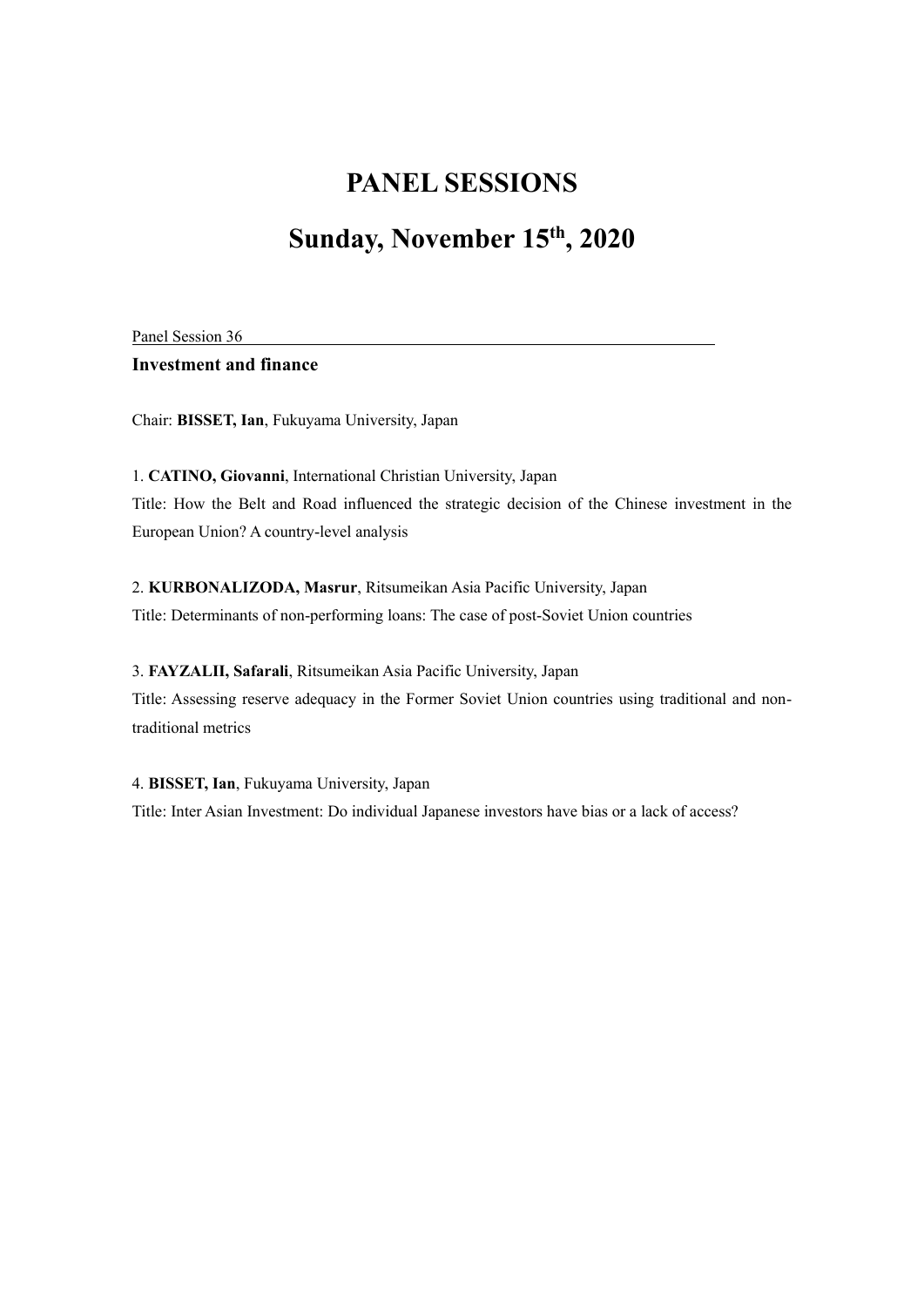## **Sunday, November 15th, 2020**

Panel Session 37

#### **Climate change and resources**

Chair: **SUK, Sunhee**, Nagasaki University, Japan

1. **HO, Thi Kim Chi**, Ritsumeikan Asia Pacific University, Japan Title: Influence of personal efficacy on behavioral intention of climate change mitigation

2. **LONGFOR, Nkweauseh Reginald**, Ritsumeikan Asia Pacific University, Japan Title: Biomass waste to energy in Cameroon: Analysis of its potential

3. **MAXUDOVA, Oliya**, Ritsumeikan Asia Pacific University, Japan; **KAFLE, Saroj**, Sansin Sangyo Co., Ltd., Japan

Title: Exploring the possibility of using mining sector for promotion economic development

4. **SUK, Sunhee**, Nagasaki University, Japan

Title: The role of the corporate in response to climate change and sustainable development: a case study of Korean companies' carbon management under the carbon pricing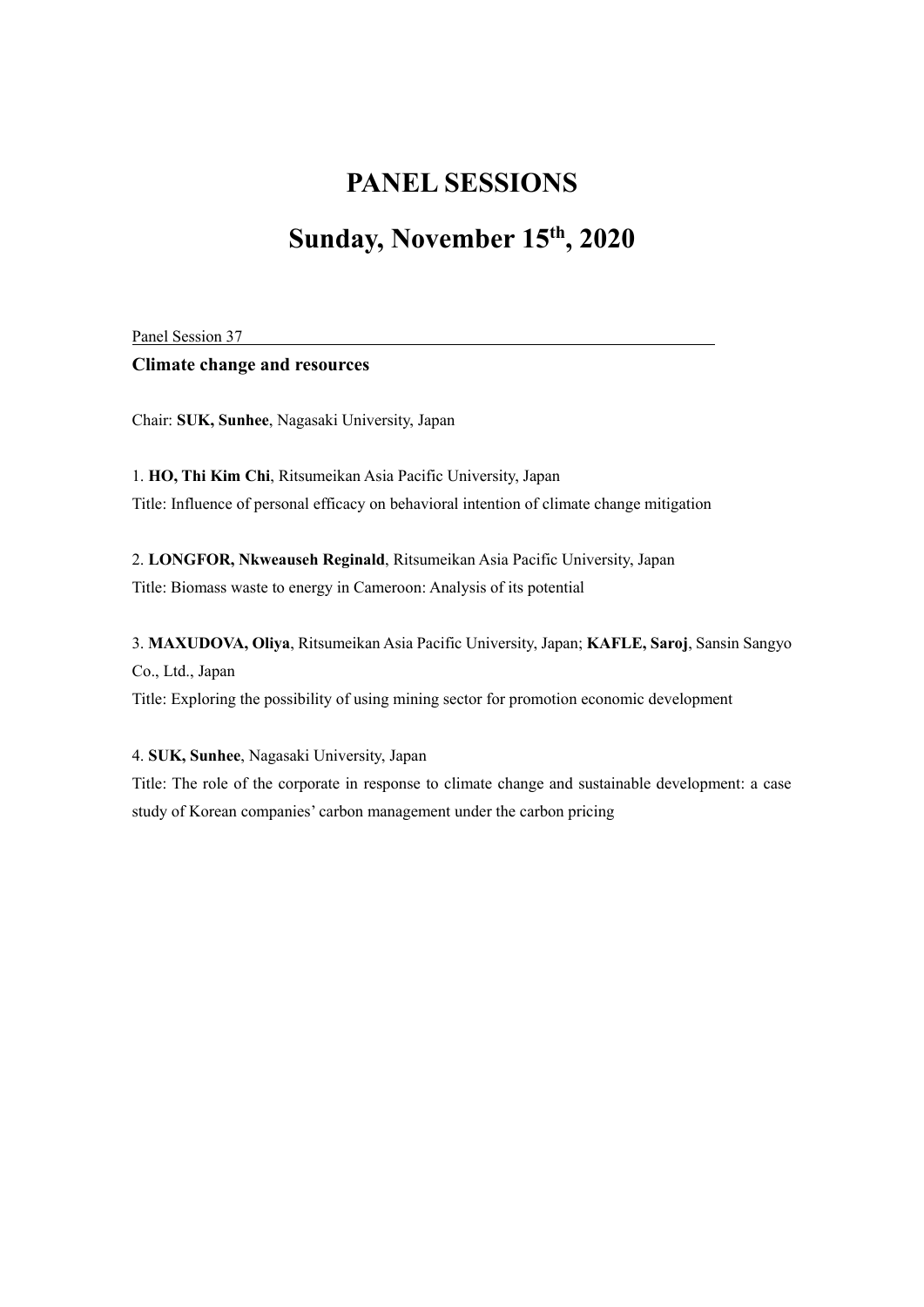## **Sunday, November 15th, 2020**

Panel Session 38

#### **Vulnerability and poverty**

Chair: MATSUNAGA, Hiroko, Tokyo Metropolitan Institute of Gerontology, Japan

1. **SAGARA, Tomoya**, Tokyo Metropolitan Institute of Gerontology, Japan; **FUJIWARA, Yoshinori**, Tokyo Metropolitan Institute of Gerontology, Japan Title: A support system that is carried out to promote elderly person working

2. **WALPITA, Waruni Apsara**, Ritsumeikan Asia Pacific University, Japan Title: Impact of social capital on poverty reduction in rural areas. A case of rural households in Sri Lanka

3. **MATSUNAGA, Hiroko**, Tokyo Metropolitan Institute of Gerontology, Japan; **TAKAHASHI, Tomoya**, Tokyo Metroplitan Institute of Gerontology, Japan; **FUJITA, Koji**, Tokyo Metroplitan Institute of Gerontology, Japan

Title: Application for the employment and utilization of the elderly at care center Tsubaki in Kotoen.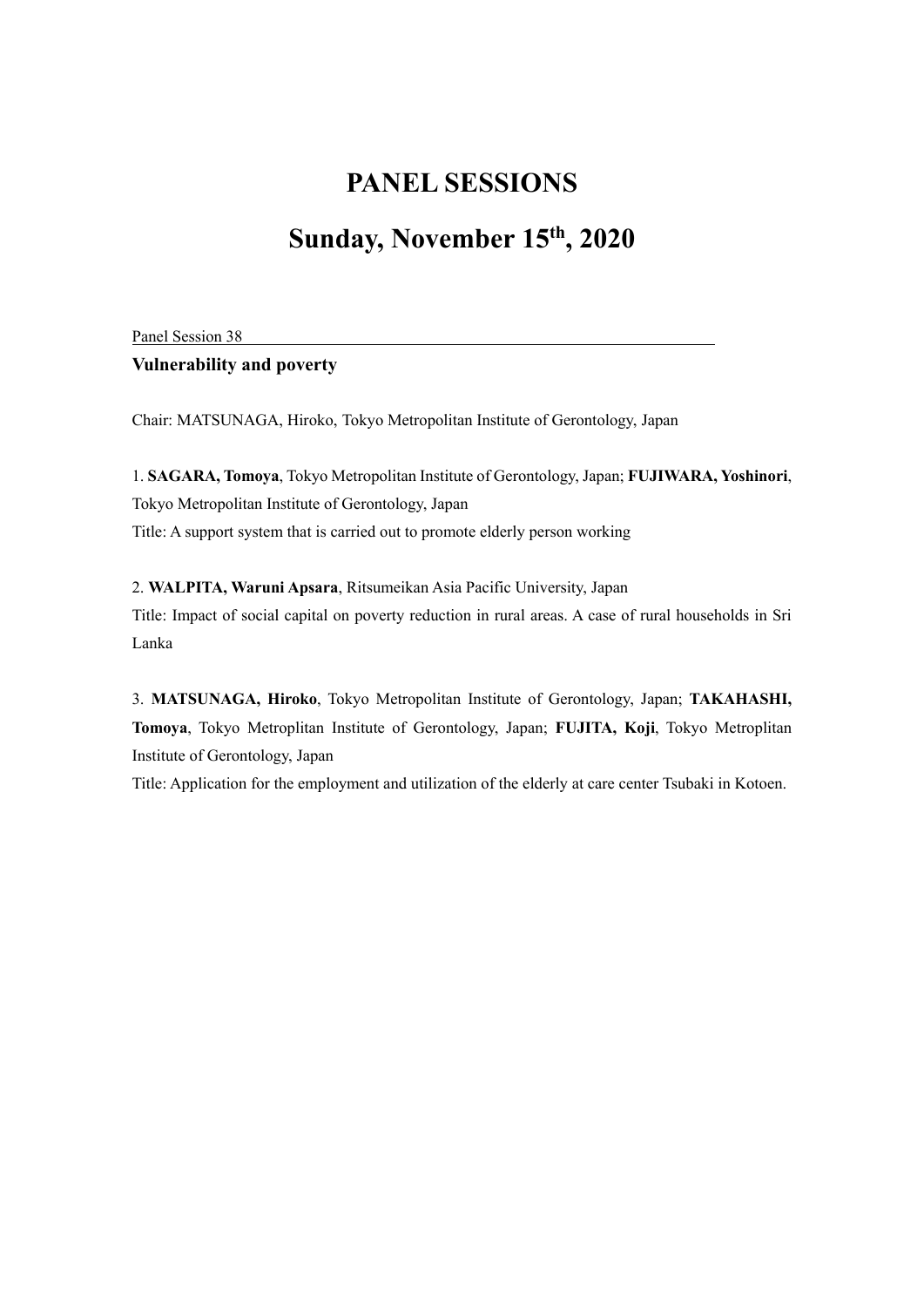## **Sunday, November 15th, 2020**

Panel Session 39

#### 「アジア太平洋学構築の模索に向けて」第6弾 「人文社会系研究からの〈アジ ア太平洋学〉の提案可能性―個別研究を交えて」

"Towards the construction of Asia Pacific Studies Part 6 "the possibility of proposing 'Asia Pacific Studies' from the humanities and social sciences: A study of individual studies"

Chair: **SEIKE, Kumi**, Ritsumeikan Asia Pacific University, Japan Discussant: **YONEYAMA, Hiroshi**, Ritsumeikan Asia Pacific University, Japan

1. **SEIKE, Kumi**, Ritsumeikan Asia Pacific University, Japan

Title: 社会学ないしは社会科学の方法論に対する実在論的転回の影響について―認識論/ 存在論の視点からの再考―「アジア太平洋学構築の模索に向けて」第6弾 「人文社会系研 究からの〈アジア太平洋学〉の提案可能性―個別研究を交えて」

2. **SASAGAWA, Hideo**, Ritsumeikan Asia Pacific University, Japan Title: 日本=カンボジア仏教界の交流史に関する基礎的検討

3. **YOSHIDA, Kaori**, Ritsumeikan Asia Pacific University, Japan Title: Women's Narrative as Alternative History of WWII: Abject Memory in Japanese War Dramas

4. **HASUDA, Takashi**, Ritsumeikan Asia Pacific University, Japan Title: 偽使の海域アジア史からみる日越関係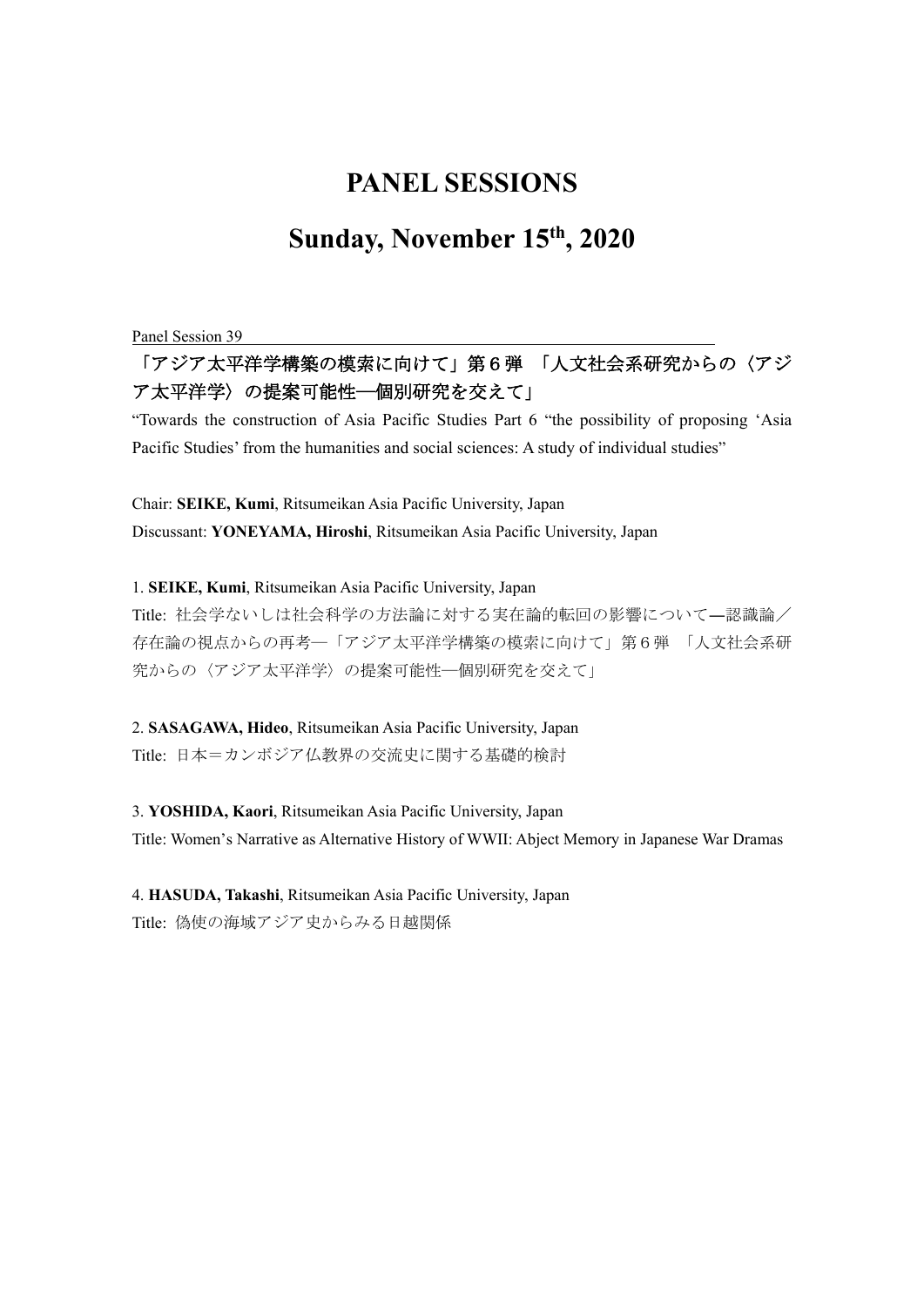# **Sunday, November 15th, 2020**

Panel Session 40 **Migration**

Chair: **JAYASINGHE, Nilushika Chandima**, Uva Wellassa University, Sri Lanka

1. **TANG, Thi Huong**, Ritsumeikan Asia Pacific University, Japan; **ALCANTARA, Lailani Laynesa**, Ritsumeikan Asia Pacific University, Japan Title: Opportunity identification and exploitation among Vietnamese immigrant entrepreneurs in Japan

2. **NGUYEN, Thi Thu Trang**, Ritsumeikan Asia Pacific University, Japan Title: A study on the modus operandi of illegal foreign workers in Vietnam

3. **JAYASINGHE, Nilushika Chandima**, Uva Wellassa University, Sri Lanka Title: The impact of cultural familiarity on perceived workplace inclusion of foreign employees working in Japan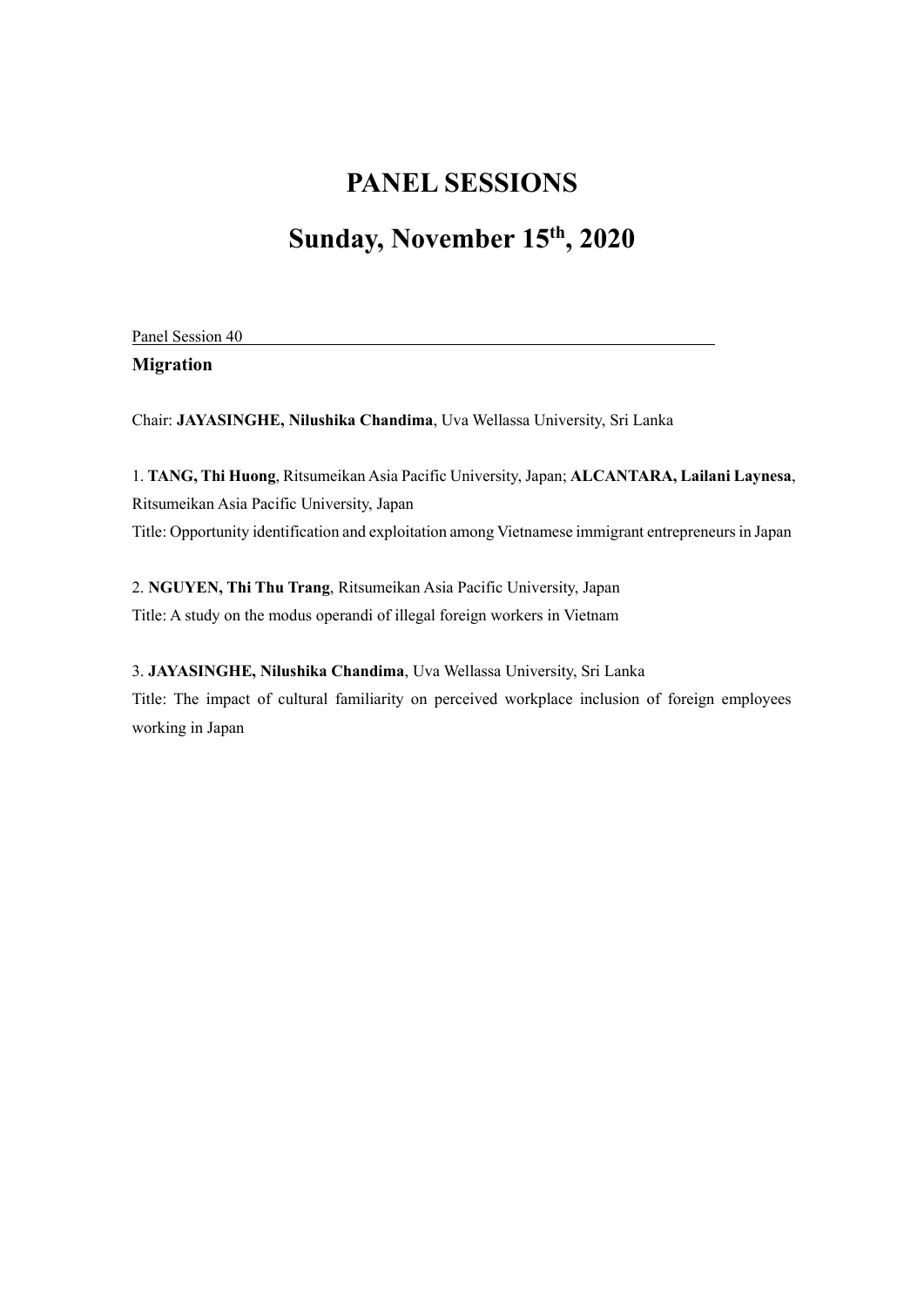## **Sunday, November 15th, 2020**

Panel Session 41

#### **India, Japan and cooperation**

Chair: **YOSHIMATSU, Hidetaka**, Ritsumeikan Asia Pacific University, Japan Discussant: **NAGY, Stephen Robert**, International Christian University/JIIA, Japan

1. **KHAN, Shamshad**, BITS Pilani Dubai Campus, UAE Title: India-Japan cooperation in the Indo-Pacific Era with special reference to bilateral trade

2. **WROBEL, Anna**, University of Warsaw, Poland Title: Trade regionalism in the Indo-Pacific

3. **HOSODA, Takashi**, Charles University, The Czech Republic Title: Europe-Japan Security Cooperation in the Indo-Pacific―Effects and limitations of the "coalition of the willing" approach

4. **YOSHIMATSU, Hidetaka**, Ritsumeikan Asia Pacific University, Japan Title: India's hedging strategy against the Belt and Road Initiative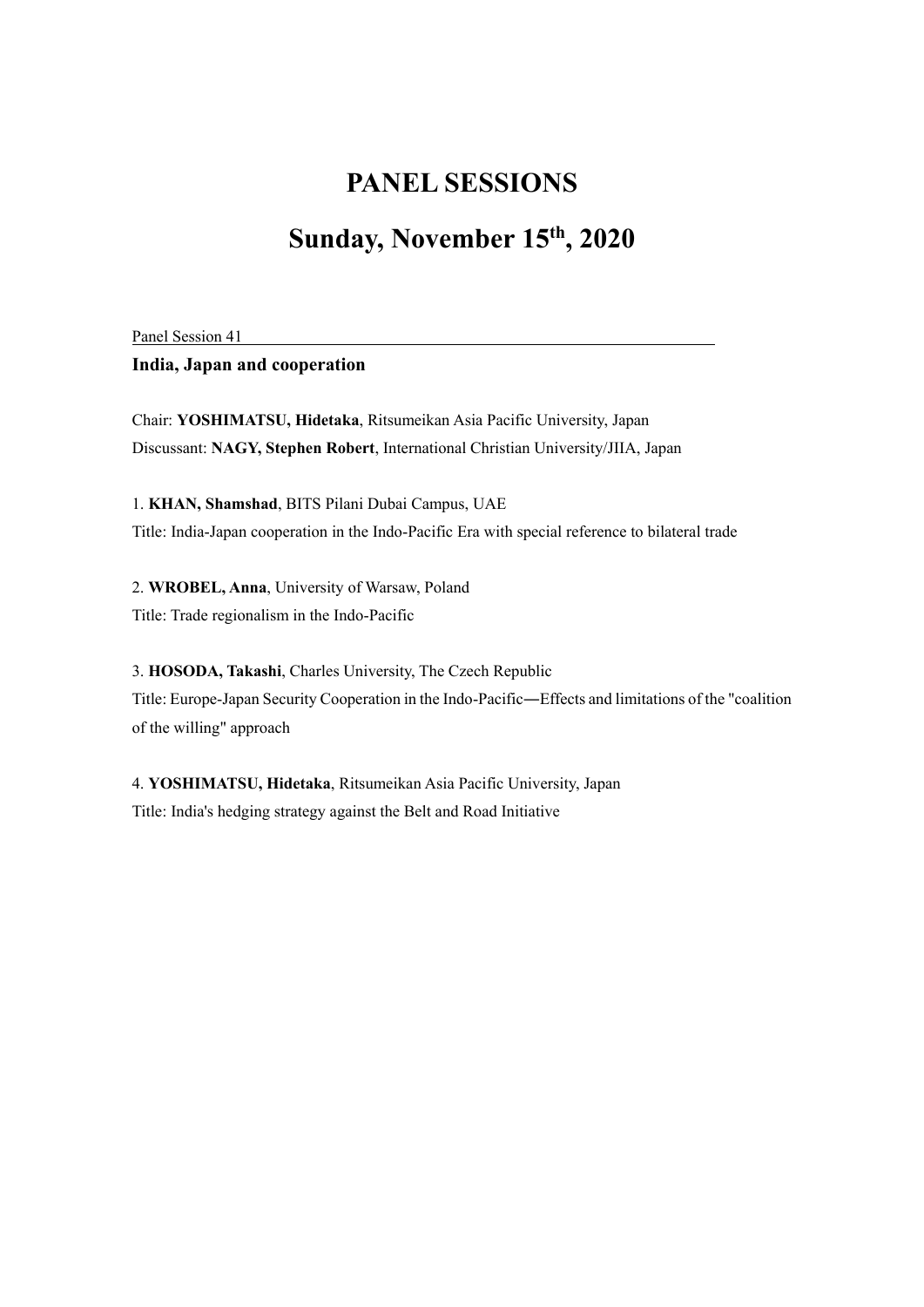# **Sunday, November 15th, 2020**

Panel Session 42

#### **Global governance and peace**

Chair: **SATO, Yoichiro,** Ritsumeikan Asia Pacific University, Japan

#### 1. **WISNIEWSKI, Rafal**, Adam Mickiewicz University, Poland

Title: Evolution of great power relations as a factor shaping development of global governance institutions of Asia-Pacific in the post-Cold War period

2. **FABIANI, Diletts**, Waseda University, Japan

Title: What ever happened to NAPCI? The brief story of an ambitious cooperation project

#### 3. **NGUYEN, Hong Kong**, Ritsumeikan Asia Pacific University, Japan

Title: Who are 'we' in reconciliation discourse? Insights from media reports on Sino-Japanese and Turkish-Armenian conflicts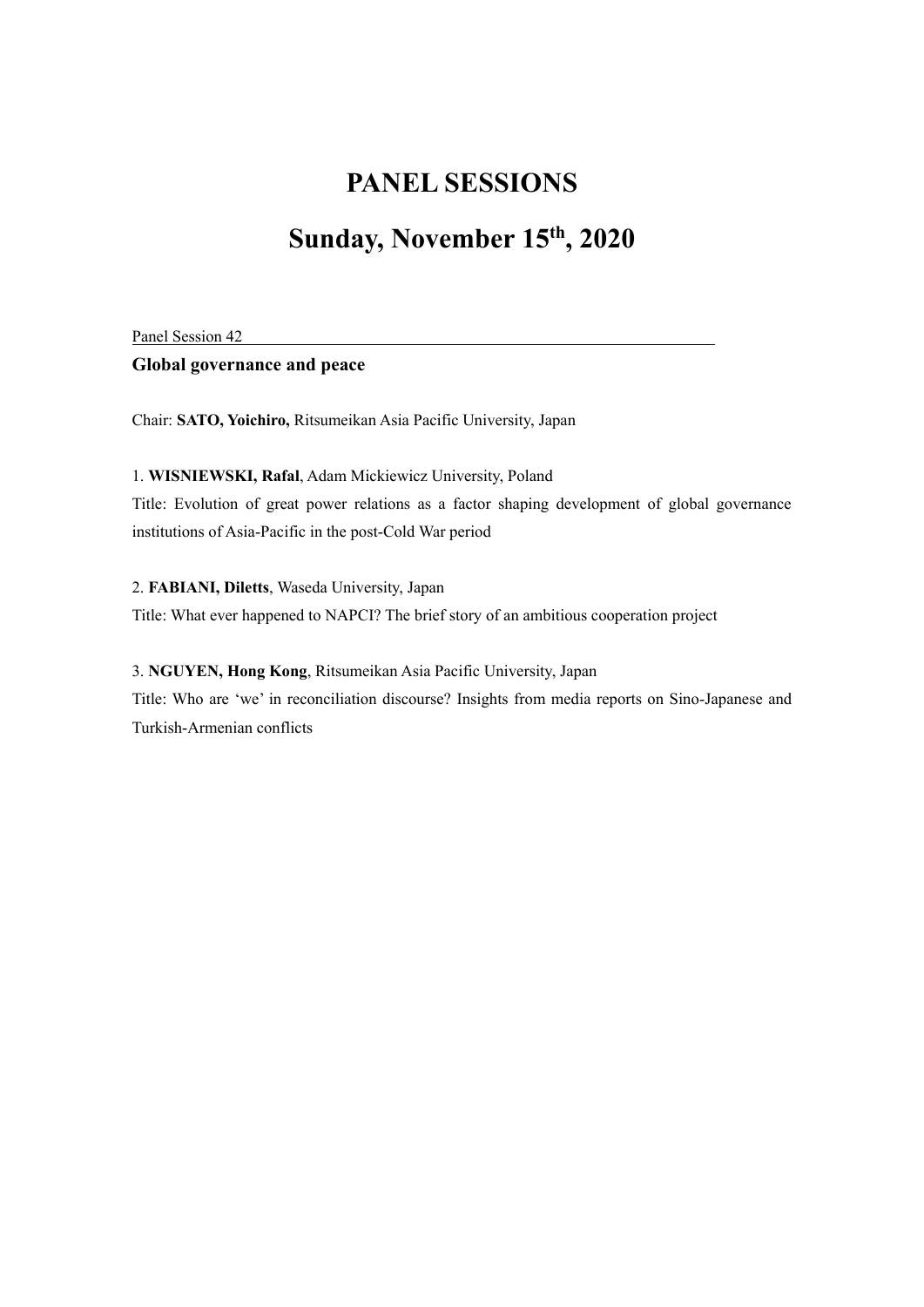# **Sunday, November 15th, 2020**

Panel Session 43

#### **Entertainment, hospitality and tourism**

Chair: **KANAI, Shusuke**, Ritsumeikan Asia Pacific University, Japan

#### 1. **ADUBA, Joseph Junior**, Ritsumeikan University, Japan; **IZAWA, Hiroshi**, Ritsumeikan University, Japan

Title: Value creation, organizational learning and firm performance in the Japanese hospitality industry; empirical analysis of the hotel industry

#### 2. **ALMIRA, Tatyana**, Ritsumeikan Asia Pacific University, Japan

Title: The changes small and medium sized hospitality enterprises have made to survive a global crisis and its impact on their relationship with their employees

3. **KANAI, Shusuke**, Ritsumeikan Asia Pacific University, Japan Title: Customer value creation: Case studies on Japanese small local cinemas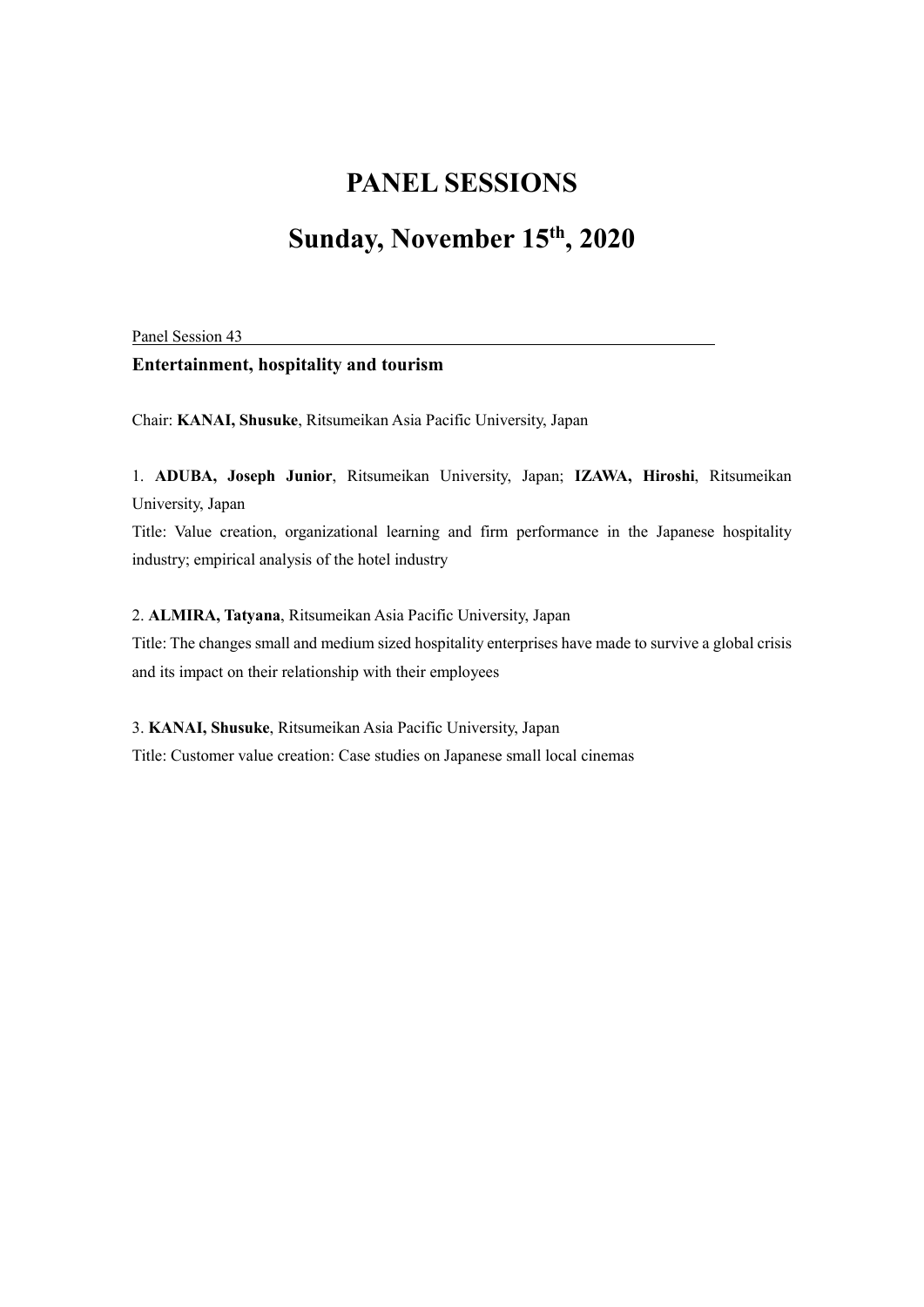# **Saturday, November 14th, 2020**

Undergraduate Session 1

#### **International affairs and sustainable development**

Chair: **KIKKAWA, Takuro**

1. **YUAN, Liangcheng**, Ritsumeikan Asia Pacific University, Japan Title: How and why does the Chinese government achieve the strict control of media outlets that published in the People's Republic of China?

2. **ESHANASIR, Rifqy**, RItsumeikan Asia Pacific University, Japan Title: The effects of earthquakes and disasters on resilience in Indonesia

3. **WATANABE, Marie**, Ritsumeikan Asia Pacific University, Japan Title: Two movements of immigrants

4. **NGUYEN TIEN, Phat**, Ritsumeikan Asia Pacific University, Japan Title: Cyber Space: The new change of US-China diplomatic relationship from 2001 until now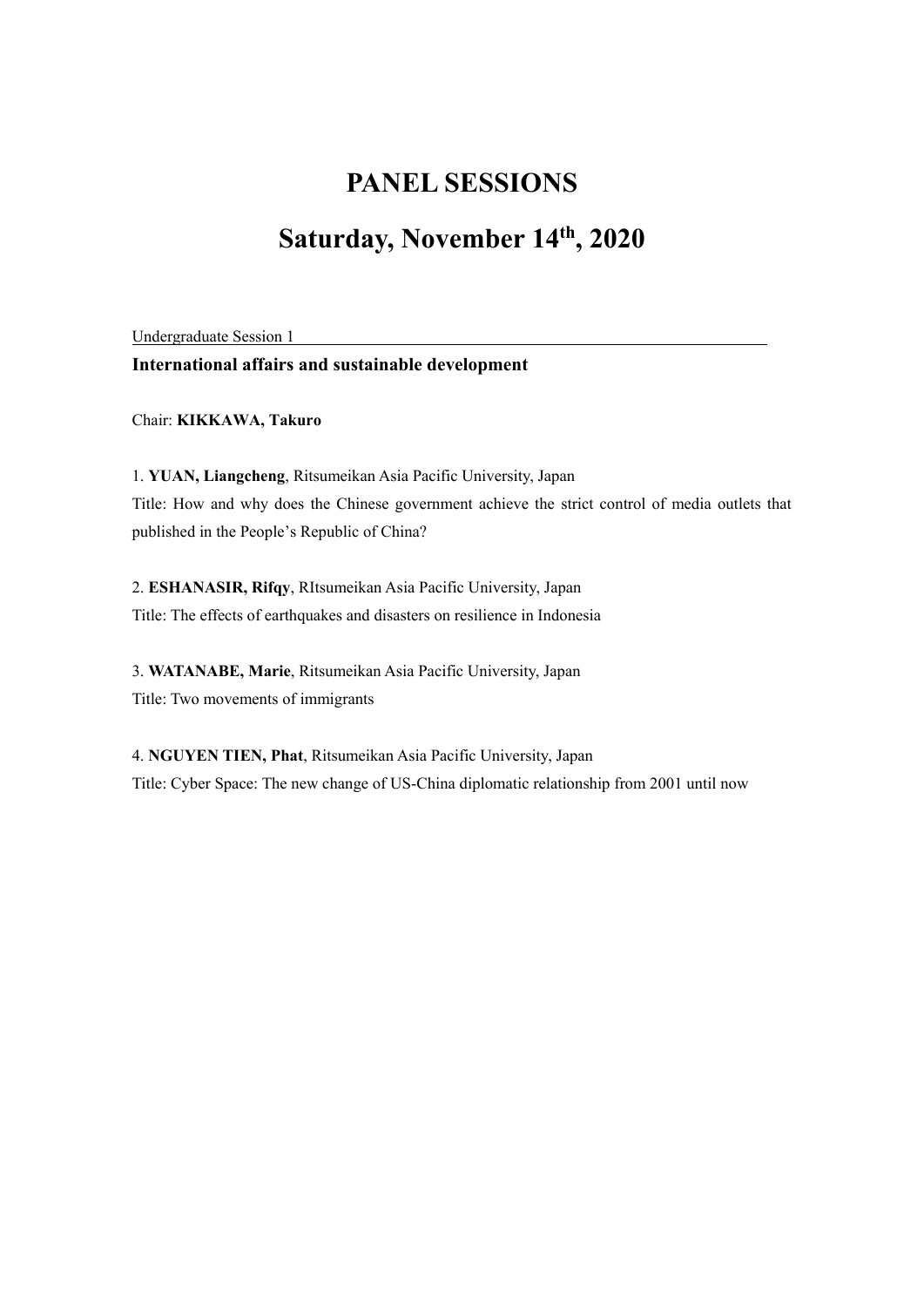## **Saturday, November 14th, 2020**

Undergraduate Session 2

#### **Local development and social issues**

Chair: **YAMAGATA, Tatsufumi**, Ritsumeikan Asia Pacific University, Japan

1. **BAE, Kibeom**, Ritsumeikan Asia Pacific University, Japan Title: Response to COVID-19 on tourism and environment

2. **KAGAMI, Mei**, Ritsumeikan Asia Pacific University, Japan; **LHAMU, Sherpa Pemba**, Ritsumeikan Asia Pacific University, Japan; **NADINDRA, Pradnya Puntodewo**, Ritsumeikan Asia Pacific University, Japan

Title: Road infrastructure as a catalyst for economic growth: The case of Nepal

3. **DARMINTO, Karina Viella**, Ritsumeikan Asia Pacific University, Japan Title: Including boys in gender studies: The importance of gender-balance in children's stories

4. **TODA, Ayaka**, Ritsumeikan Asia Pacific University, Japan; **TUIKABE, Akanisi**, Ritsumeikan Asia Pacific University, Japan; **SHAKYA, Shrena**, Ritsumeikan Asia Pacific University, Japan Title: Creation of good governance in Nepal solves air pollution by 2030―SDG linkage analysis of Goal 11: Healthier City and Goal 16: Justice―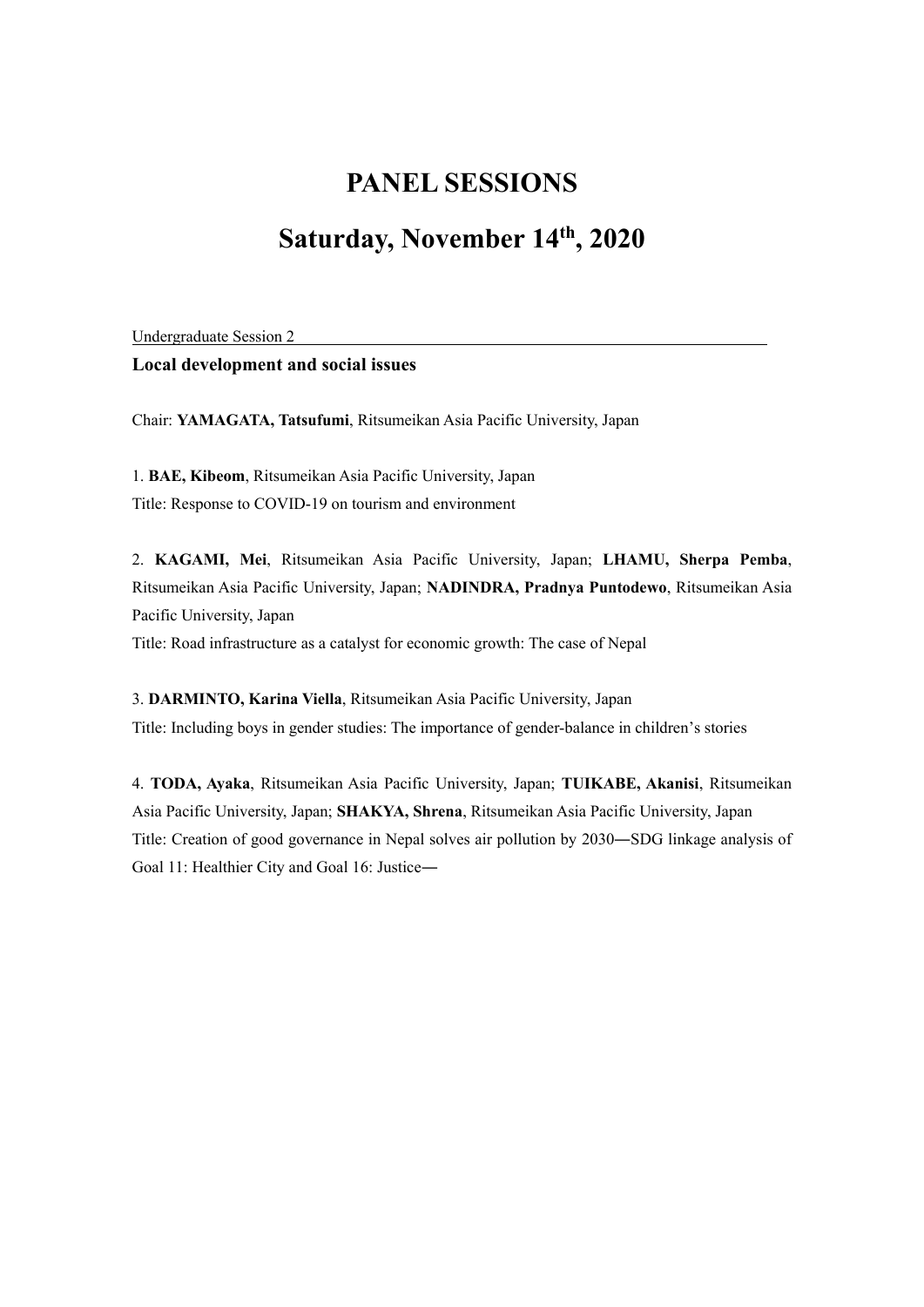# **Saturday, November 14th, 2020**

Undergraduate Session 3

**Human rights**

Chair: **HIRANO, Miharu**, Ritsumeikan Asia Pacific University, Japan

1. **SHAMRYUKOV, Ravshanbek**, Ritsumeikan Asia Pacific University, Japan; **SINGH, Garvita**, Ritsumeikan Asia Pacific University, Japan; **NGUYEN, The Vu**, Ritsumeikan Asia Pacific University, Japan

Title: The nature of D&I related scandals' evolvement and how companies have responded to these scandals

2. **BASYAL, Prakriti**, Ritsumeikan Asia Pacific University, Japan

Title: Transnationalism in the Syrian civil war: A state-centric paradigm shift to world politics paradigm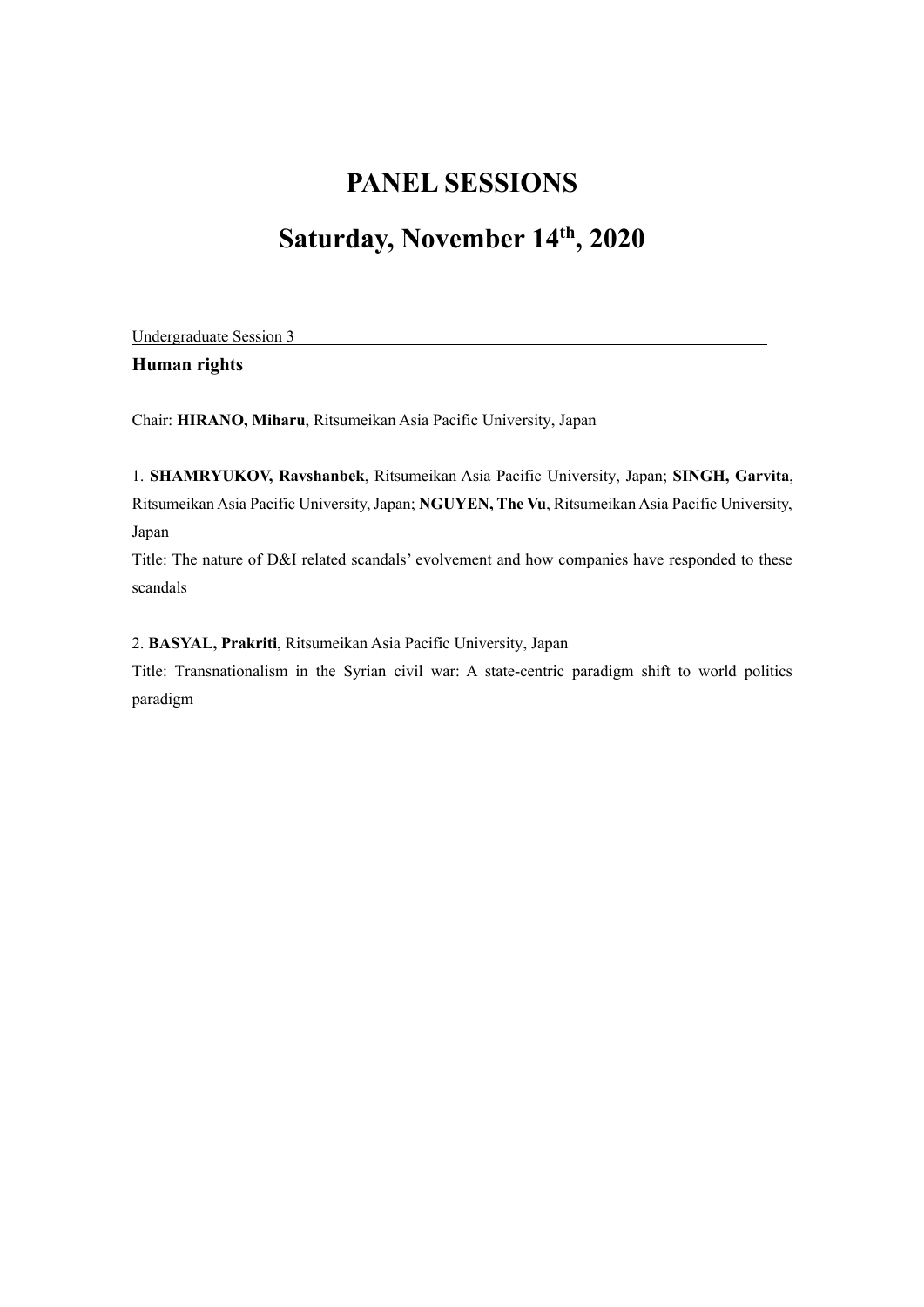## **Saturday, November 14th, 2020**

Japanese Session 1

文化・地理

Chair: **TODOROKI, Hiroshi**, Ritsumeikan Asia Pacific University, Japan

1. **KANDUBODA, Prabath Buddhika**, Ritsumeikan University, Japan; **KOZAI, Saki**, Ritsumeikan University, Japan; **OCHI, Tomomi**, Ritsumeikan University, Japan Title: 大学生の海外留学促進における教職員引率の意義と役割:アジアから始まるグローバ ル人材育成と社会革新への一歩

2. **YOTSUMOTO, Yukio**, Ritsumeikan Asia Pacific University, Japan Title: 日本における世界農業遺産の研究の現状について

3. **MATSUMOTO, Miwa**, Kobe University, Japan Title: 「性教育映画」と「性典映画」への評価―イタリア映画『明日では遅すぎる』と「性 典シリーズ」の評価の違い―

4. **TODOROKI, Hiroshi**, Ritsumeikan Asia Pacific University, Japan Title: 申景濬の水系認識を通じて見た朝鮮の国土地理思想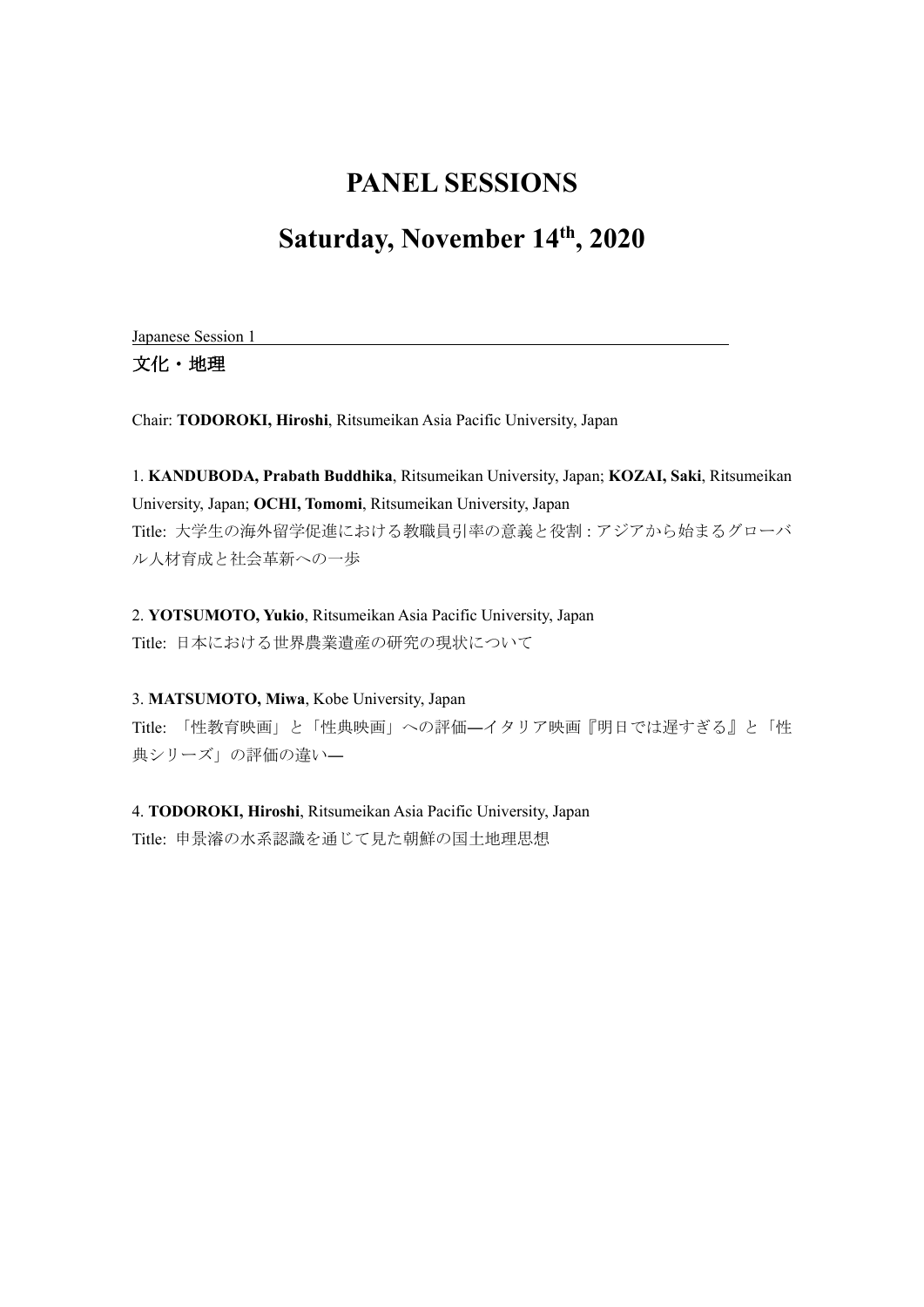## **Saturday, November 14th, 2020**

Japanese/Undergraduate Session 1

社会学・人類学・思想 **1**

Chair: **SASAGAWA, Hideo**, Ritsumeikan Asia Pacific University, Japan

1. **OSAKO, Hisayoshi**, Ritsumeikan Asia Pacific University, Japan Title: 日本思想における「心」の系譜に関する一考察

2. **KATAYAMA, Kotomi**, Ritsumeikan Asia Pacific University, Japan Title: 性的マイノリティ当事者によるアイデンティティの獲得と変容

3. **OGAWA, Kai**, Ritsumeikan Asia Pacific University, Japan Title: 日本社会におけるドラッグ使用者支援の困難性―「世間」概念を中心に

4. **MATSUURA, Kaito**, Ritsumeikan Asia Pacific University, Japan Title: 贈与論からみるトラジャ社会の特殊性について―インドネシア・トラジャを対象に―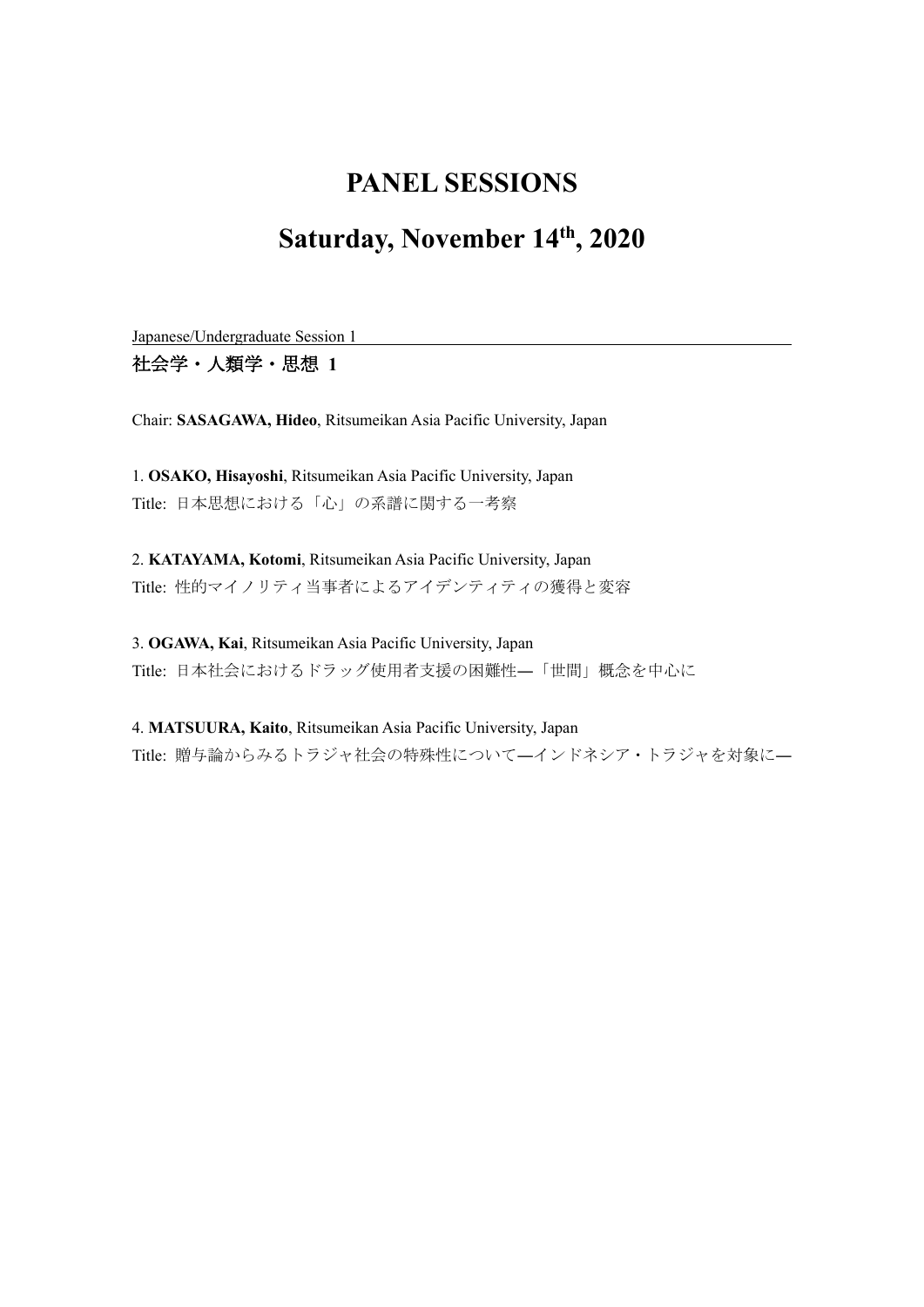## **Saturday, November 14th, 2020**

Japanese/Undergraduate Session 2

社会学・人類学・思想 **2**

Chair: **YONEYAMA, Hiroshi**, Ritsumeikan Asia Pacific University, Japan

1. **SATO, Sayaka**, Ritsumeikan Asia Pacific University, Japan Title: 現代ロシアにおけるユーラシア主義の再評価―正教理念に着目して―

2. **KOZAKI, tomoka**, Ritsumeikan Asia Pacific University, Japan Title: カクレキリシタンにおける擬制的親子関係についての研究

3. **KANEKO, Hibiki**, Ritsumeikan Asia Pacific University, Japan Title: 見田宗介の思想展開における「旅」の契機と意義に関する考察―「生きる意味」をめ ぐる議論の変化に着目して―

4. **KUBOYAMA, Kanako**, Ritsumeikan Asia Pacific University, Japan

Title: 「ともにあること」としてのケアのあり方に関する一考察―サービス付き高齢者住宅 「銀木犀」を対象に–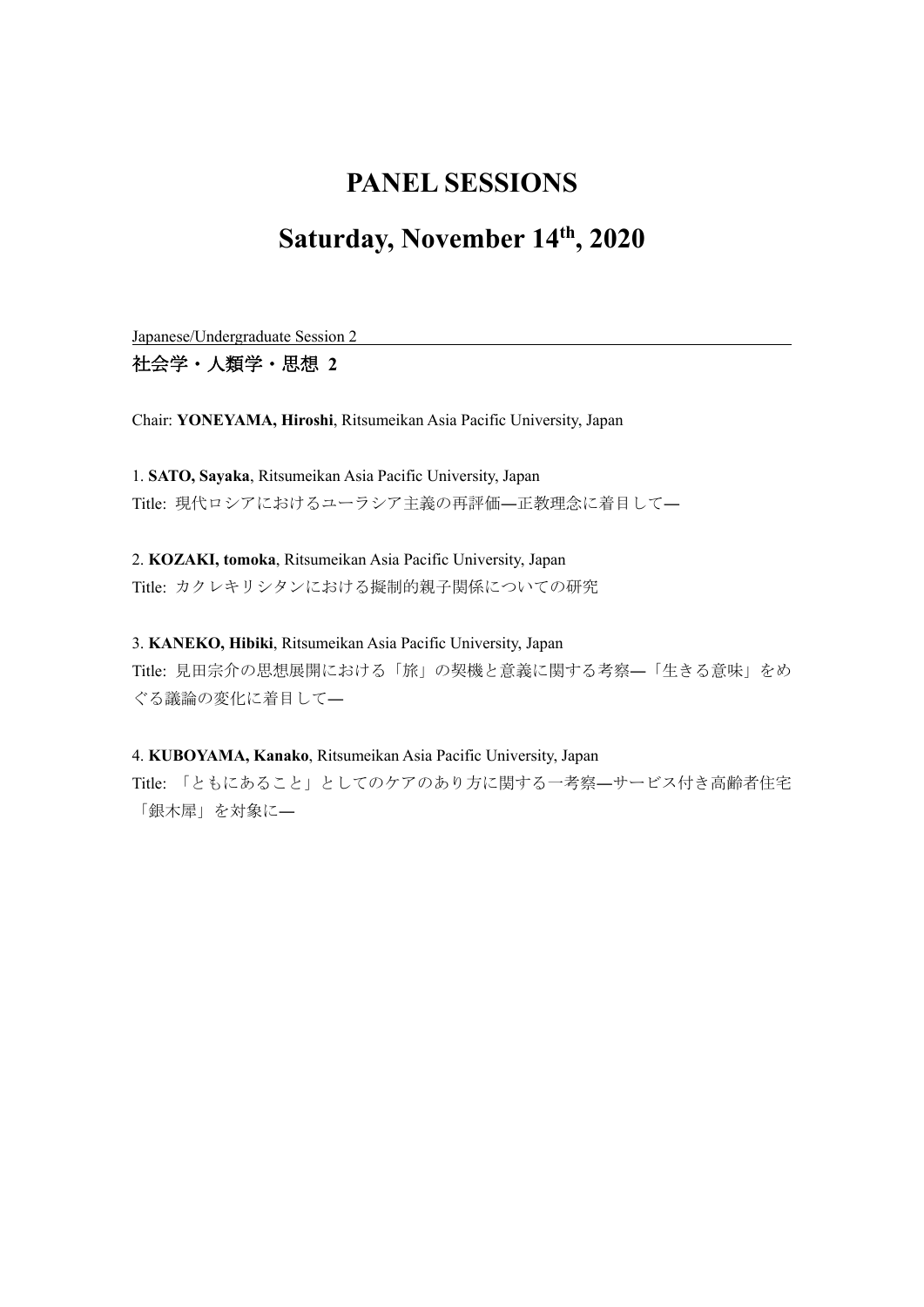## **Sunday, November 15th, 2020**

Japanese/Undergraduate Session 3

#### 開発

Chair: **NAKAGAMI, Masafumi**, Ritsumeikan Asia Pacific University, Japan

1. **HASHIGUCHI, Yoshihiko**, Ritsumeikan Asia Pacific University, Japan Title: キューバにおける二重通貨制度の対キューバ投資に与える影響についての考察

2. **AOKI, Moe**, Ritsumeikan Asia Pacific University, Japan Title: 小国デンマークはなぜ生産性が高いのか―デンマーク企業の国際戦略

3. **MAEYAMA, Ayane**, Ritsumeikan Asia Pacific University, Japan; **KITANO, Rina,** Ritsumeikan Asia Pacific University, Japan; **SONE, Manaka**, Ritsumeikan Asia Pacific University, Japan Title: 「給食は途上国の教育を変えられるのか?」―給食が途上国にもたらすメリットとそ の費用対効果について―

4. **KITADE, Yuta**, Ritsumeikan Asia Pacific University, Japan; **TOYOTA, Natsuko**, Ritsumeikan Asia Pacific University, Japan; **MAKINO, Nanayo**, Ritsumeikan Asia Pacific University, Japan; **MATSUEDA, Momoko**, Ritsumeikan Asia Pacific University, Japan Title: ダチョウは家畜として牛の代替となるだけのポテンシャルを持っているのか